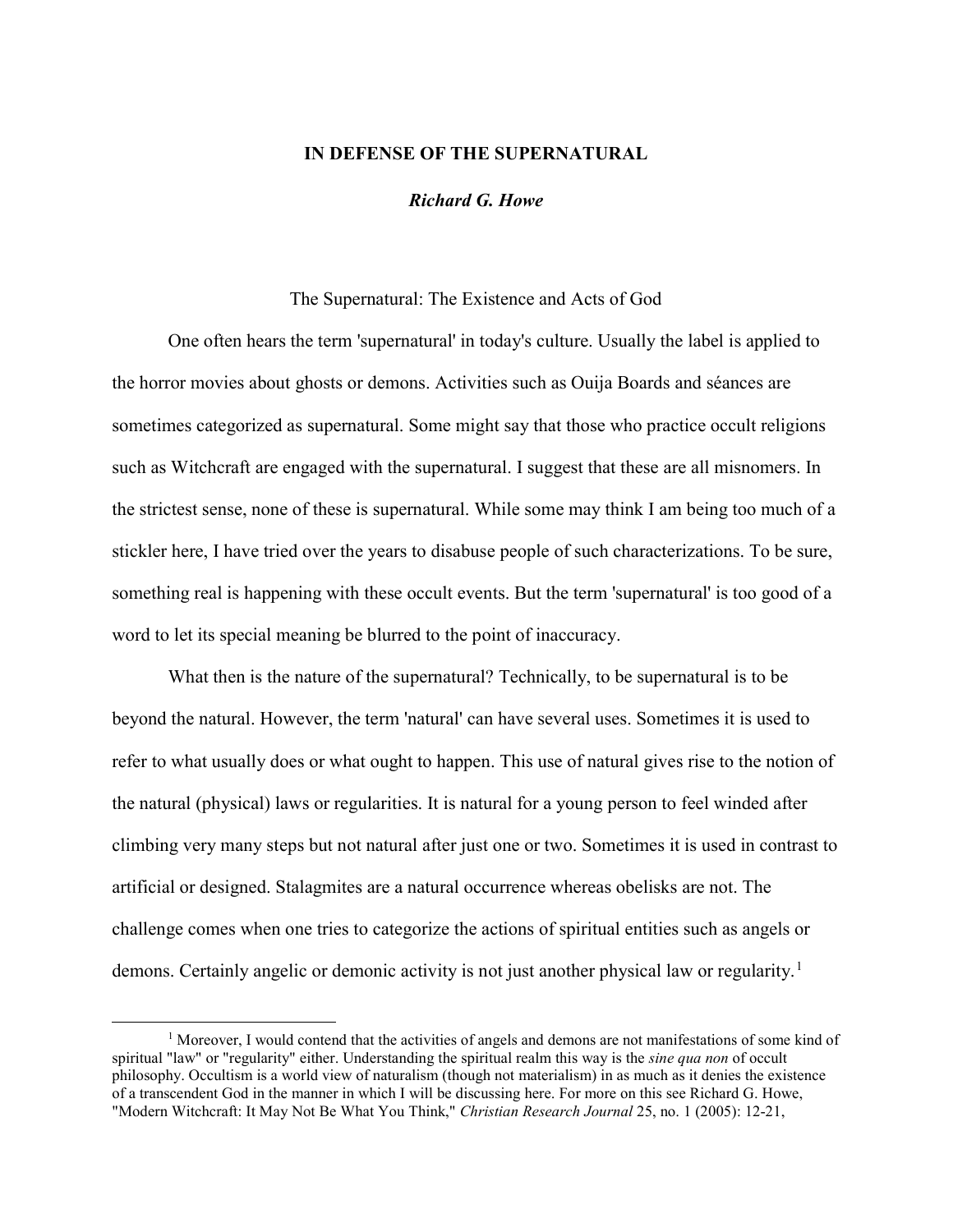There is a vast difference between the waters being troubled because of an underground spring and the waters being troubled because of an angel (John 5). Yet to call such events 'supernatural' is to remove the option of having a term uniquely suited to refer to the nature and actions of  $God.<sup>2</sup>$ 

Exactly what am I trying to preserve in confining the term 'supernatural' to God's nature and activity alone? Philosophically, only God can be said to be beyond nature. There are only two realms within reality, viz., the Creator and the creation. To say something is supernatural is to say that it is beyond the creation. To say that an event is supernatural is to say that the cause of the event is a supernatural entity, i.e., God. This is what is commonly called a miracle. Thus, I would take great exception to the casual use of the term 'miracle' in describing events that evoke awe or wonder. Someone might, for example, refer to the "miracle" of childbirth. I would contend that childbirth is quite natural in as much as the event is caused by the laws of nature and the choices of humans. To be sure, these laws (as well as the humans) are themselves created by God. But if we allow that to be a sufficient condition for calling childbirth a miracle, then all of creation, together with all of its regularities or laws, are miraculous. The term, then, is evacuated of any significance since there would be nothing to which it did not apply. Even if one says that the term 'miracle' applies because it evokes feelings of awe and wonder, this also waters the term 'miracle' down too much.

available at http://www.richardghowe.com/ModernWitchcraft.pdf (accessed 07/12/13) and http://www.equip.org/articles/modern-witchcraft/ (accessed 07/12/13).

<sup>&</sup>lt;sup>2</sup> That is why I prefer the term 'paranormal' when referring to demonic activity. Since I would hold that any angelic activity is at the behest of God, perhaps the term 'supernatural' would be fitting for angelic activity such as John 5 with the understanding that the angel is only an agent of the supernatural activity of God. For a defense of the authenticity of John 5:4, both textually as well as theologically, see Zane C. Hodges, "The Angel at Bethesda—John 5:4" Bibliotheca Sacra (January-March 1979): 25-39.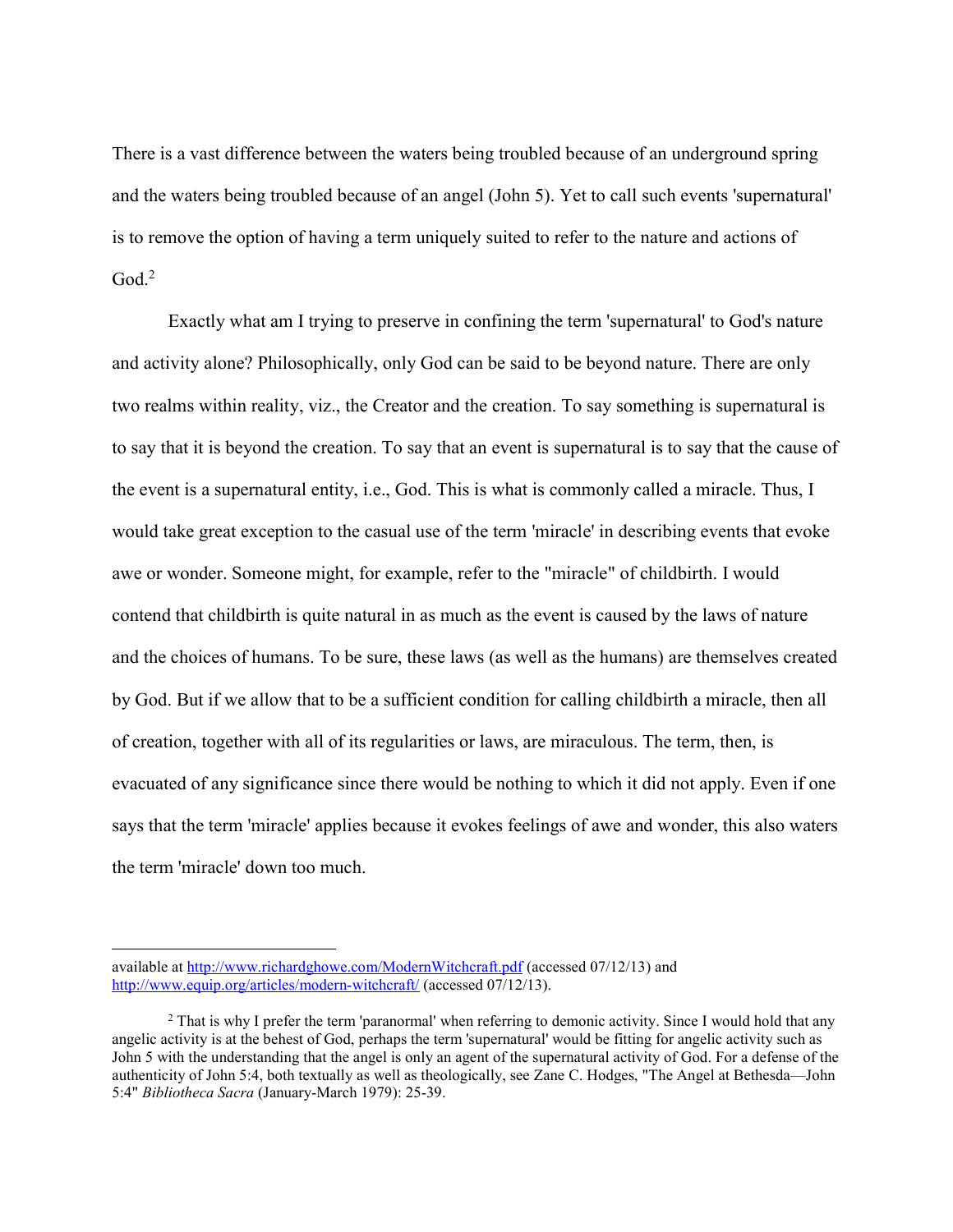As I will explore later on, miracles play the significant role they do in God's program precisely because they are acts of God that are special and rare and carry a message regarding the revelation of God to mankind. The expression 'revelation of God to mankind' amounts to what Christians now refer to as the Bible. Miracles are the way God confirmed His revelation as God spoke to mankind through His prophets, apostles, and ultimately through His Son Jesus Christ.

In this chapter I want to discuss two issues. First, I want to defend that there is something supernatural. To this end, I want to demonstrate that God exists and that He is transcendent to His creation.<sup>3</sup> Because God exists, we can know that miracles are possible. Second, I want to unpack a philosophy, a theology, and an apologetic of miracles as acts of God. This template suggests itself for several reasons. First, the notion of God is prior to the notion of miracle.<sup>4</sup> No event can be consistently deemed a miracle unless one recognizes that there is a God to work the miracle.<sup>5</sup> For our purposes, it is vital to understand specifically the nature of the miraculous as a way of understanding the nature of God's revelation to us through His prophets, apostles, and, ultimately, through His Son, Jesus Christ. It is my contention that God's use of miracles is the

<sup>&</sup>lt;sup>3</sup> If a skeptic takes my use of the expression 'His creation' to be tendentious (since, by definition, there can only be a creation if there is a Creator) then he should take me to say that God is transcendent to the universe (taking the universe to mean all that exists other than God).

<sup>4</sup> See my chapter "The Reliability of the New Testament Writers" in this volume for a brief sketch of the relationship of philosophical foundations, the existence of God, and the truth of Christianity vis-à-vis the question of miracles. What I briefly sketch in that chapter I shall unpack in this one.

<sup>&</sup>lt;sup>5</sup> That is why, in the apologetic system (or method) known as Classical Apologetics, the existence of God must be established first before the specific truths of the Christian faith can be marshaled. Some of the evidences for the truth of Christianity (specifically miracles) only take on their meaning within the context of theism. But it should be noted that this point is one of principle. I do not deny that one could come to believe in the existence of God when confronted with the evidence of a miraculous occurrence (This is what the apologetic system or method of Evidentialism would hold). I only contend that, humanly speaking, one could only do so by reasoning inconsistently. For a discussion about the differences between apologetics systems (although the point I make here about Classical Apologetics is not emphasized in the book) see Steve B. Cowan, gen. ed., Five View on Apologetics (Grand Rapids: Zondervan, 2000). For a very thorough exploration of a number of apologetic systems and their respective proponents see Kenneth D. Boa and Robert M. Bowman, Jr., Faith Has Its Reasons: An Integrative Approach to Defending Christianity (Downers Grove: InterVarsity, 2012). It is available as a free download at http://www.kenboa.org/text\_resources/free\_articles (accessed 07/19/13).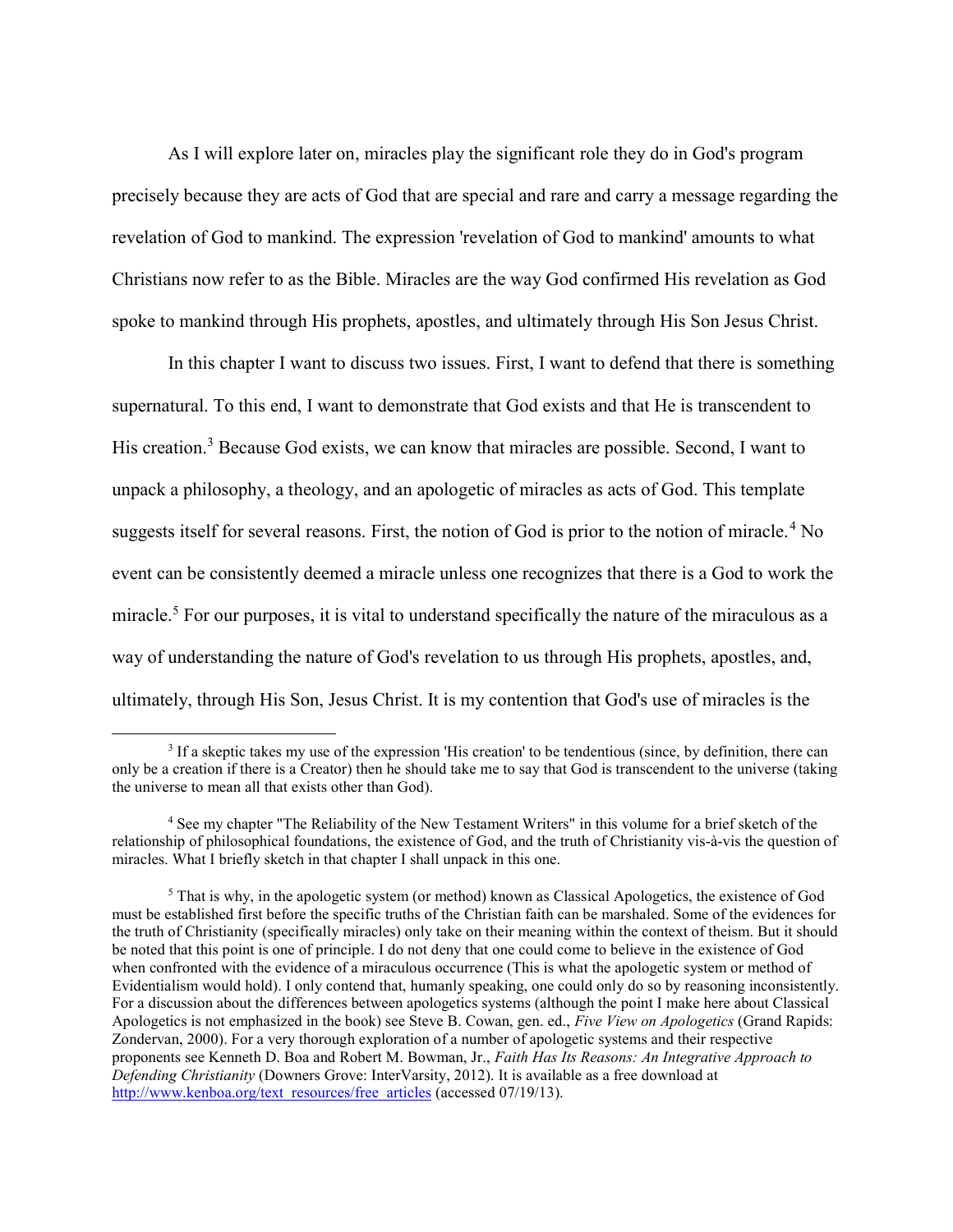means by which He vindicates His messenger and confirms the message as He reveals Himself to mankind. What is more, one must understand the questions surrounding the nature of miracles to avoid potentially misunderstanding the nature (and truthfulness) of that revelation.

### The Existence of God

The need to establish the existence of God (together with establishing a philosophy, theology, and apologetic of miracles) as a prerequisite to properly understanding the Bible was vividly illustrated to me by a documentary I watched on PBS. On John McLaughlin's television show *One on One*, the Aurelio Professor of Scripture Emerita at Boston University and Distinguished Visiting Professor of Comparative Religion at the Hebrew University Paula Fredriksen<sup>6</sup> together with freelance journalist Jeffrey L. Sheler<sup>7</sup> were discussing the historical Jesus with McLaughlin. When being queried about some particular point surrounding Jesus' virgin birth (and the Hebrew and Greek words utilized in specific verses marshaled to support the doctrine), Fredriksen pointed out that the Jewish Christians were using their Scriptures (what Christians refer to today as the Old Testament) to interpret (my word) or read into (my words) their understanding of who Jesus was. She likened such a procedure to McLaughlin writing a biography of John F. Kennedy by appealing to Shakespeare's *King Lear*.

The parallel is tendentious. Everyone would recognize (which is, of course, why Fredriksen uses the parallel) that there is absolutely no connection between the events surrounding the life of John F. Kennedy and the content of the Shakespearian tragedy. In

<sup>&</sup>lt;sup>6</sup> Works by Paula Fredriksen include From Jesus to Christ: The Origins of the New Testament Images of Christ 2<sup>nd</sup> ed. (New Haven: Yale University Press, 2000); Jesus of Nazareth, King of the Jews: A Jewish Life and the Emergence of Christianity (New York: Vintage, 2000); Augustine and the Jews: A Christian Defense of Jews and Judaism (New York: Doubleday, 2008).

<sup>&</sup>lt;sup>7</sup> Works by Jeffrey L. Sheler include Is the Bible True? How Modern Debates and Discoveries Affirm the Essence of the Scriptures, reprint (New York: HarperOne, 2000) and Prophet of Purpose: The Life of Rick Warren (New York: Doubleday, 2009).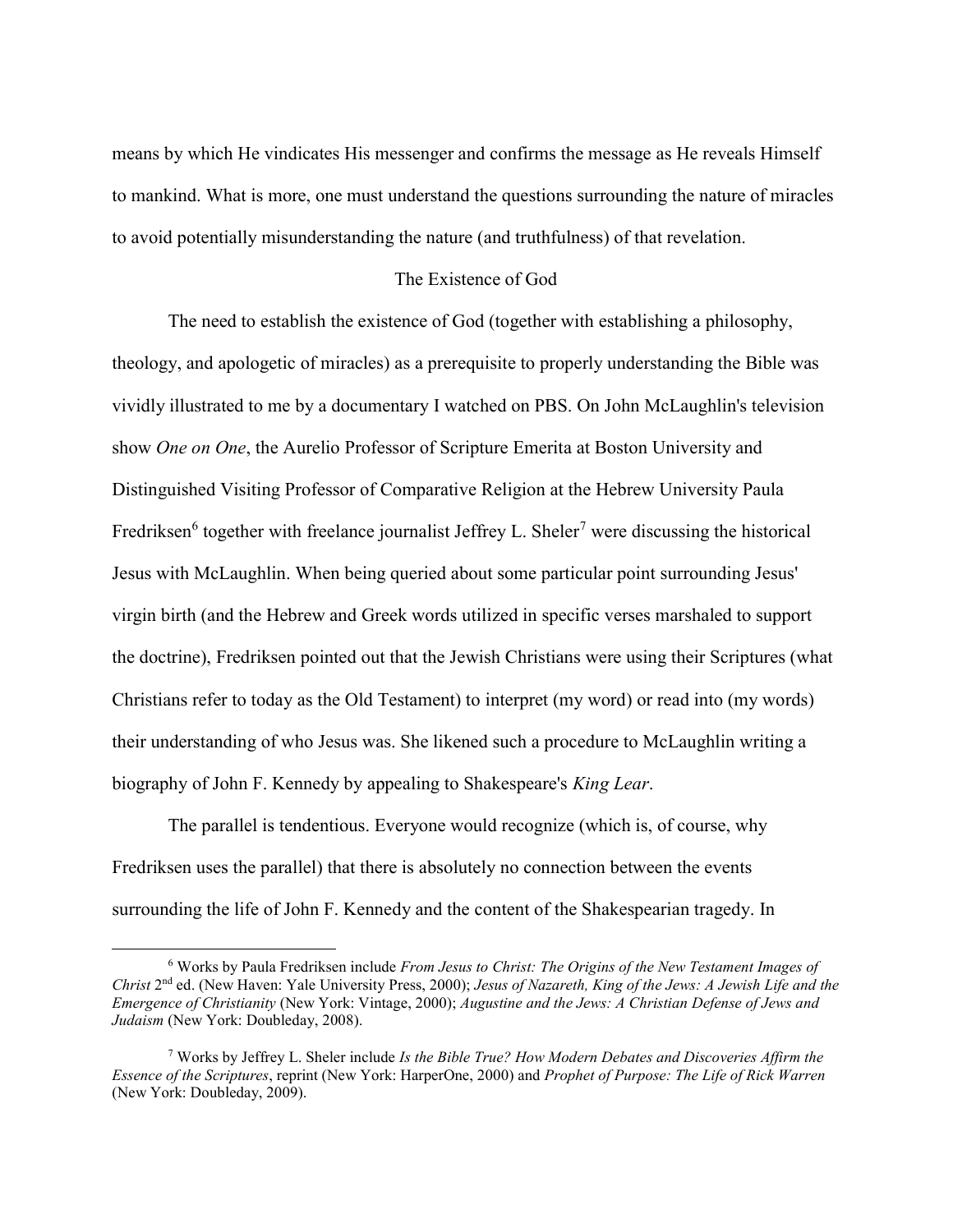contrast, the Jewish Christians believed (whether rightly or wrongly) that their Scriptures were inspired by the Creator God. Further, they believed (whether rightly or wrongly) that these Scriptures prophesied about their coming Messiah and that Jesus was He. It made perfect sense to these Jewish Christians to apply the prophecies of their Scriptures to the life of Jesus. This is true regardless of whether they were right in doing so.

But no scholar with whom I am familiar believes that the writings of Shakespeare are divinely inspired or that they are prophetic about John F. Kennedy. I know of no "Shakespeare religion" that regards his writings to be in any way prophetic. If they did, then the parallel might be justified. But then, the rhetorical force Fredriksen seeks to make by employing the parallel would be evacuated. Since she (seemingly) assumes that the Jewish Scriptures were not inspired by God,<sup>8</sup> it would look to her like the connection between those Scriptures and Jesus is as insubstantial as the connection between King Lear and John F. Kennedy.

If she actually (or methodologically) denies God's existence (a stance some in this context would refer to as 'naturalism' or 'methodological naturalism')<sup>9</sup> this will distort her

<sup>&</sup>lt;sup>8</sup> Some may argue that Fredriksen may only be employing a weaker assumption, viz., that the Jewish Scriptures are irrelevant to the understanding of who Jesus is, irrespective of whether those Scriptures are inspired. But this cannot be, given the parallel she employs. For surely she is not merely assuming (for the sake of the parallel) that Shakespeare's "King Lear" just, in fact, has nothing to do with John F. Kennedy. Instead, she must be assuming that Shakespeare's "King Lear" cannot possibly have anything to do with John F. Kennedy since it was written more than three hundred and fifty years before Kennedy lived. In other words, Fredriksen is assuming (or explicitly claiming) that the Jewish Scriptures are not inspired of God and thus, cannot be prophetic writings (i.e., miracles).

<sup>&</sup>lt;sup>9</sup> To deny God's existence methodologically is to utilize a particular research or critical thinking method which excludes the possibility (or likelihood) of God's causal activity in accounting for particular events. Thus, one could affirm the existence of God (which Fredriksen may very well do) and yet proceed with a method of research or analysis as if He did not. To be sure, there are many events where no one would try to factor in any causal activity of God. I know of no one who seeks to argue that economic trends somehow involve God's direct intervention (even if he argued that it was providentially superintended). But no one would call this a methodological naturalism. Such a characterization is reserved for those events about which one would find a legitimate debate regarding God's causal relationship to the event. Far from begging the question by insisting that Fredriksen *must* grant God's causal activity, I am suggesting that her method (even if unconscious) begs the question by excluding the possibility of God's causal activity. She clearly does not even consider this as an explanatory option.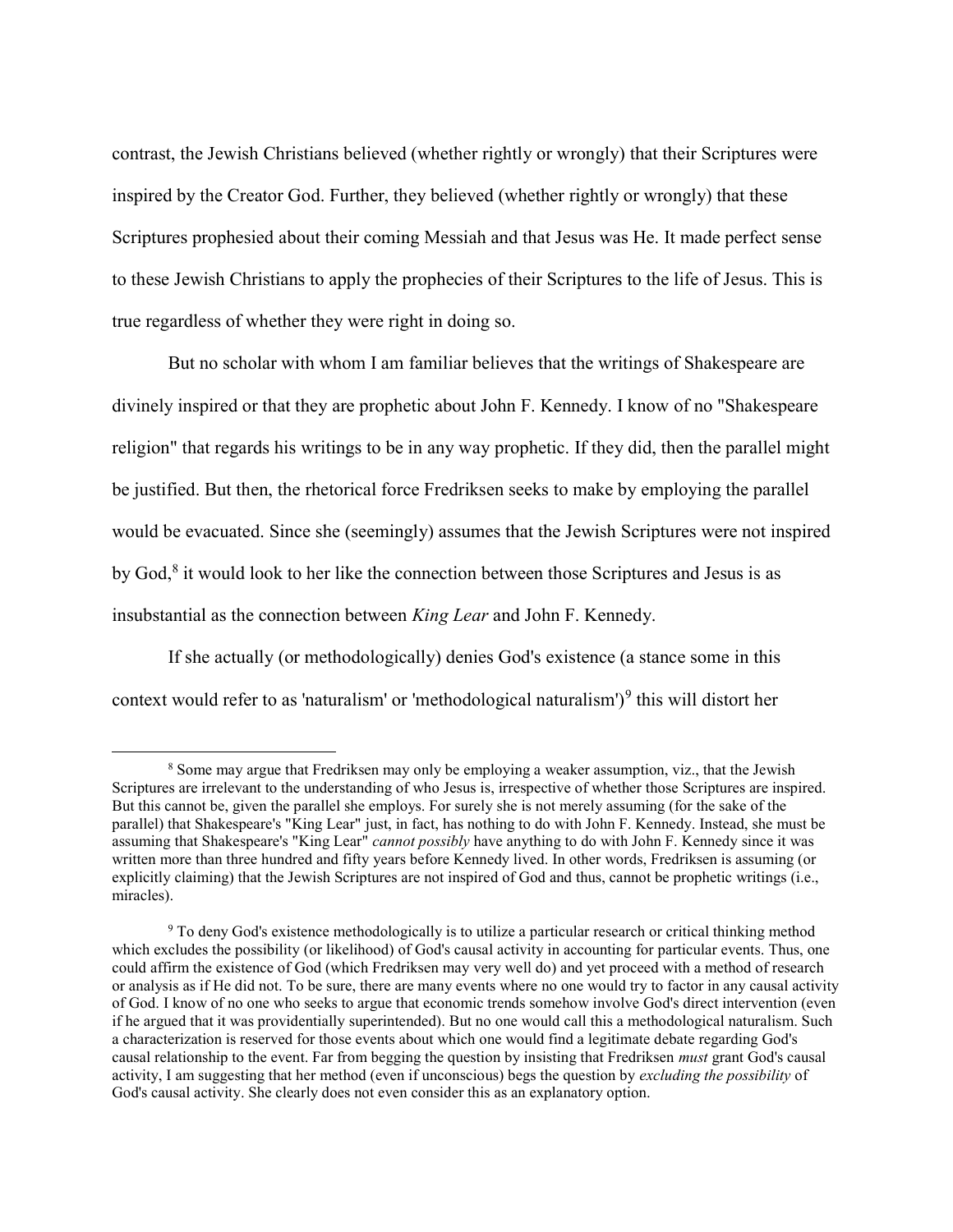understanding and interpretation of the data surrounding the life of Jesus. If there is no God (or if she thinks she can weigh in on such matters as virgin births as if there is no God) then miracles (properly so called) are not possible and, thus, Jesus could not have been born of a virgin.

Interestingly, McLaughlin pressed her on the possibility of a virgin birth apart from mythological or technological considerations. She retreated into a stance of skepticism on the matter. After all, how could she (she argued) know whether a virgin birth was actually possible (which would mean it was not myth) without some technological procedures. Her stance here breathes naturalism. This is so because if the God of the Bible does exist then it is entirely possible that miracles can occur. If miracles are possible then it is possible that Jesus was born of a virgin. This, of course, does not prove that He actually was so born. Instead, it shows that such an event is not impossible. Ascertaining whether He actually was born of a virgin will bring in historical and theological issues. Supernaturalism (the opposite of naturalism) does not commit one to affirming every purported miracle account. Whether one is reasonable in accepting such an account will depend upon one's theology of miracles (about which I will have more to say later). But the analysis cannot even get started if one already (either explicitly or implicitly; either consciously or unconsciously) denies the existence of God and the possibility of miracles.

Thus, one can see that the issue of whether these Jewish Christians were warranted in applying their Scriptures to the life of Jesus presupposes whether there is a God and whether such a God can make prophecies that He will fulfill. If one denies (or ignores) the existence of God, then trying to find fulfilled prophesies in sacred Scripture would be ludicrous if not outright meaningless, just as trying to apply *King Lear* to John F. Kennedy would be so. But, the questions of God's existence and nature are philosophical questions, not historical ones (more on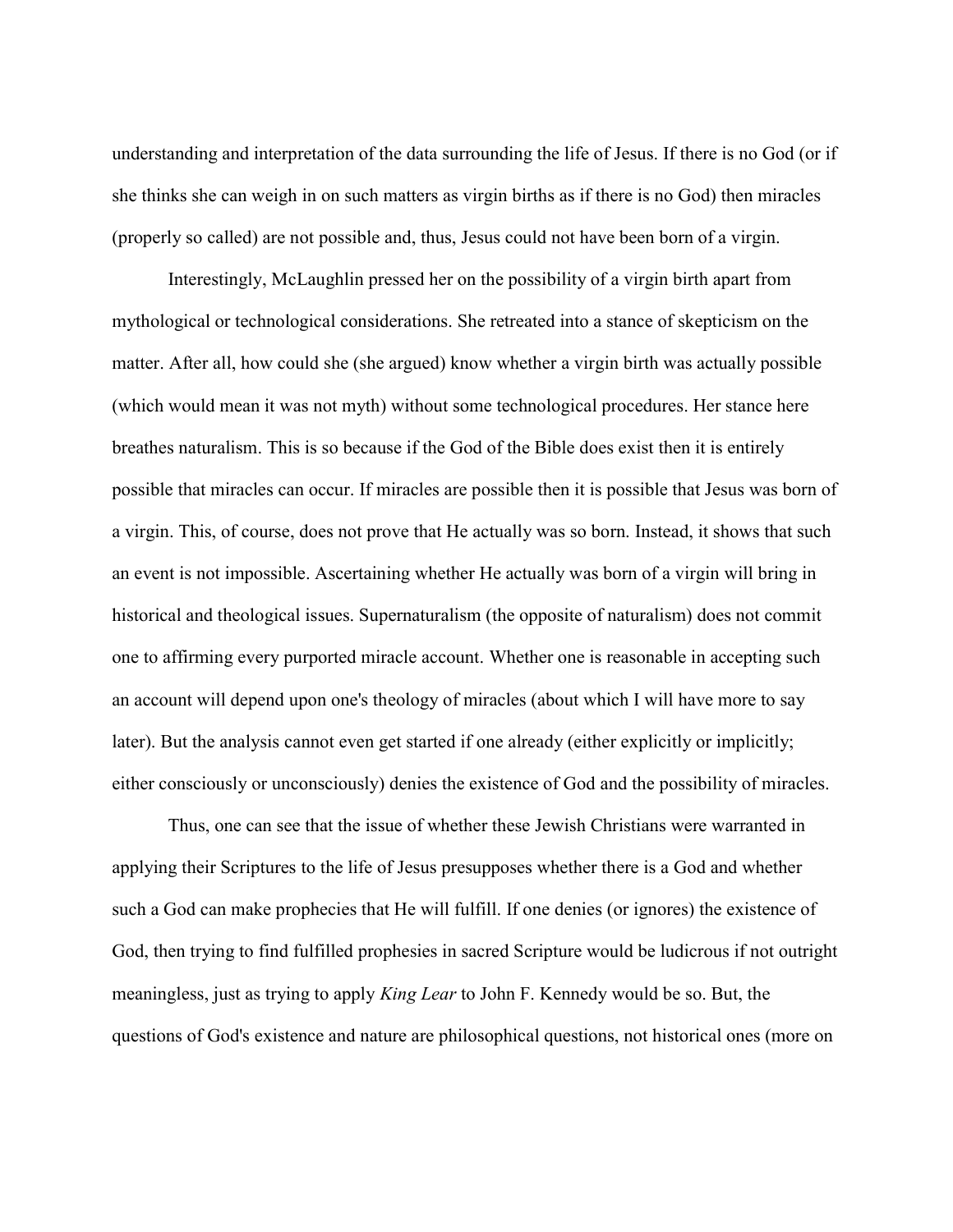this below). Since Fredriksen denies (or at least ignores) God's existence vis-à-vis these matters, she can only offer what amounts to a completely misleading and irrelevant analogy.

#### Philosophical Methodology

 $\overline{a}$ 

I suggest that such biblical skepticism is more widespread (and sometimes more subtle) than some may realize. Some versions of the skepticism arise from a flawed philosophical method. This flawed method might even mask to the skeptic himself and to others the presence (or extent) of his own skepticism. To illustrate, consider the following.

The New Testament contains quite a bit of narrative. Early on one encounters a number of purported miracles. Suppose one was trying to decide whether he believed that the New Testament account of (for example) Jesus walking on the water was historically accurate. It is critical to ask what kind of question this inquiry is. More is present here than the ostensive historical aspect. There are significant philosophical issues that one must confront. Different aspects of reality require different methods of inquiry and tools of analysis.<sup>10</sup> Questions of mathematics require methods of inquiry and tools of analysis appropriate for quantifiable objects. Questions of science (as it is commonly understood) require methods of inquiry and tools of analysis appropriate for physical objects and forces. Questions of history require methods of inquiry and tools of analysis appropriate to historical events.

 $10$  The reader should note that this issue is itself a philosophical one. In other words, in the process of making a philosophical point about method, I am making a further philosophical point about the nature of the object to which the method is applied. That there are different aspects to reality and that these different aspects require appropriate tools and methods of inquiry and analysis is a question that philosophy is uniquely qualified to address. We can see here, then, how critical these philosophical issues can be regarding this otherwise concrete question of historical reliability vis-à-vis miracles. For a treatment and remedy (to which I am indebted, in principle, for my analysis here) of how particular philosophical tools and methods have been erroneously employed by ignoring the nature of the aspect of reality under examination (giving rise to a flawed philosophical method), see Étienne Gilson, The Unity of Philosophical Experience: The Medieval Experience, The Cartesian Experience, the Modern Experience (San Francisco: Ignatius Press, 1999).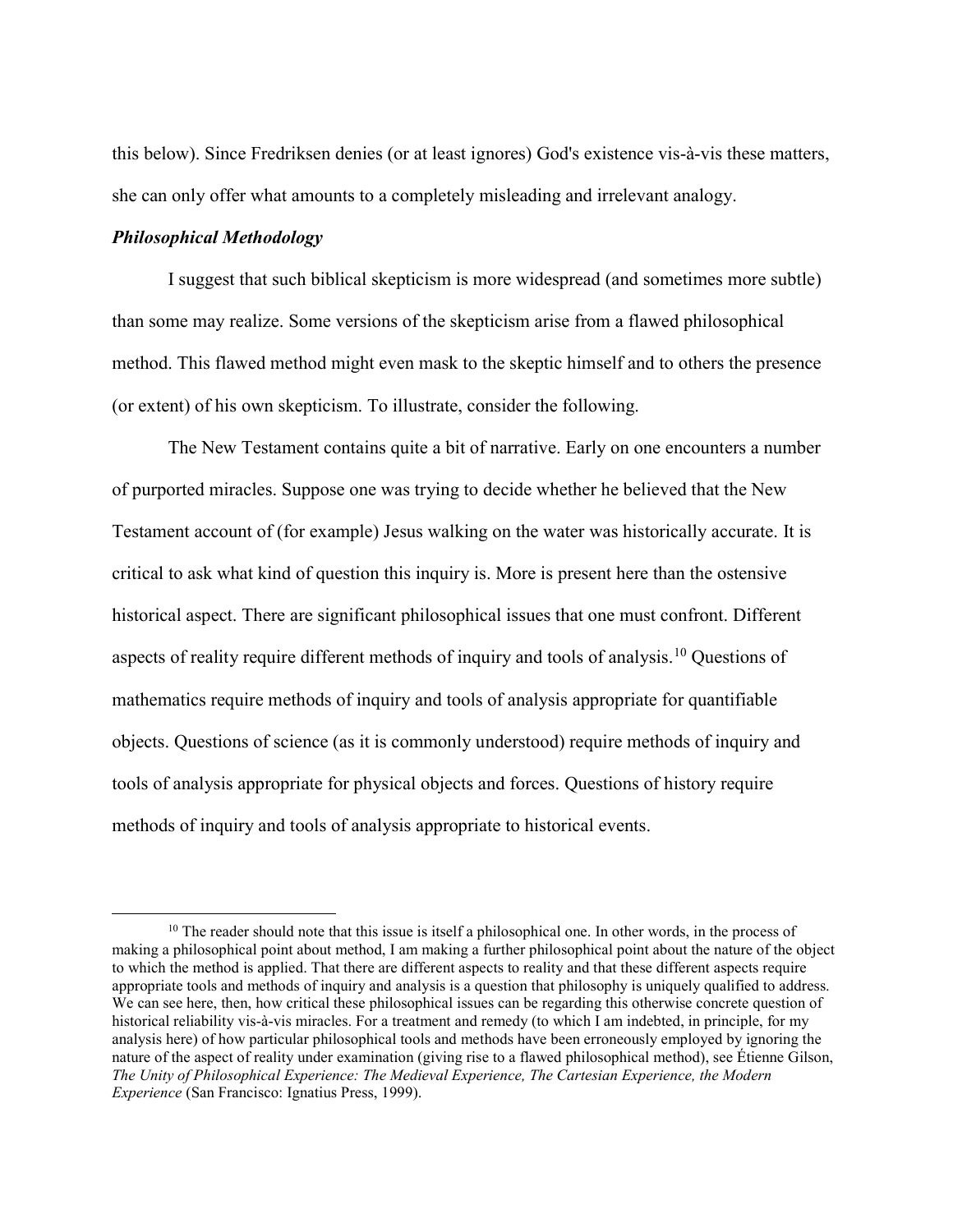Reality has many different aspects besides mathematics, science, and history. There are aspects such as theology, logic, linguistics, ethics, aesthetics, and more. There are the disciplines of sociology, political science, economics, and psychology. Even particular aspects can be further divided. Science can be about the physical objects in as much as they are moving (physics) or in as much as they are living (biology) and more. To be sure, these have elements in common such as the laws of logic and language.<sup>11</sup> But what makes each aspect distinctive requires methods of inquiry and tools of analysis appropriate to that distinction. Confusion and error can arise when the methods of inquiry and tools of analysis of one aspect of reality are used inappropriately for another aspect of reality. For example, one cannot settle questions of ethics with only the methods and tools of science.<sup>12</sup> In addition, the beauty of a sunset is more than merely an assessment of the frequency of the light rays. What is required is that critics of the New Testament be held accountable for whether their criticisms legitimately arise from fair considerations or whether they are guilty of using the wrong methods of inquiry and tools of analysis in their assessment of the New Testament.

<sup>11</sup> Admittedly my characterization here is not without philosophical controversy. For the time being, I will have to ask the reader's indulgence in granting to me that we can think (logic) and talk (language) about these aspects of reality.

 $12$  Again, this is not without philosophical controversy. For an attempt to reduce ethics to science, see Sam Harris, The Moral Landscape: How Science Can Determine Human Values (New York: Free Press, 2011). For a classical realist account of the nature of good and evil and of ethics (both theoretical and practical), particularly in light of the traditional view of the existence and nature of God see J. Budziszewski, Written on the Heart: The Case for Natural Law (Downers Grove: InterVarsity Press, 1997); What We Can't Not Know: A Guide (Dallas: Spence Publishing, 2003); Brian Davies, The Reality of God and the Problem of Evil (London: Continuum, 2006); Thomas Aquinas on God and Evil (Oxford: Oxford University Press, 2011); Austin Fagothey, Right and Reason: Ethics in Theory and Practice Based on the Teachings of Aristotle and St. Thomas Aquinas 2d ed. (Charlotte: Tan Books, 1959); Norman L. Geisler, Christian Ethics: Options and Issues (Grand Rapids: Baker Academic, 2010); If God, Why Evil? (Minneapolis: Bethany House Publishers, 2011); Norman Geisler and Frank Turek, Legislating Morality: Is It Wise? Is It Legal? Is It Possible? (Eugene: Wipf and Stock Publishers, 1998): Herbert McCabe, God and Evil in the Theology of St. Thomas Aquinas (London: Continuum, 2010).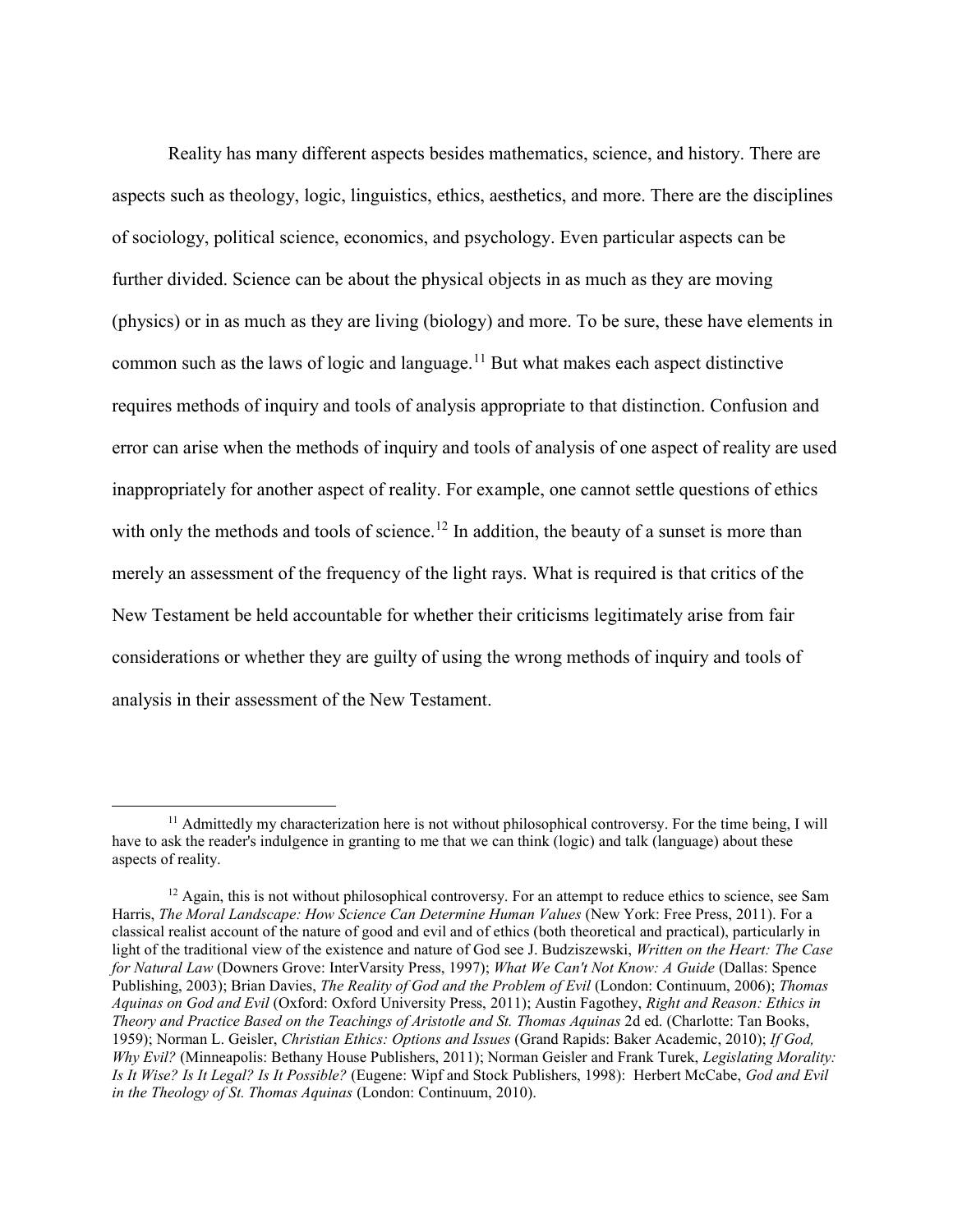Let us return to our question of Jesus walking on the water. Sometimes it happens that the historicity of the event is called into question because the reader has trouble believing that a miracle can occur. Since he knows that a human being cannot naturally walk on water, and because he fails to consider the possibility that Jesus is supernaturally walking on the water, he erroneously concludes that the event did not happen. But let not my point be misunderstood here. I am not criticizing the reader of the biblical text for denying that the miraculous event took place. Given his background beliefs about the nature of reality, it is quite understandable (and expected) that, if he believes that miracles are impossible, then he should reasonably discount any purported historical account of a miracle. Instead, I am criticizing the reader of the biblical text for regarding such a denial of the event as merely an historical judgment. It is not. Instead, it is an historical judgment in light of the philosophical assumption that miracles do not occur. Since, too often, the philosophical assumption is never acknowledged (much less defended), then, what is in reality a philosophical issue is being passed off as only an historical one. The judgment is passed off as entirely a historical matter with no regard as to the soundness of the unacknowledged philosophical assumption. But since the methods of inquiry and tools of analysis differ in relevant ways between history (as a discipline) and philosophy (as a discipline), to use the methods of one discipline to make a judgment in the other can be illicit.

This kind of confusion affected me as a young Christian. I remember being stumbled as a student when I heard the arguments that Isaiah could not have written the second half of the book that bears his name because this portion mentions Cyrus who did not live until 200 years after Isaiah. The result is the view known as Deutero-Isaiah.<sup>13</sup> Given that Jesus quotes from both

 $<sup>13</sup>$ In his commentary on Isaiah, Geoffrey W. Grogan comments "This great passage, with its two explicit</sup> references to Cyrus, has attracted much scholarly discussion. For many modern scholars it represents the strongest argument for 'Deutero-Isaiah,' for they cannot conceive of supernatural predictive prophecy of such detail." (Frank E. Gæbelein, gen. ed. The Expositor's Bible Commentary, vol. 6 (Grand Rapids: Regency Reference Library, 1986), 269). Grogan specifically mentions the works of Charles Cutler Torrey, The Second Isaiah: A New Interpretation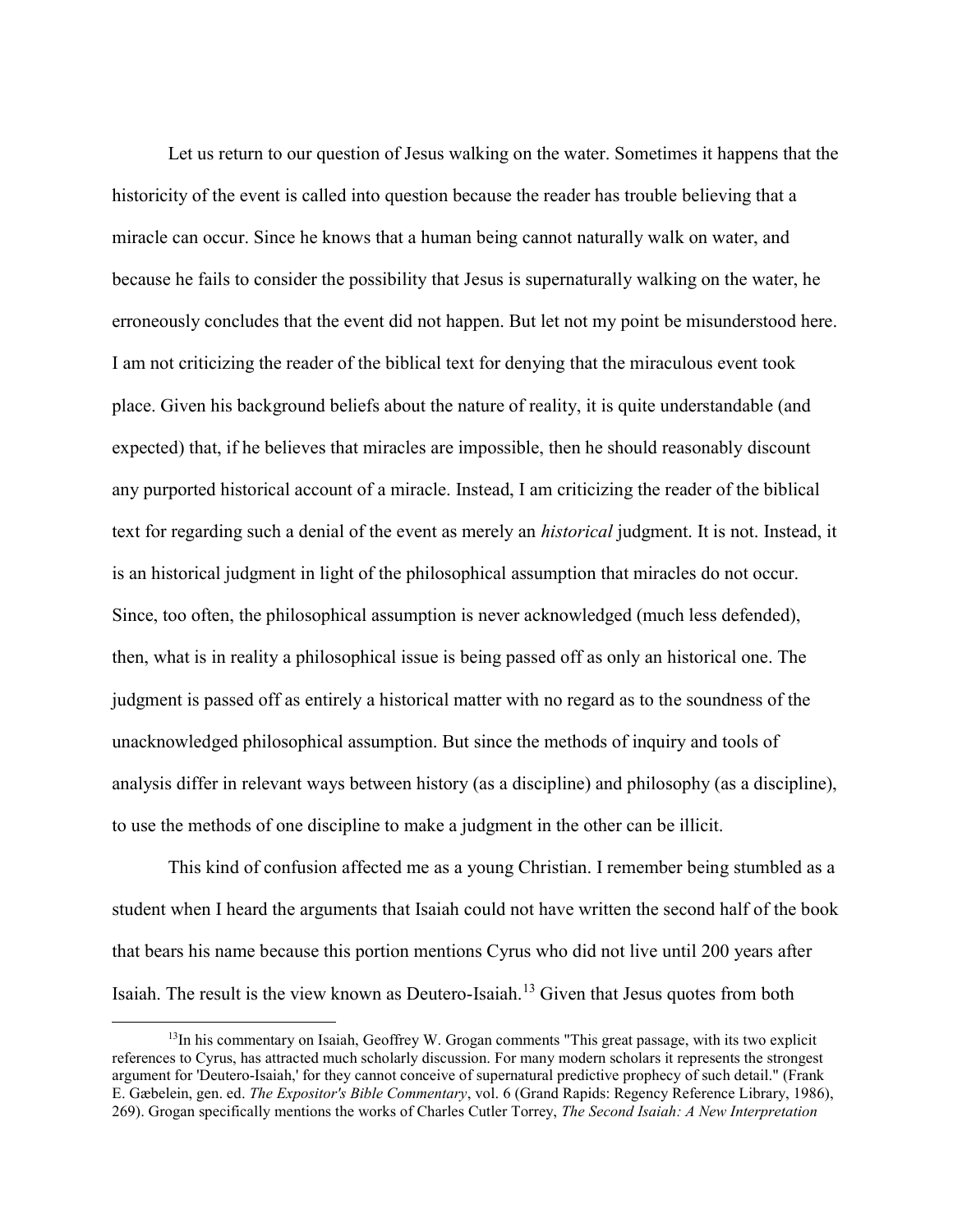halves of the book (John 12:38-39) and ascribes the words to Isaiah, some would argue that, if the Bible is inerrant, Isaiah must have written both halves. To conclude two different authors would be to ascribe error to the Bible.

Since this experience, I have used this issue to illustrate to my students (especially in my secular university classes) the role that assumptions can play in limiting one's options for how they interpret a biblical passage. As an experiment, I would give them the argument for Deutero-Isaiah and ask them to brainstorm about any assumptions upon which the argument might rest. Some suggested that the argument assumes that the Cyrus mentioned in the latter part of Isaiah is the same Cyrus who lived 200 years later than Isaiah. Perhaps there were two people from that era who were named Cyrus. Others suggested that perhaps Isaiah was written later than we thought or that Cyrus lived earlier than we thought. For each of the assumptions suggested, I would ask the students "To which department on the university campus would you go to explore whether the assumption was true?" Invariably the answer would be the history department or perhaps, with certain other assumptions, the literature department. Finally, someone would suggest (or I would suggest it for the class) that the argument assumes that Isaiah could not know the future. The thing to note here is that, to settle the issue of whether it is possible for a person to know the future, you would not go to the history or literature departments. Instead, you would need to go to the philosophy department. The lesson to be learned is that, often it would be the

<sup>(</sup>New York: Scribner, 1928) and C. R. North, The Suffering Servant in Deutero-Isaiah: An Historical and Critical Study (London: Oxford University Press, 1948); The Second Isaiah (Oxford: Clarendon, 1964) and others. For a short discussion defending the unity of Isaiah see Oswald T. Allis, The Unity of Isaiah: A Study in Prophecy (Phillipsburg: Presbyterian and Reformed Publishing, 1980). See also his The Old Testament: Its Claims and Critics (Grand Rapids: Baker Book House, 1972). For a broader discussion of historical criticism and evangelicalism see Eta Linnemann, Biblical Criticism on Trial: How Scientific is "Scientific Theology"? Trans. by Robert W. Yarbrough (Grand Rapids: Kregel Publications, 2001); Historical Criticism of the Bible: Methodology or Ideology? Reflections of a Bultmannian Turned Evangelical, trans. by Robert W. Yarbrough (Grand Rapids: Baker Book House, 1990); Is There a Synoptic Problem? Rethinking the Literary Dependence on the First Three Gosples, trans. by Robert W. Yarbrough (Grand Rapids: Baker Book House,1992); and Robert L. Thomas and F. David Farnell, The Jesus Crisis: The Inroads of Historical Criticism into Evangelical Scholarship (Grand Rapids: Kregel, 1988).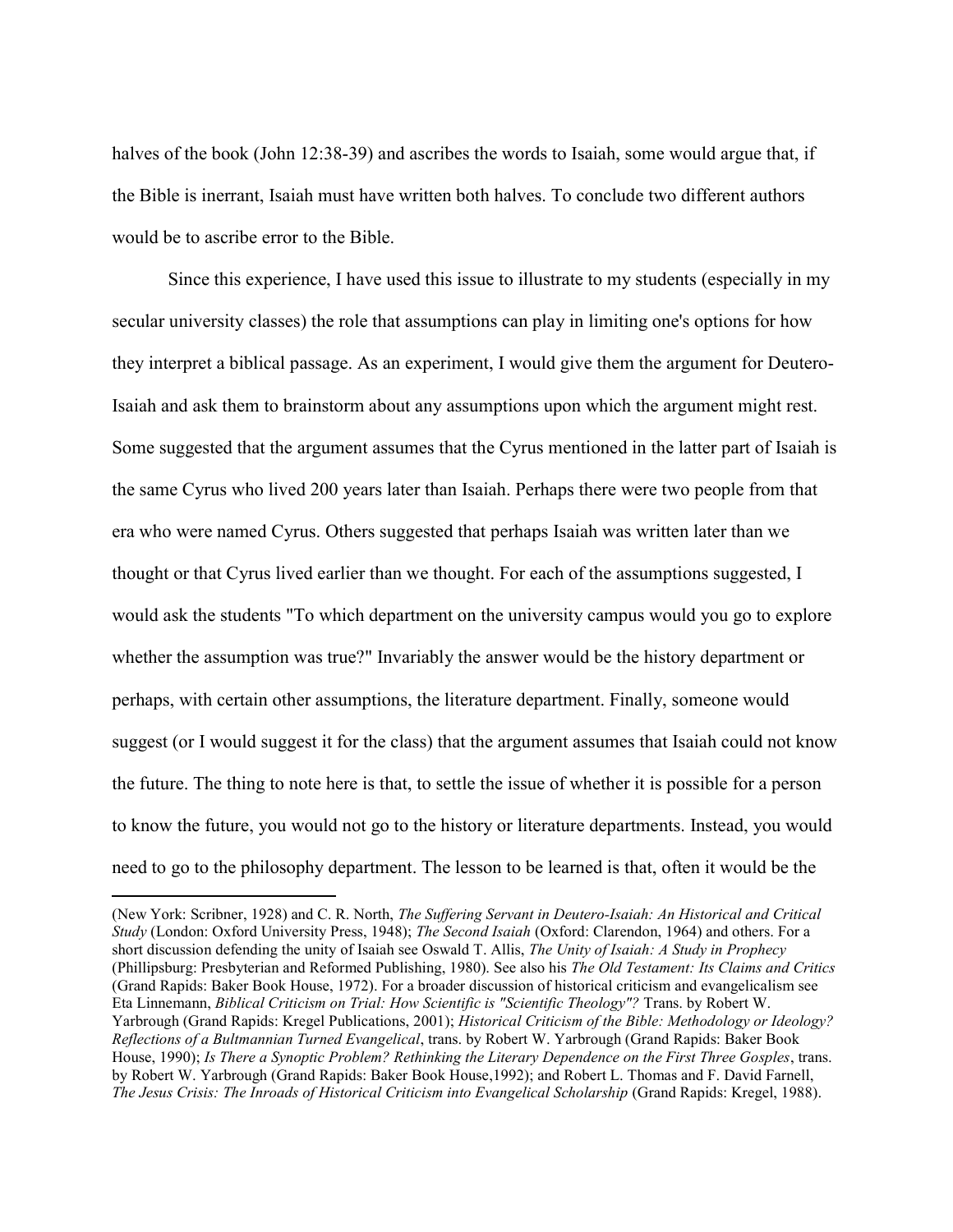case that the Deutero-Isaiah scholar would pass his conclusion off to his readers as the assured result of a historical or literary analysis. What would potentially be lost on the readers is that the argument arises because the scholar has assumed that it is impossible that human beings can know the future. He has an anti-supernatural bias. $<sup>14</sup>$ </sup>

The above highlights what evangelicals have been claiming for quite some time, viz., that what underlies the (perhaps sometimes subtle) skepticism that certain biblical critics have regarding the historical reliability of the Bible is an antipathy towards the supernatural.<sup>15</sup> Because certain biblical narratives contain accounts of miraculous events, the narrative is doubted in direct proportion to the critic's world view which regards all events as natural. This is to be expected. If one has (either deliberately or dispositionally) a commitment to the notion that all events come about by natural causes, then, any reported event that suggests some divine causal activity will be denied, re-interpreted, or altogether overlooked.

 $14$  I am reminded of C. S. Lewis's discussion of two authors of a school textbook who highlight a story of Coleridge at a waterfall. Coleridge overheard two tourists, one who commented that the waterfall is sublime and the other that it is pretty. Coleridge endorsed the former and rejected the latter. Lewis observes something about the authors' analysis of the statement about the waterfall's sublimity. The authors claim that when someone says "This waterfall is sublime" he only means that he has sublime feelings. Then the authors comment "This confusion is continually present in language as we use it. We appear to be saying something very important about something: and actually we are only saying something about our own feelings." Lewis points out the deleterious effect such a subtle statement can have on a student reading the book. "No schoolboy will be able to resist the suggestion brought to bear upon him by that word *only*. I do not mean, of course, that he will make any conscious inference from what he reads to a general philosophical theory that all values are subjective and trivial. The very power [of the two authors] depends on the fact that they are dealing with a boy: a boy who thinks he is 'doing' his 'English prep' and has no notion that ethics, theology, and politics are all at stake. It is not a theory they put into his mind, but an assumption, which ten years hence, its origin forgotten and its presence unconscious, will condition him to take one side in a controversy which he has never recognized as a controversy at all." (C. S. Lewis, The Abolition of Man: How Education Develops Man's Sense of Morality (New York: Macmillan, 1955), 13-17)

<sup>&</sup>lt;sup>15</sup> Zane Hodges' observation regarding the skepticism about the authenticity of the angel at Bethesda in John 5 is welcome. "It must be said that the miraculous intervention of angels in human life is so well established in the Bible, and so variegated, that only those who are uncomfortable with supernaturalism itself are likely to be genuinely troubled by the content of these verses under consideration." Hodges, "The Angel at Bethesda—John 5:4": 38.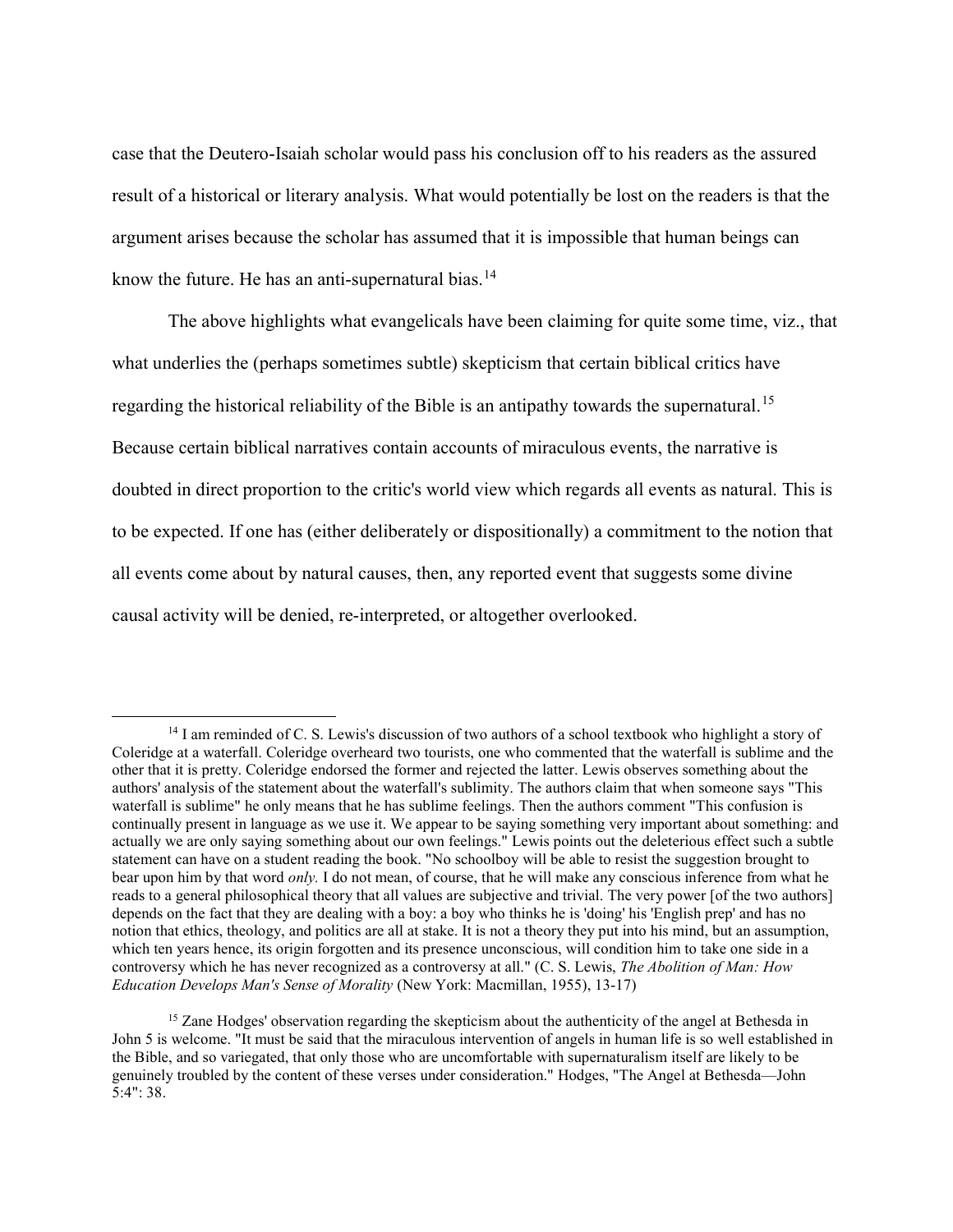# The Question of God

With this, then, one can see how critical it is that the question of God's existence be answered in the affirmative so as to preempt the illicit importing of anti-supernaturalism into biblical analysis. Once one sees that God exists, then one can see that miracles are possible. Embracing theism will open the options when he comes to consider the truths of the Bible.

The world perhaps can hardly contain the amount of material that has been produced in exploring the question of God's existence. I can only hope here to give a skeletal outline of the arguments and suggest to the reader sources for further reading.<sup>16</sup> I have found most compelling those types of arguments for the existence of God that argue from some feature of the physical universe. There are arguments that show that God is the cause of the beginning of the universe (i.e., its coming-into-existence) and those that show that God is the cause of the being of the universe (i.e., its current existing).<sup>17</sup>

## The Beginning of the Universe

 $\overline{a}$ 

This argument says that since the universe began to exist a finite time ago, then it must have had a cause or a beginner. Since the cause could not itself be physical, temporal, or spatial (since it is the cause of these), then this cause must be non-physical, non-temporal, and nonspatial, making the cause look very much like what all have understood to be God. There are two versions of this argument. One is more philosophical and mathematical and the other is more scientific. The philosophical and mathematical version has been known historically as the Kalam

<sup>&</sup>lt;sup>16</sup> For a bibliography on the existence and attributes of God see http://www.richardghowe.com/BibGod.html (accessed 07/12/13)

<sup>&</sup>lt;sup>17</sup> These are called cosmological arguments (from the Greek for *cosmos*). There are also the teleological arguments (from the Greek for end, purpose, or goal) which show either (i) that God is the cause of the intricate design in the universe, or (ii) that God is the ultimate end toward which all things in the universe (particularly human beings) find their completion or telos, and the moral arguments which show that God is necessary to ultimately account for morality. For discussions on these arguments see the bibliography referenced in note 16.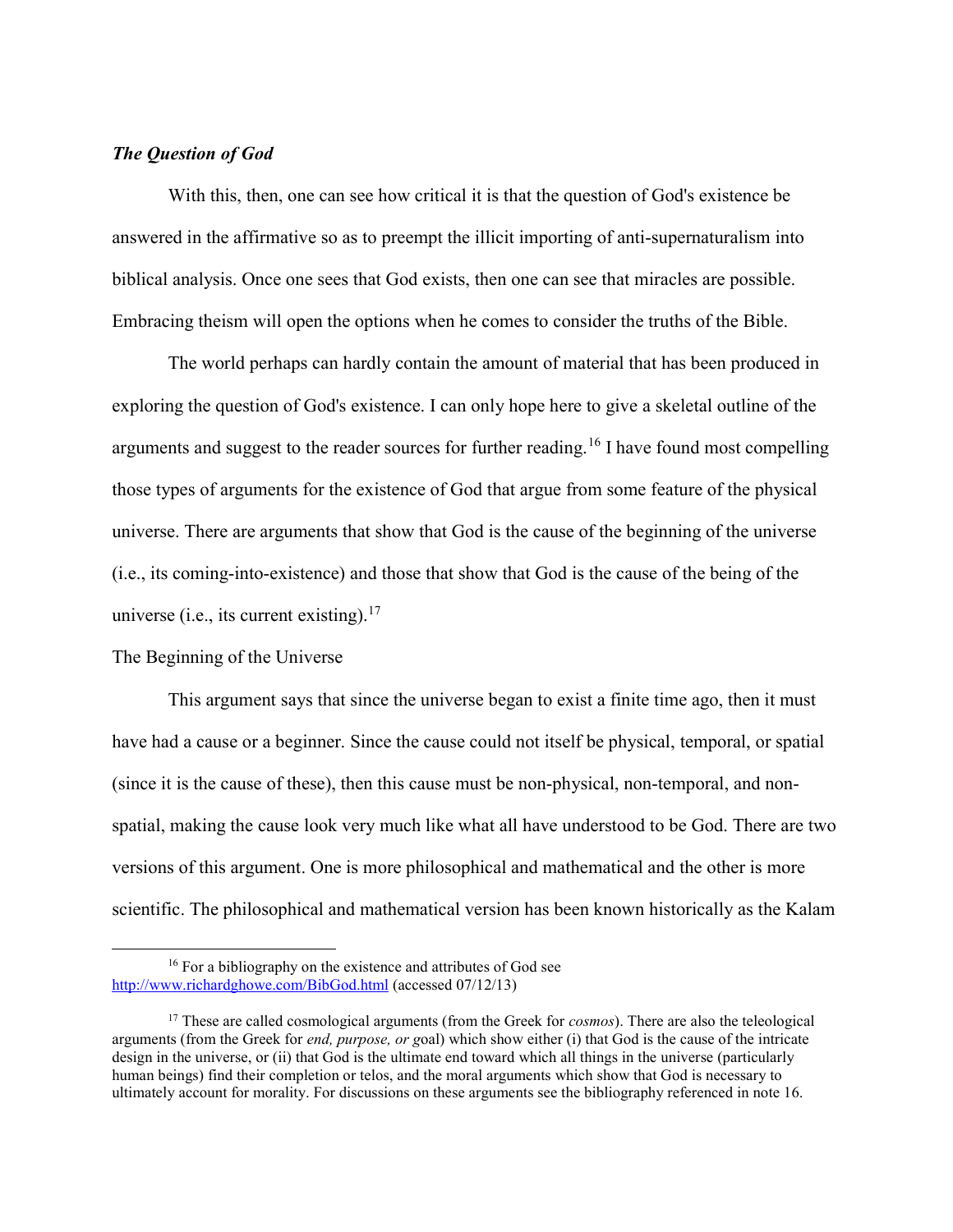Cosmological Argument.<sup>18</sup> It shows that a beginningless past would constitute what philosophers and mathematicians call an actual infinite. It further shows that it is impossible for an actual infinite to exist. Therefore, it follows that the past cannot be beginningless (i.e., it must have had a beginning). In addition, the argument shows that an actual infinite cannot be traversed. Since the present moment has arrived (meaning that the past has been traversed) then the past cannot be an actual infinite. It cannot, therefore, be beginningless. The details of the argument are a tour de force of mathematics, including infinite set theory and the transfinite math.<sup>19</sup>

The scientific version of this argument marshals the current astronomical evidence that the universe began a finite time ago. This evidence comes from what scientists tell us about the expanding universe, the second law of thermodynamics, and the Big Bang Theory.<sup>20</sup> Regarding the expanding universe, scientists maintain that every object in the universe is moving away from every other object such that even space itself is expanding. The significance of this is that the universe could not have been expanding from eternity otherwise it would be infinitely dispersed (which it is not). Therefore, the universe began to exist a finite time ago.

 $18$  The definitive work on this argument is William Lane Craig, *The Kalam Cosmological Argument* (New York: Macmillan, 1979) reprinted (Eugene: Wipf and Stock, 2000). For a more succinct treatment of the argument see J. P. Moreland, Scaling the Secular City: A Defense of Christianity (Grand Rapids, MI: Baker Book House, 1987), 18-33.

 $19$  The upshot of the arguments involves the counter-intuitive and contradictory things entailed by allowing either the existence of an actual infinite or the possibility of the traversing of an actual infinite (as defined within mathematics). For a treatment of some objections raised after Craig published his work, see Richard G. Howe, An Analysis of William Lane Craig's Kalam Cosmological Argument, unpublished Master's Thesis (University, MS: University of Mississippi, 1990).

 $20$  I realize that appealing to such scientific evidence is met with resistance among some Christians, especially young Earth creationists. Specifically, young Earth creationists have objected to the Big Bang Theory since they believe that it entails things that are inconsistent with a young Earth model. As a young Earth creationist myself, I sympathize with the concern. However, I take a cue from the Arizona State University Theoretical Physicist Paul Davies who said "Whether one accepts all the details or not [about the Big Bang Theory], the essential hypothesis — that there was some sort of creation — seems, from the scientific point of view, compelling." (Paul Davies, God and the New Physics (New York: Simon and Schuster, 1983), 10.)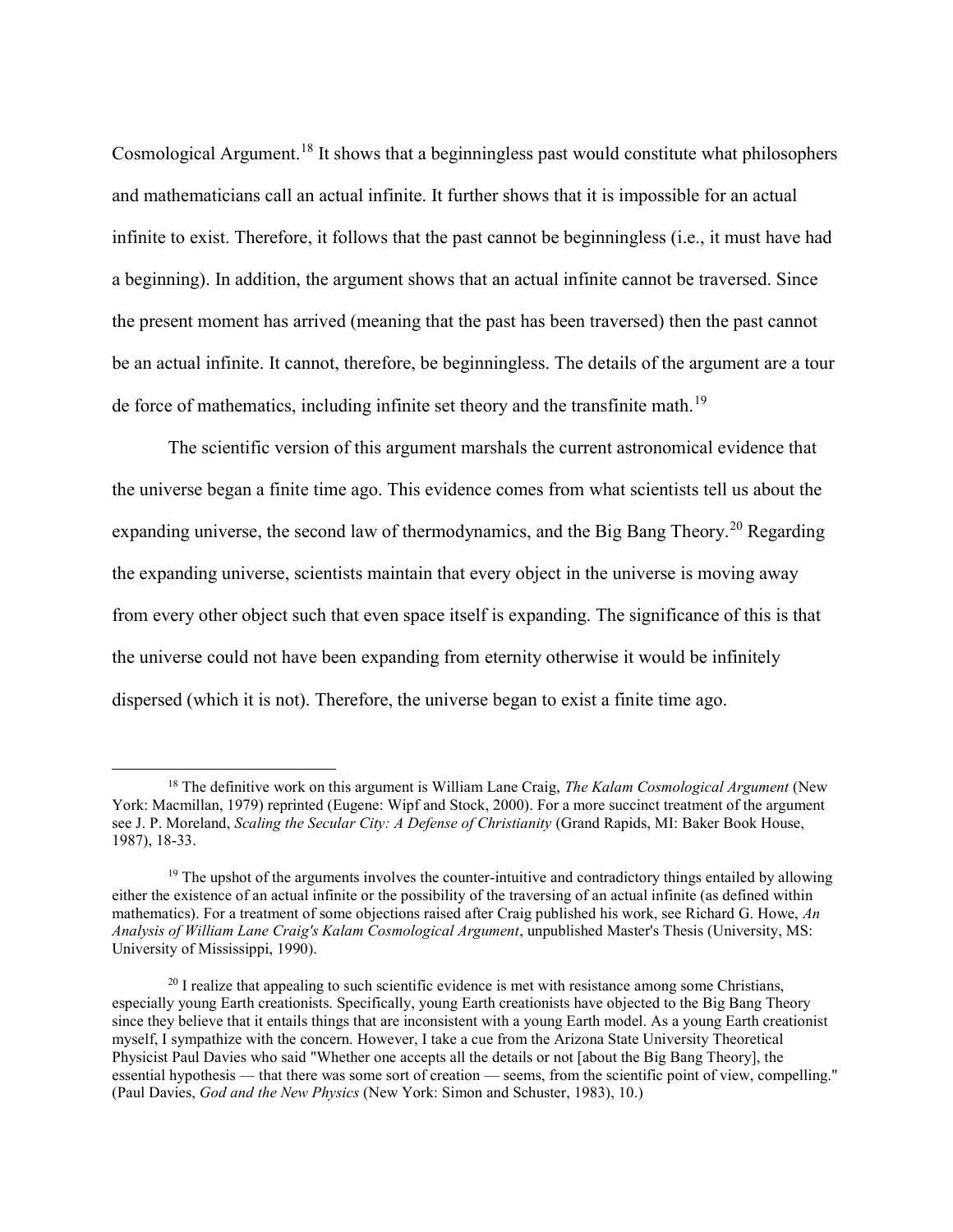Albert Einstein observed "Hubble's discovery can, therefore, be considered to some extent as a confirmation of the theory [of an expansion of space]."<sup>21</sup> Physicist Steven Hawking commented, "The old idea of an essentially unchanging universe that could have existed, and could continue to exist, forever was replaced by the notion of a dynamic, expanding universe that seemed to have begun a finite time ago, and that might end at a finite time in the future." $^{22}$ 

Regarding the second law of thermodynamics, scientists maintain that all closed systems (a system into which there is no energy input) will tend toward a state of maximum disorder or entropy. In a closed system the amount of energy available to do work decreases and becomes uniform, which amounts to saying that the universe is running down. The significance is that the universe could not have been running down from eternity otherwise it would have run down by now (which it has not). Therefore, the universe began to exist a finite time ago.

Physicist Rudolf Clausius, one of the central formulators of thermodynamics and the Second Law said, "We can express the fundamental laws of the universe which correspond to the two fundamental laws of the mechanical theory of heat in the following simple form: 1. The energy of the universe is constant. 2. The entropy of the universe tends toward a maximum."<sup>23</sup> Astronomer and former head of NASA's Goddard Institute of Space Studies Robert Jastrow pointed out, "The laws of thermodynamics … [point] to one conclusion; … that the Universe had a beginning." $^{24}$ 

<sup>&</sup>lt;sup>21</sup> Albert Einstein, *Relativity: The Special and the General Theory* (New York: Bonanza Books, 1961), 134.

<sup>&</sup>lt;sup>22</sup> Steven W. Hawking, A Brief History of Time: From the Big Bang to Black Holes (Toronto: Bantam Books, 1988), 33-34.

<sup>&</sup>lt;sup>23</sup> Rudolf Clausius, "The Second Law of Thermodynamics," in *The World of Physics: A Small Library of* the Literature of Physics from Antiquity to the Present, 3. vols. (New York: Simon and Schuster, 1987), 1:734.

<sup>&</sup>lt;sup>24</sup> Robert Jastrow, *God and the Astronomers* (New York: W. W. Norton & Company, Inc., 1978), 111.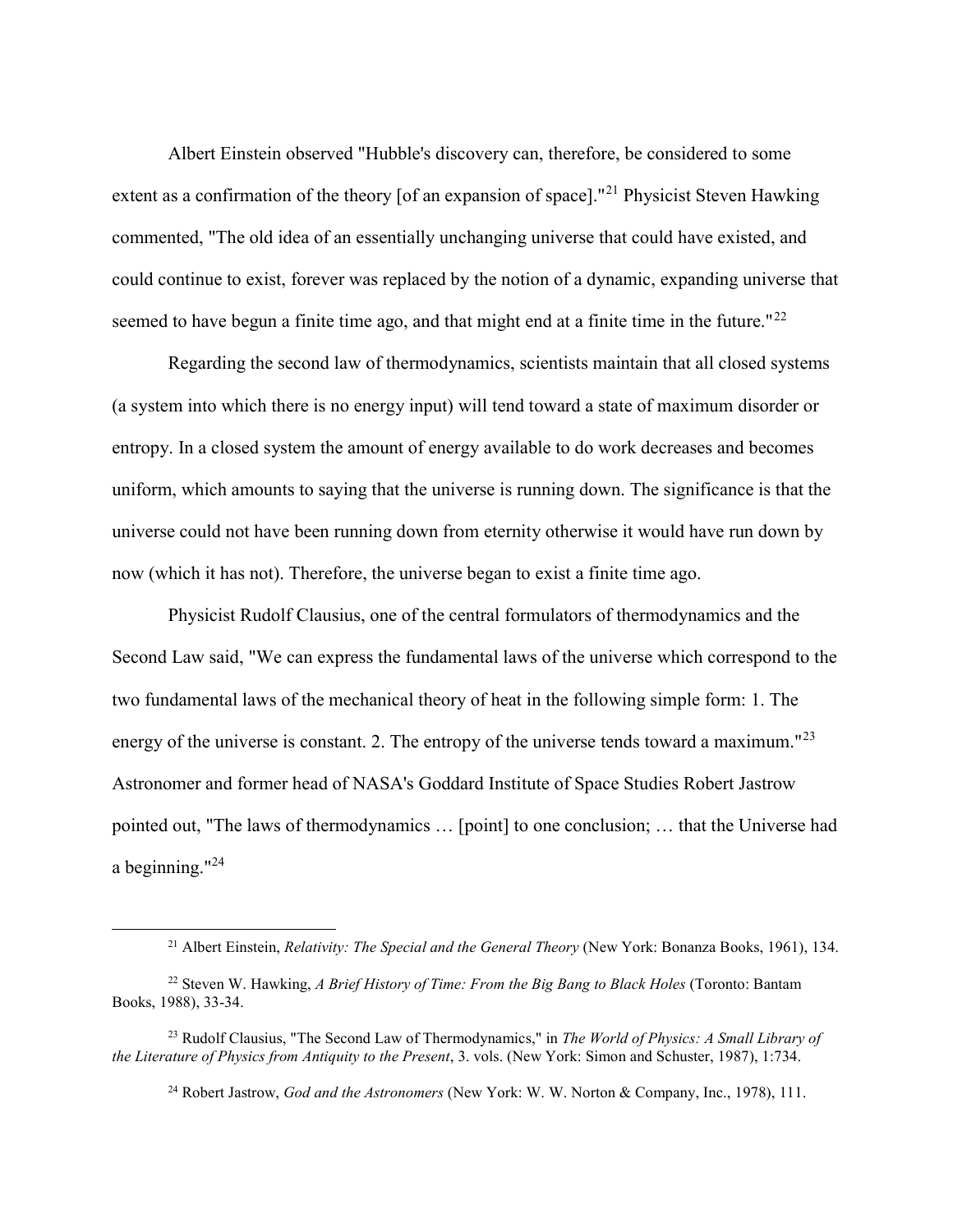Regarding the Big Bang Theory, scientists maintain that the universe began in a colossal explosion a finite time ago. The significance is that the universe has not existed from eternity. Therefore, the universe began to exist a finite time ago. From Jastrow again: "Recent developments in astronomy have implications that may go beyond their contribution to science itself. In a nutshell, astronomers, studying the Universe through their telescopes, have been forced to the conclusion that the world began suddenly, in a moment of creation, as the product of unknown forces."<sup>25</sup>Astrophysicist Christopher Isham was even more pointed about the significance of the theory.

Perhaps the best argument in favor of the thesis that the Big Bang supports theism is the obvious unease with which it is greeted by some atheist physicists. At times this has led to scientific ideas, such as continuous creation or an oscillating universe, being advanced with a tenacity which so exceeds their intrinsic worth that one can only suspect the operation of psychological forces lying very much deeper than the usual academic desire for a theorist to support his or her theory.<sup>26</sup>

These quotations summarize the general scientific arguments that the universe began to

exist a finite time ago. The implications of such scientific evidence were not lost on MIT

Theoretical Physicist Victor F. Weisskopf who said:

 $\overline{a}$ 

The question of the origin of the universe is one of the most exciting topics for a scientist to deal with. It reaches far beyond its purely scientific significance, since it is related to human existence, to mythology, and to religion. . . . It hits us in the heart, as it were. The origin of the universe can be talked about not only in scientific terms, but also in poetic and spiritual language, an approach that is complementary to the scientific one. Indeed, the Judeo-Christian tradition describes the beginning of the world in a way that is surprisingly similar to the scientific model. $27$ 

<sup>27</sup> Victor F. Weisskopf, "The Origin of the Universe," American Scientist, 71 (Sep.-Oct. 1983): 473-480 in The World of Physics: 3:300, 317.

<sup>25</sup> Robert Jastrow, "Message from Professor Robert Jastrow" available at http://www.leaderu.com/truth/1truth18b.html (accessed 07/12/13)

 $26$  C. J. Isham, "Creation of the Universe as a Quantum Process," in R. J. Russell, W. R. Stoeger, and G. V. Coyne, eds., Physics, Philosophy, and Theology (Vatican City State: Vatican Observatory, 1988), 378, quoted in David Berlinski, The Devils Delusion: Atheism and Its Scientific Pretensions (New York: Crown Forum, 2008), 81.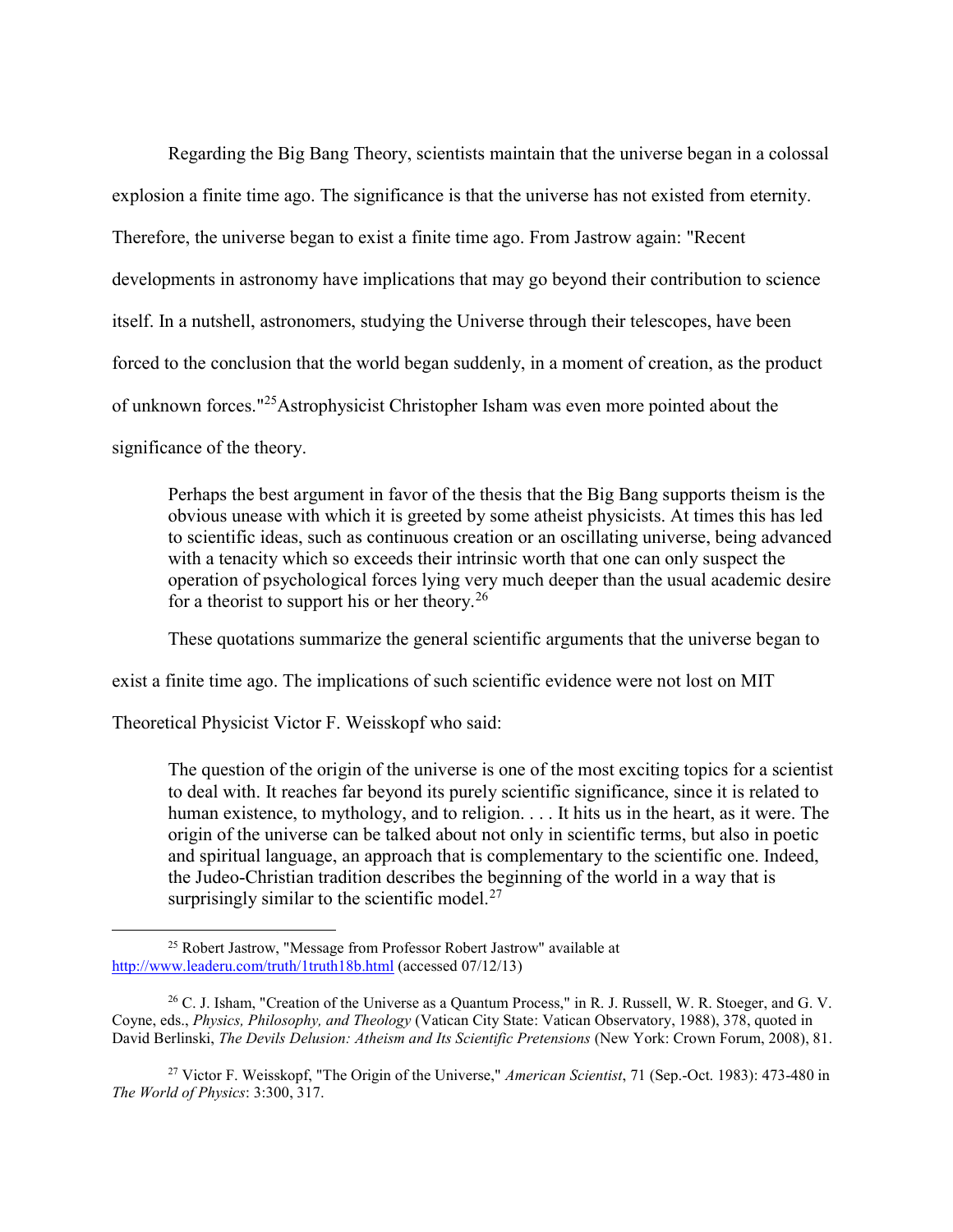One common response the skeptic makes against the scientific versions of the cosmological and teleological arguments is that the theist is committing the fallacy of the god-of-the-gaps. This fallacy is committed (according to the skeptic) when someone appeals to God to explain a "gap" in one's understanding of how some event happened. The skeptic insists that there is no need to conclude that God caused the universe to begin to exist or that (for example) God created first life because, given enough time, we should be able to find a natural cause of these things.

Several things need to be said about this fallacy. First, the arguments that the universe could only have come about (or, for that matter, can only be currently existing) by the act of God is not a god-of-the-gaps fallacy. I was accused of committing this fallacy during a debate with agnostic Michael Shermer after I had marshaled the above evidence (and more) that the universe was created by God. In response I pointed out that I was not positing God as the explanatory cause of the existence of the universe to fill some "gap" in my understanding. It was not the lack of any understanding I needed God to fill. Instead, it was the presence of evidence that pointed to God as the cause of the universe. My argument was like a fire official detective who concluded that a particular house fire was started by an arsonist. He had discovered partially burned accelerant soaked rags near the point in the house where the fire began. He also discovered a partially burned matchbook with a fingerprint on it. He knew that a fire insurance policy had been taken out on the house just the day before by the same person whose fingerprint was on the matchbook. Last, an eyewitness had seen the suspect leaving the house just minutes before the fire erupted. Because of this evidence, the detective concluded that this person was the arsonist responsible for the house fire. But what sense would it make for some skeptic to come along and charge the detective with committing the arsonist-of-the-gaps fallacy? How reasonable would it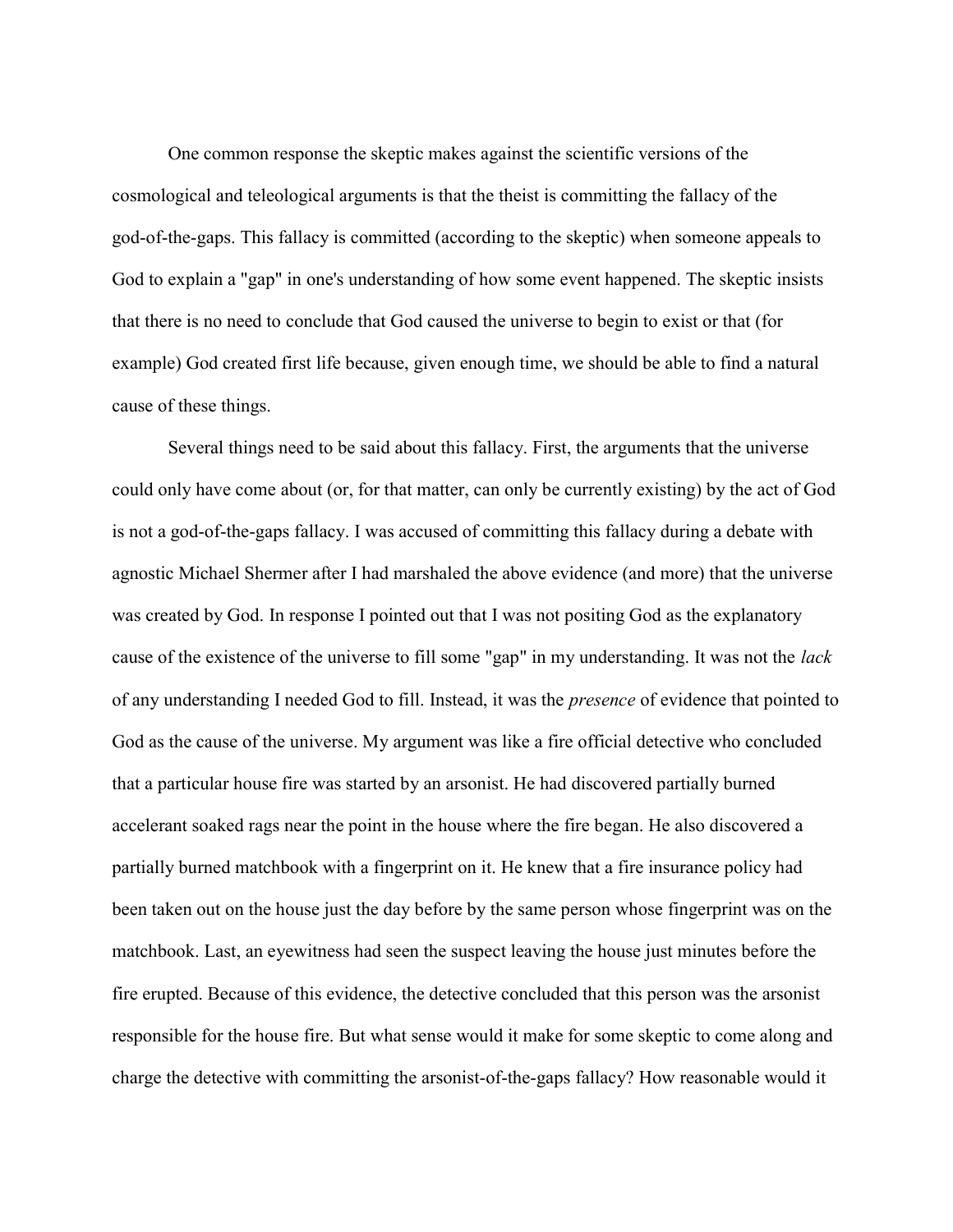be for the skeptic to insist that, given enough time, we should be able to find a natural cause of the house fire? Of course, it would not make any sense and it would not at all be reasonable because it was not the *lack* of evidence or some "gap" in his understanding that prompted the detective to make his conclusion. Instead, it was the presence of evidence that pointed to the arsonist. It is the same with my argument for the existence of God based on what we know scientifically about the origin of the universe. Something natural cannot be the cause of the universe because the universe *just is* all things that are nature. To be beyond the natural is to be supernatural. To be supernatural is to be God.

### The Existing of the Universe

To be sure, most people hardly think that the current existing of a thing needs a causal explanation. A bit of background and explanation are in order. Suppose you saw what looked like a giant ten-foot crystal ball sitting in front of a local business. It might occur to you to ask where such a thing came from. If you were told that it was actually a giant balloon that was placed there to promote a grand opening and that it had been manufactured at a balloon factory not far away, I suspect that you would find such a response to your question entirely satisfactory. Now suppose that you began to hear music playing. Notice that you would not ask (as you did about the balloon) where the music *came from*. Instead, you would ask something to the effect of where the music is coming from. This is because you realize that the music exists as music only as long as it is being caused to be music (presumably either by a sound system or musicians). You further realize that as soon as the cause of the music stops causing the music, the music ceases to exist. For the Christian philosopher Thomas Aquinas, the existence of all finite things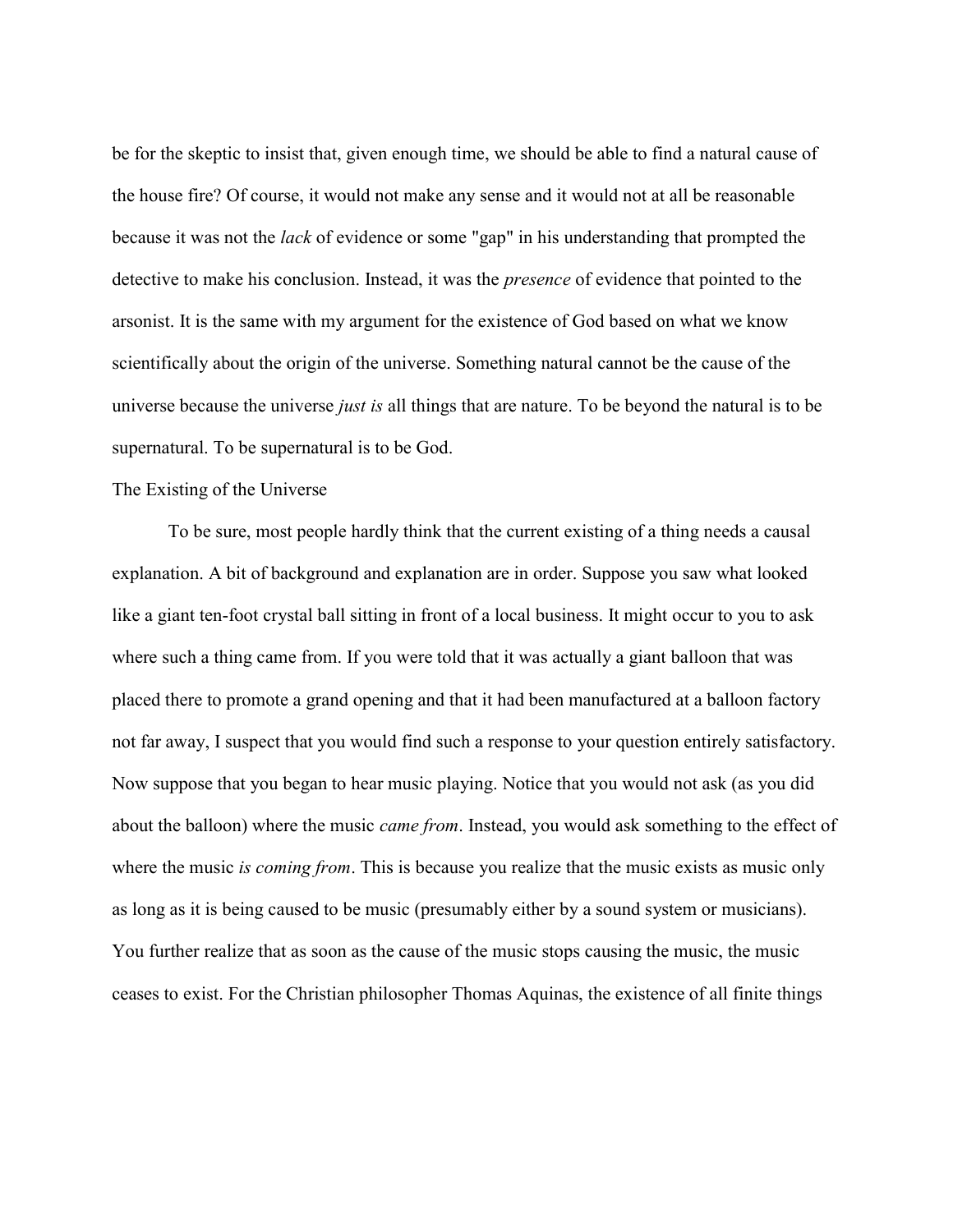was like the music. For Aquinas, existence was act. It was something that essences do. You can find in his (and others') writings the expression "the act of existence."<sup>28</sup>

This notion of existence can figure into a philosophical argument for God's existence.<sup>29</sup> For Aquinas, there is a difference between essence and existence. Essence is *what* something is and existence is *that* (or *whether*) something is. The difference between being a human and being a dog is that the human possesses a human essence and the dog possesses a dog essence.<sup>30</sup> Consider yourself as a human being. Your essence is what makes you a human. Your existence is what makes you a being. Now, whatever is true of you is true of you either by virtue of your essence or not. For example, the fact that you have rationality is because you are a human. It is part of your essence as a human to have rationality. You have rationality by virtue of being human. Rationality is caused by your essence. But consider the fact that you are reading this

 $^{28}$  For philosophical treatments (primary and secondary) of the notion of being (existence) in Aquinas see Thomas Aquinas, On Being and Essence, trans. Armand Maurer, 2<sup>nd</sup> rev. ed. (Toronto: Pontifical Institute of Mediaeval Studies, 1983); Commentary on Aristotle's Metaphysics, trans. John P. Rowan (Notre Dame: Dumb Ox Books, 1961); Dominic Báñez, The Primacy of Existence in Thomas Aquinas, trans. Benjamin S. Llamzon (Chicago: Henry Regnery, 1966); Étienne Gilson, *Being and Some Philosophers* (Toronto, Canada: Pontifical Institute of Mediaeval Studies, 1952) and Joseph Owens, An Interpretation of Existence (Houston: Center for Thomistic Studies, 1968). For an analytic philosophical perspective on existence which stands in contrast to Aquinas's view see William Lane Craig and J. P. Moreland, *Philosophical Foundations for a Christian Worldview* (Downers Grove: InterVarsity, 2003), 187-193. For a broader exploration of the notion of existence in ancient and medieval philosophy see Parviz Morewedge, ed. Philosophies of Existence: Ancient and Medieval (New York: Fordham University Press, 1982).

<sup>&</sup>lt;sup>29</sup> The substance of this argument can be found in Aquinas, *On Being and Essence*, 4,  $\S7$ , pp. 56-57 and is to be distinguished from his famous arguments known as his "five ways" found in his Summa Theologiae, I, Q2. Interpreters of Aquinas differ whether the argument in On Being and Essence, strictly speaking, constitutes a proof of God's existence. (All agree that it is (both here and again in the Summa Theologiae I, Q3) an argument for God's simplicity.) You find formidable Thomists on both sides, including Joseph Owens (affirmative) and Étienne Gilson (negative). For specifics about the differences see Maurer's comments in the Introduction, p. 20, footnote 33.

 $30$  There is, of course, much more to the matter. A thing not only possesses its essence (by virtue of which it is what it is) but it also has accidents (such as being in a certain place or having a certain color) and can bear relationships with other beings (such as being to the left of). What is more, it is possible for there to be an essence that does not have existence (except only as a being of reason, also known as a concept), such as a Unicorn. For my purposes here, I am primarily interested in what can be shown regarding the relationship in things of essence and existence. For a defense of essence see David S. Oderberg, Real Essentialism (New York: Taylor and Francis Group, Routledge, 2007).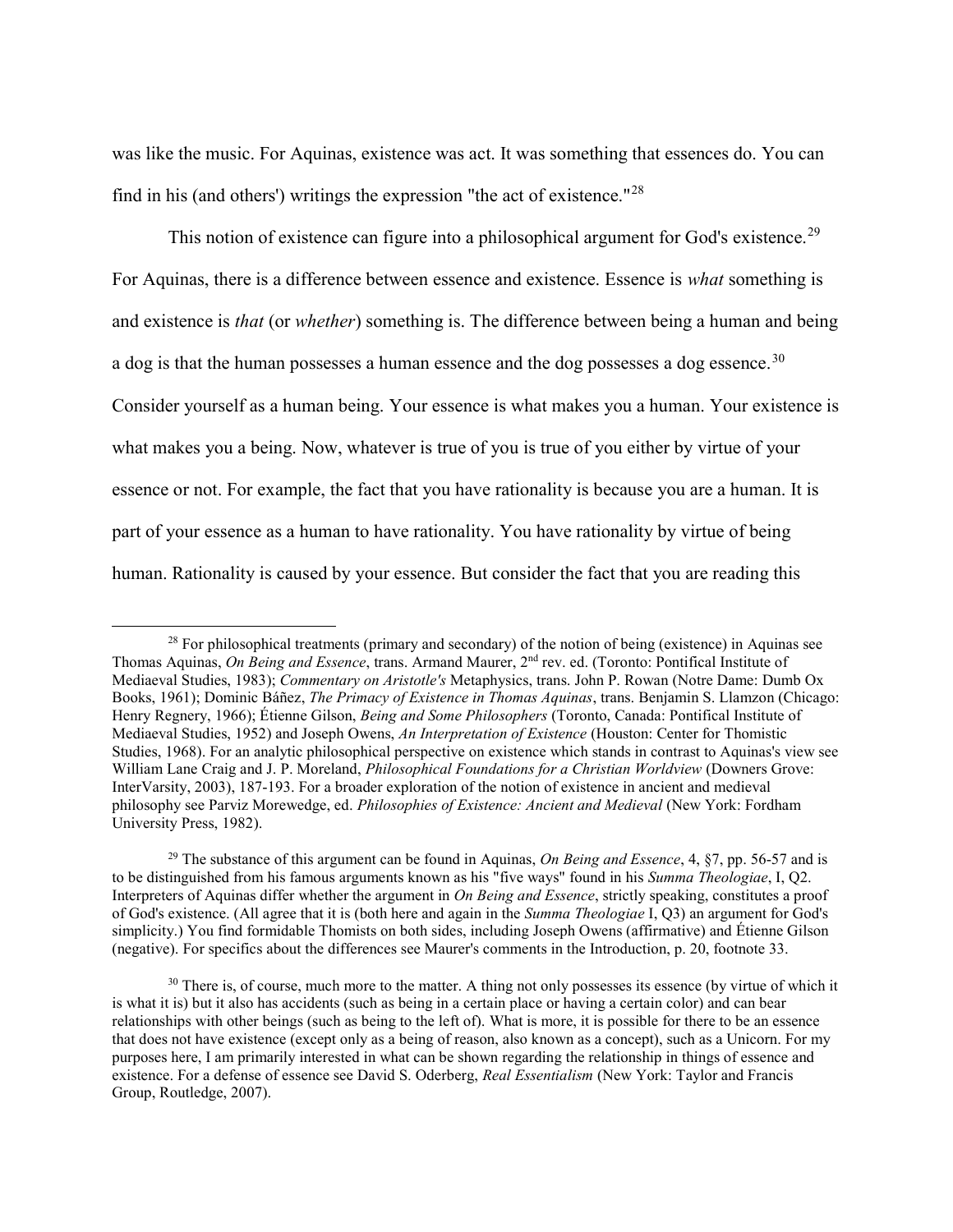book. Is the reason you are reading this book (as opposed to reading some other book or not reading at all) because you are a human? Is it part of your essence as a human to be reading this book? Are you reading this book by virtue of being a human? Is reading this book caused by your essence? The answer to all these is no, otherwise, everyone else who is not reading this book would not be human. However, you can easily account for why you are reading this book even though it is not part of your essence to do so. You are reading this book because you caused yourself to be reading this book.

Now consider the fact that you are existing right now. Is the reason you exist because you are a human? Is it part of your essence to exist? Do you exist by virtue of being human? Is your existence caused by your essence? The answer to all these is no otherwise you would have always existed (as well have other attributes (as I will discuss below) which you clearly do not have). If not, then what is causing your existing right now? You cannot account for your existing in the same way that you can account for your reading this book. That is to say, you cannot be the cause of your own existing. The reason is that you would then have to exist (to be a cause) before you existed (to need to be caused) which is incoherent. As such, your current existing must be caused by something else. But what would we say about the existing of that thing? At some point, one has to admit that there must be something existing right now that exists by virtue of its essence. There must be something existing right now in which there is no distinction between its existence and essence. As Thomas succinctly remarked in another context: "All men know this to be God." $31$ 

 $31$  Thomas Aquinas, St. Thomas Aquinas Summa Theologica: Complete English Edition in Five Volumes, translated by Fathers of the English Dominican Province (Westminster, MD: Christian Classics, 1981), I, Q2. All my English quotations of his Summa are from this translation. It should be noted that more often the title is spelled Summa Theologiae as I do for the balance of my citations.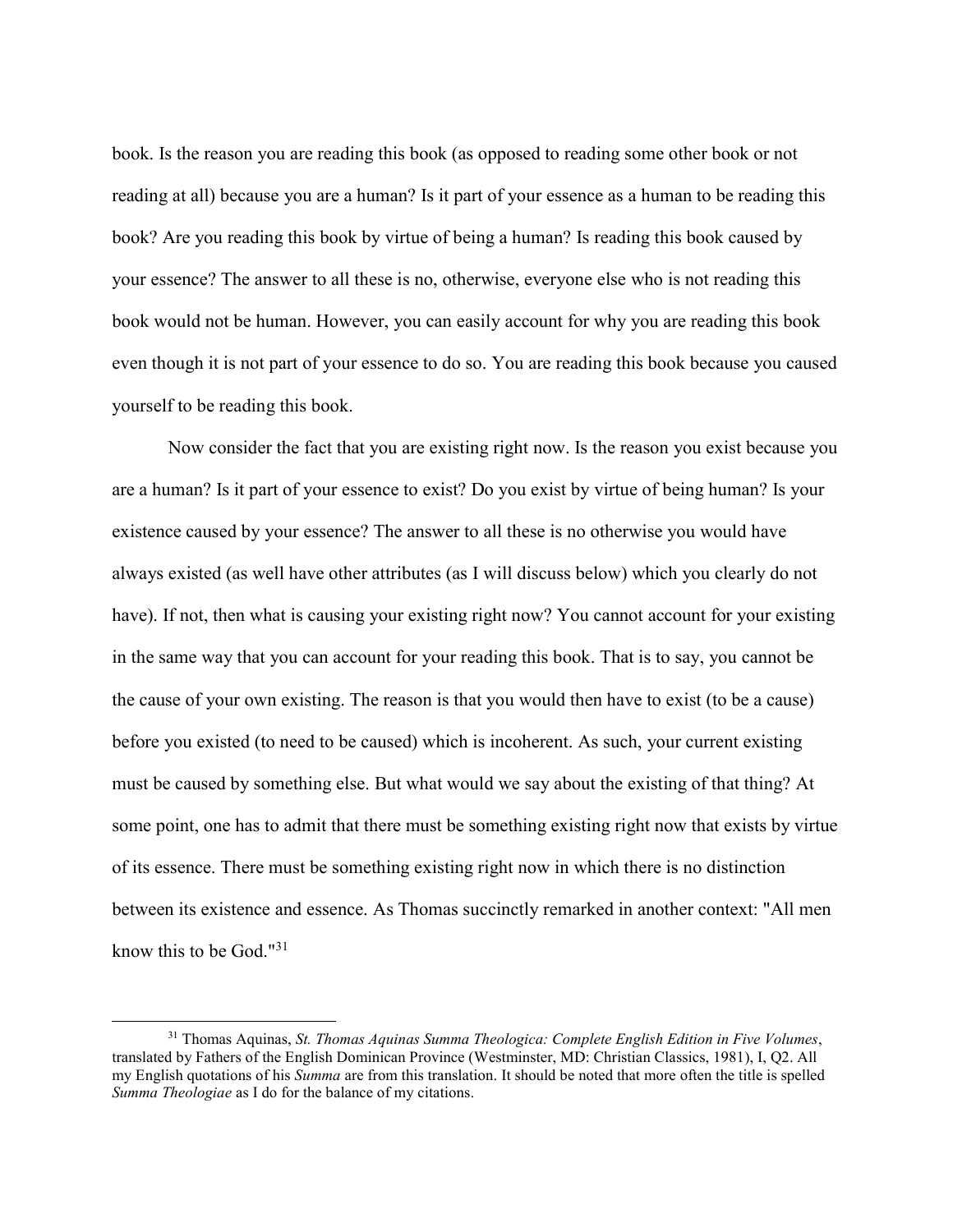Two objections are sometimes leveled at this argument. The first objection questions why it cannot be the case that the chain of causes goes on infinitely. If the existence of each of the elements in the chain is accounted for by being caused by the antecedent element in the chain, then seemingly the existence of every element in the chain is accounted for, which means that the chain is accounted for. The second objection sees no reason why one should call this cause God. Atheist Richard Dawkins sums up both of these objections in one tendentious comment. "Even if we allow the dubious luxury of arbitrarily conjuring up a terminator to an infinite regress and giving it a name, simply because we need one, there is absolutely no reason to endow that terminator with any of the properties normally ascribed to God." $32$ 

Dawkins' concerns can be directly addressed. First, regarding the infinite regress, whether he agrees with the philosophers' explanations and arguments or not, it is manifest that these explanations and arguments are anything but a "dubious luxury" that were "arbitrarily conjured" up. These explanations and arguments are indeed quite sophisticated, even if, after it is all said and done, one finally rejects them. Dawkins has not done his due diligence in wrestling with these explanations and arguments for why there cannot be the infinite regress.

Second, it should be noted that the specter of an infinite regress here is not the same kind of infinite regress in the Kalam Cosmological Argument. Here I can only summarize how it is, given that the infinite that Aquinas denies is different than the infinite that the Kalam argument denies, that in this argument here, such an infinite is impossible.<sup>33</sup> Consider the causal chain of a

<sup>&</sup>lt;sup>32</sup> Richard Dawkins, *The God Delusion* (Boston: Houghton Mifflin, 2006), 77.

<sup>&</sup>lt;sup>33</sup> In my research for my doctoral dissertation, about half of the philosophical sources I consulted on this matter mistakenly took Aquinas to be making a Kalam type argument in his theistic arguments where he denies the possibility of going on to infinity. For a treatment of the differences see Richard G. Howe, "Two Notions of the Infinite in Thomas Aquinas' Summa Theologiae I, Questions 2 and 46" Christian Apologetics Journal 8, no. 1 (Spring 2009): 71-86.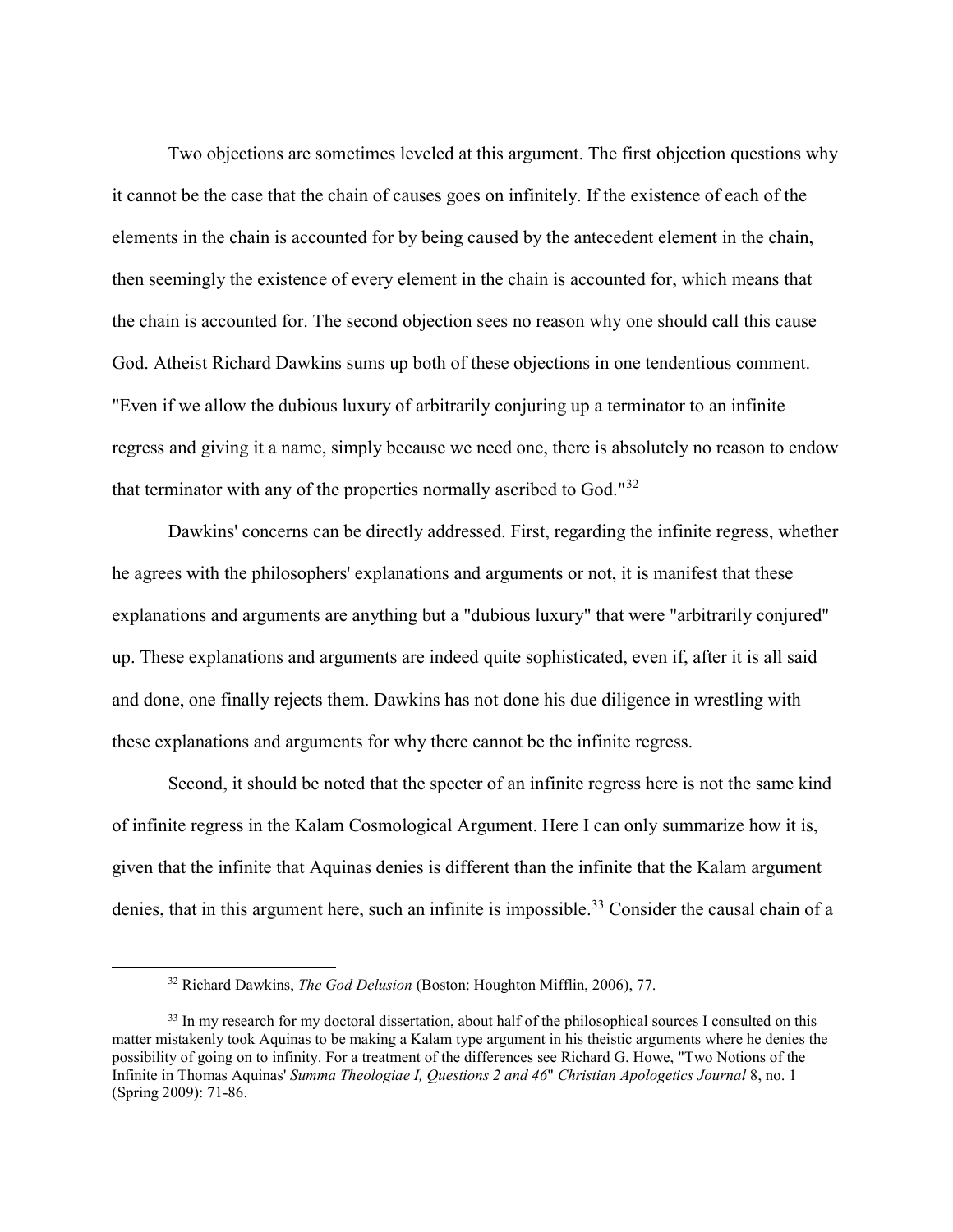child having been begotten by his parents who were begotten by their parents, and so on. According to the Kalam argument, such a regress cannot go back infinitely. This kind of infinite was known in medieval philosophy as an accidental infinite (Latin: *infinite per accidens*). Interestingly, however, Aquinas did not think that philosophy could demonstrate the impossibility of such an infinite.<sup>34</sup> He rejected the Kalam Cosmological Argument. He did not believe that philosophy could demonstrate that the universe has not always existed. As a Christian, he, indeed, believed that it had not always existed, but he held this belief by faith on the basis of revelation.

Contrast this causal chain with the causal chain of a stone being moved by a stick being moved by a hand. Aquinas argued that this causal chain could not be infinite. This kind of infinite was known in Medieval philosophy as an infinite per se. But what exactly is the difference? Notice in the first causal chain that when the parents of the child caused the child, their own parents were not involved in the causal relationship. To be sure, they brought the parents into existence. But the parents would be able to go on to cause their own child even if their own parents ceased to exist. The grandparents were not causing the parents to cause the child.

With the second chain, however, the causal relationship between the elements is different. Not only is the stick causing the stone to move, but, at the same time, the stick is being caused by the hand to be a cause of the stone being moved. As such, if the hand ceases to exist, the stick cannot be a cause of the movement of the stone. The causality, if you will, runs through the entire chain simultaneously. The only way to account for the motion of the stone is to have something in the chain that itself is not moving and, thus, needs no cause.

<sup>34</sup> Aquinas, Summa Theologiae, I, Q46, ii, ad. 6.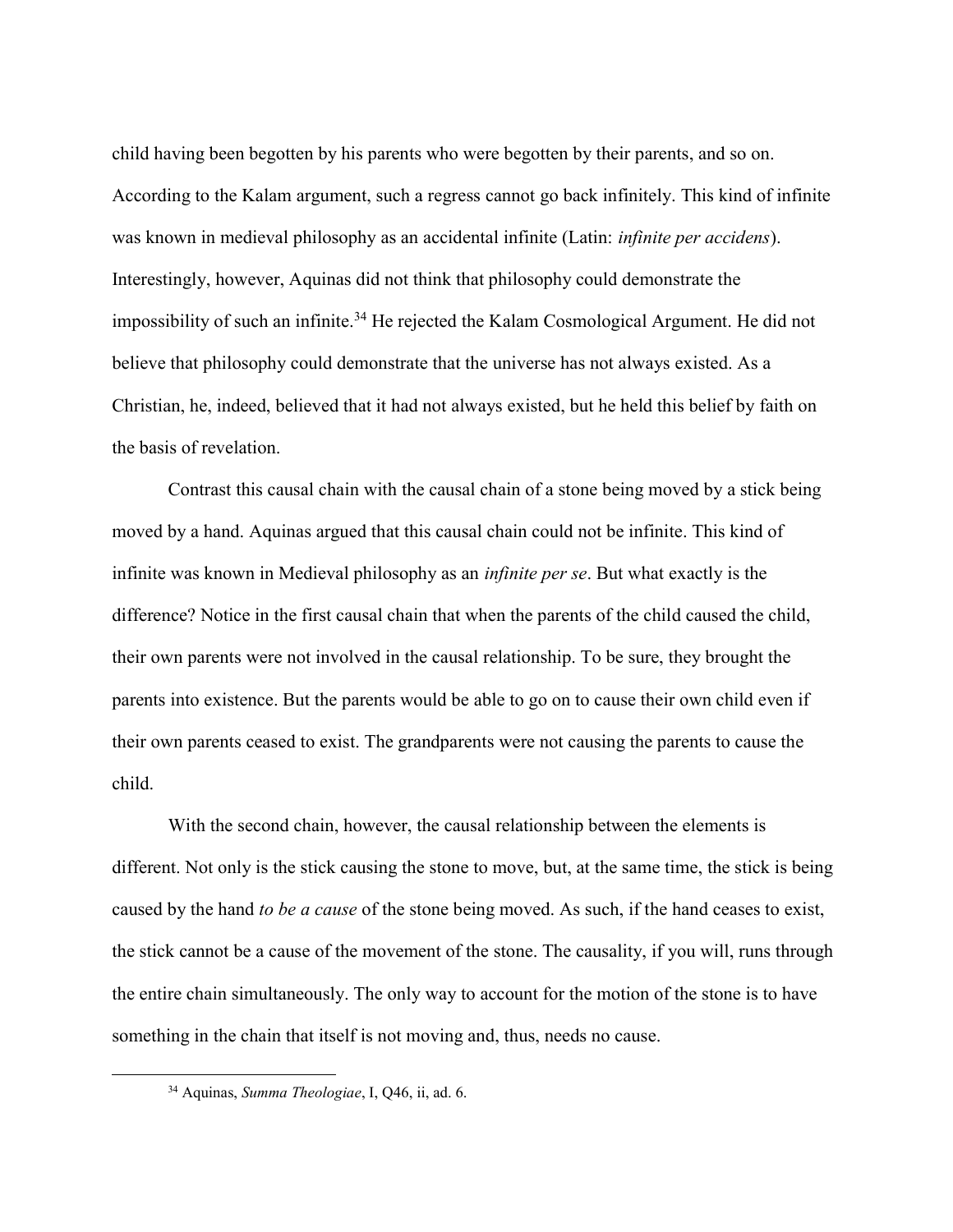Transfer this analogy to my examination of existence. If I exist right now, then either I exist by virtue of my essence (my existence would be, in a manner of speaking "caused" by my essence) or I am being caused to exist by something that *does* exist by virtue of its essence. Since it is clear that I do not exist by virtue of my essence, then there is something that exists that does so by virtue of its essence and is the current cause of everything else that is existing at every moment that it is existing. This cause is God. He is currently sustaining the universe in existence.

What about Dawkins' concern that "there is absolutely no reason to endow that terminator with any of the properties normally ascribed to God"? Assuming that by the phrase "properties normally ascribed to God" Dawkins means the classical attributes of God, if he had bothered to read Aquinas's discussion subsequent to his proofs (I should note that the context of the Dawkins quote is his examination of Aquinas's proofs) he would have seen that there is every reason to ascribe such properties to this cause. What Aquinas goes on to show is that, for any being whose essence is its existence, that being would necessarily have the attributes of perfection, goodness infinity, immutability, eternity, and unity. For Aquinas, being (or existence) as such contains all perfections without limit. Being is constrained by essence. As humans, we possess all the perfections of existence up to the limits of and according to the nature of our essences. A dog will possess all the perfections of existence up to the limits of and according to the nature of its essence. Because of the differences between a dog's nature and a human's nature, a dog will possess fewer perfections. Like a balloon that limits and shapes the air that infuses it, the essence of the creature binds the otherwise limitless fullness of the perfections of existence.<sup>35</sup> Aquinas says, "All perfections existing in creatures divided and multiplied, pre-exist in God unitedly."<sup>36</sup>

<sup>&</sup>lt;sup>35</sup> I am indebted to philosopher Max Herrera for this balloon illustration.

<sup>36</sup> Aquinas, Summa Theologiae, I, 13, 5.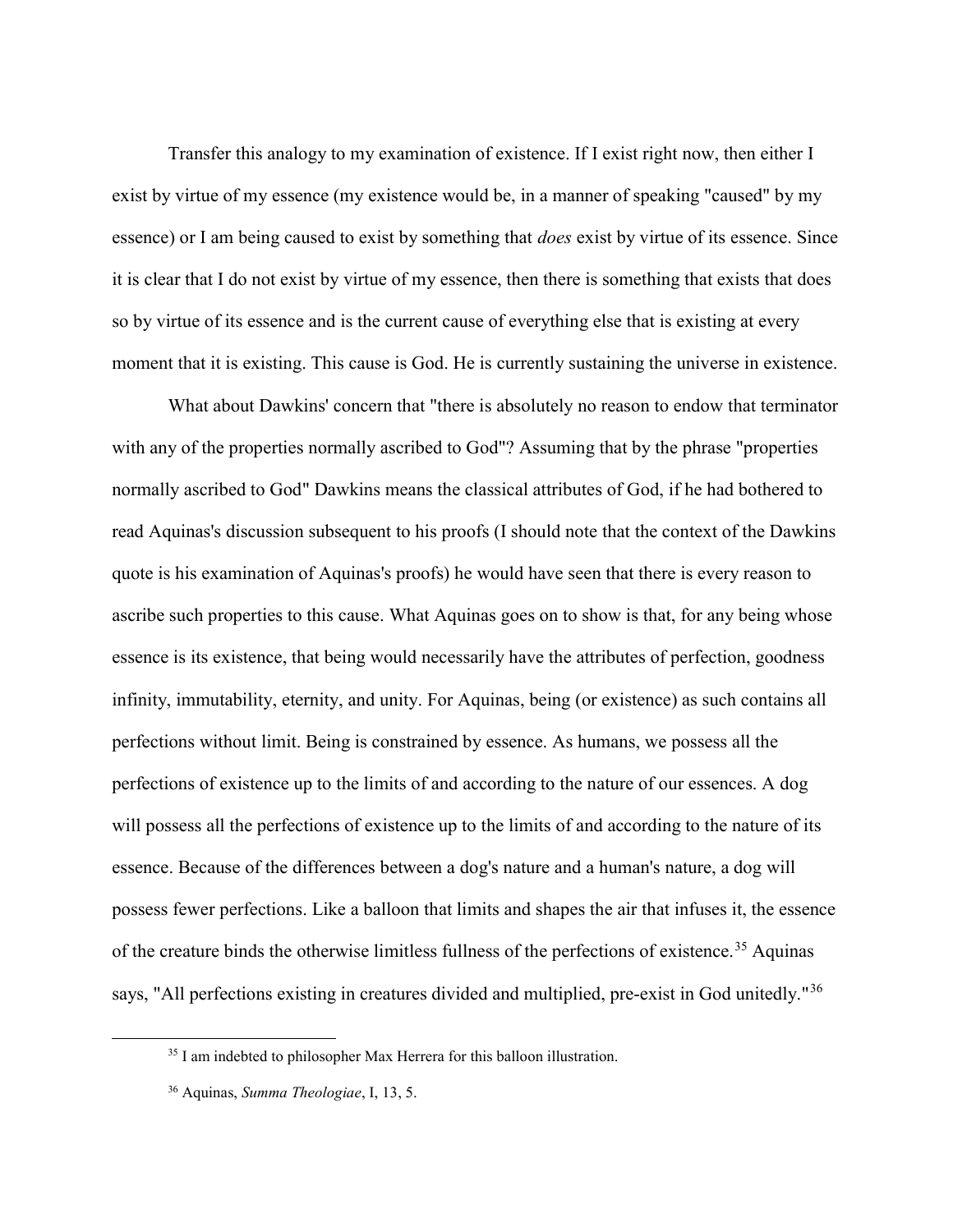One can see that there is quite a bit to say about the question of God's existence.

Admittedly, there are philosophers who have leveled their objections at almost every point. This certainly is not the place where the issue can be given a very thorough examination. But in light of all the detail we have just gone through, the reader should not forget the reason I broached the subject in the first place. By way of reminder, one must understand that, since God exists who is the Creator and Sustainer of the universe and who is all powerful, miracles are very much possible. Thus, any skepticism about the integrity of the New Testament arising from the fact that it contains historical accounts of miraculous events that one deems impossible, should be met with the appropriate philosophical tools that address the root cause of that skepticism, viz., anti-supernaturalism; the denial of the existence of the God.

## The Acts of God

To talk about the acts of God broadly considered is to talk about many things. My concern for our purposes is the issue of miracles. Miracles should be understood as a subset of the category of the acts of God. But all of this presupposes that there is a God who can so act. That is why we first had to address the existence of God. Without a God, there can be no acts of God. Without any acts of God, there can be no miracles.

Miracles warrant special consideration precisely because of what they are and why they are. I said earlier that I take great exception to the casual use of the term 'miracle' in describing events that evoke awe or wonder. There are two reasons for this. First, it is important to maintain the proper distinction between those events that proceed according to the course of nature as created and superintended by God and those events that proceed according to an exceptional intervention by God. If such distinction exists, then surely God would not want us to blur that distinction. There must be some reason why God acts in these two very different ways. That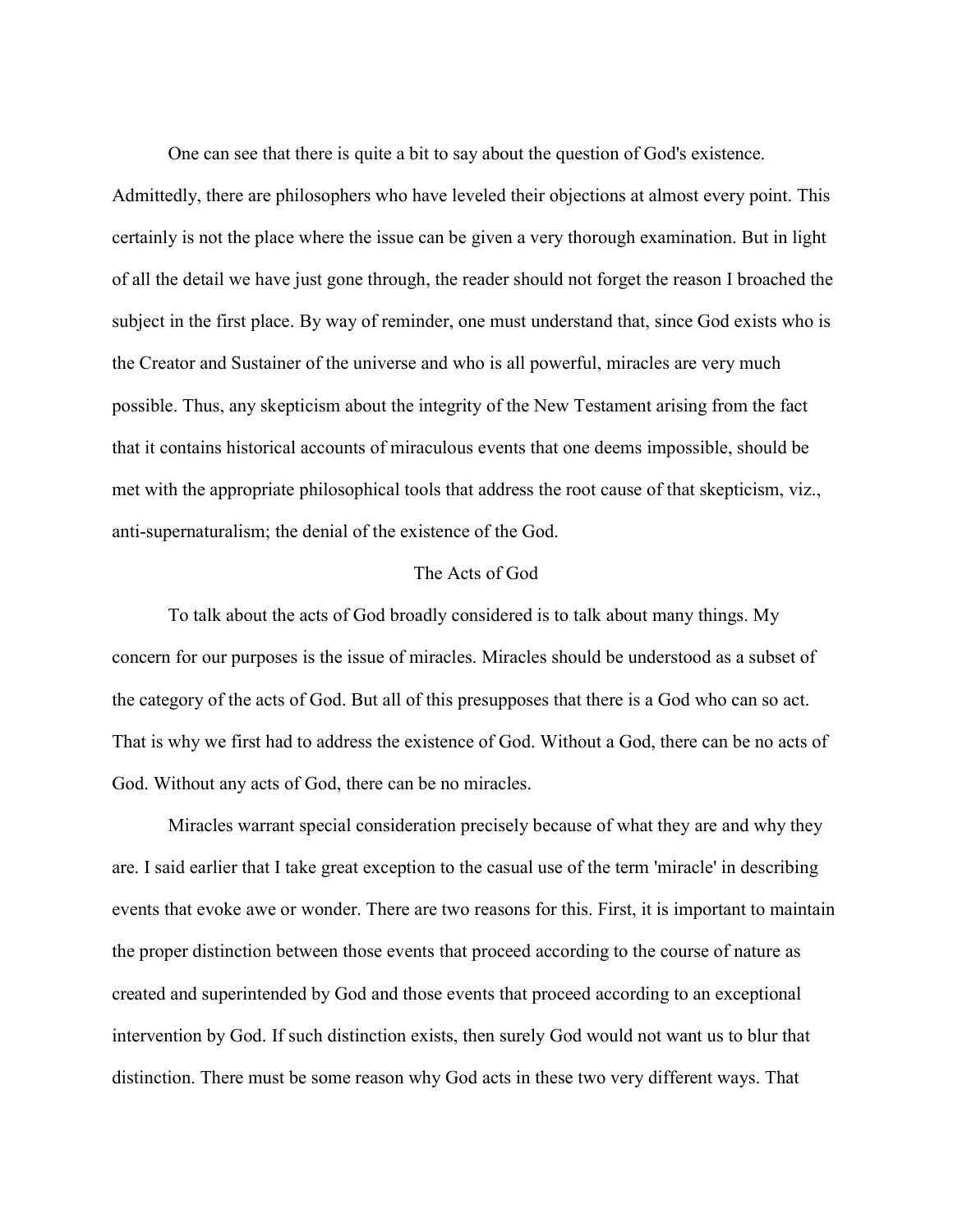reason takes me to the second reason why I take the position I do about the use of the term 'miracle'. Given what God's working of miracles is and why it is, we can come to realize that miracles point to something that God is saying to us.

A Christian friend of mine once asked me why it was that the church today was not as the church in the beginning. I pressed her as to what she was referring. She expressed disappointment that the church today was not "walking in miracles" anymore. She made reference to Acts 2, claiming that the early church experience was replete with miracles. What is more, she took these experiences to be normative. I believe that she had a distorted perception of how prevalent miracles actually were in the time frame of biblical history. While one might argue that there were indeed a number of miracles surrounding the time of Christ and the apostles, how the number of those miracles looks within the broader picture of biblical history is revealing. Herbert Lockyer notes well:

Bible miracles—not including prophesies and their fulfillment, which are also miracles fall into great periods, centuries apart: The establishment of the Jewish nation 1400 B.C. Moses and Joshua were conspicuous as miracle-workers. The crisis in struggle with idolatry 850 B.C. Elijah and Elisha are prominent in this era. The Captivity, when idolatry was victorious 600 B.C. Daniel and his friend were subjects of miracles. The introduction of Christianity 1 A.D. The virgin birth of Christ was the initial miracle of the New Testament. Christ and His apostles were the miracle-workers. The great tribulation. Great signs and wonders are to characterize this period.<sup>37</sup>

I think it says something that, in the vast millennia of biblical history, miracles are not that common and occur in clusters. It says that there is a purpose of miracles surrounding God's working His revelation and will with mankind. In this section I want to discuss a philosophy of

 $37$  Herbert Lockyer, All the Miracles of the Bible: The Supernatural in Scripture-Its Scope and Significance (Grand Rapids: Zondervan, 1961), 17-18.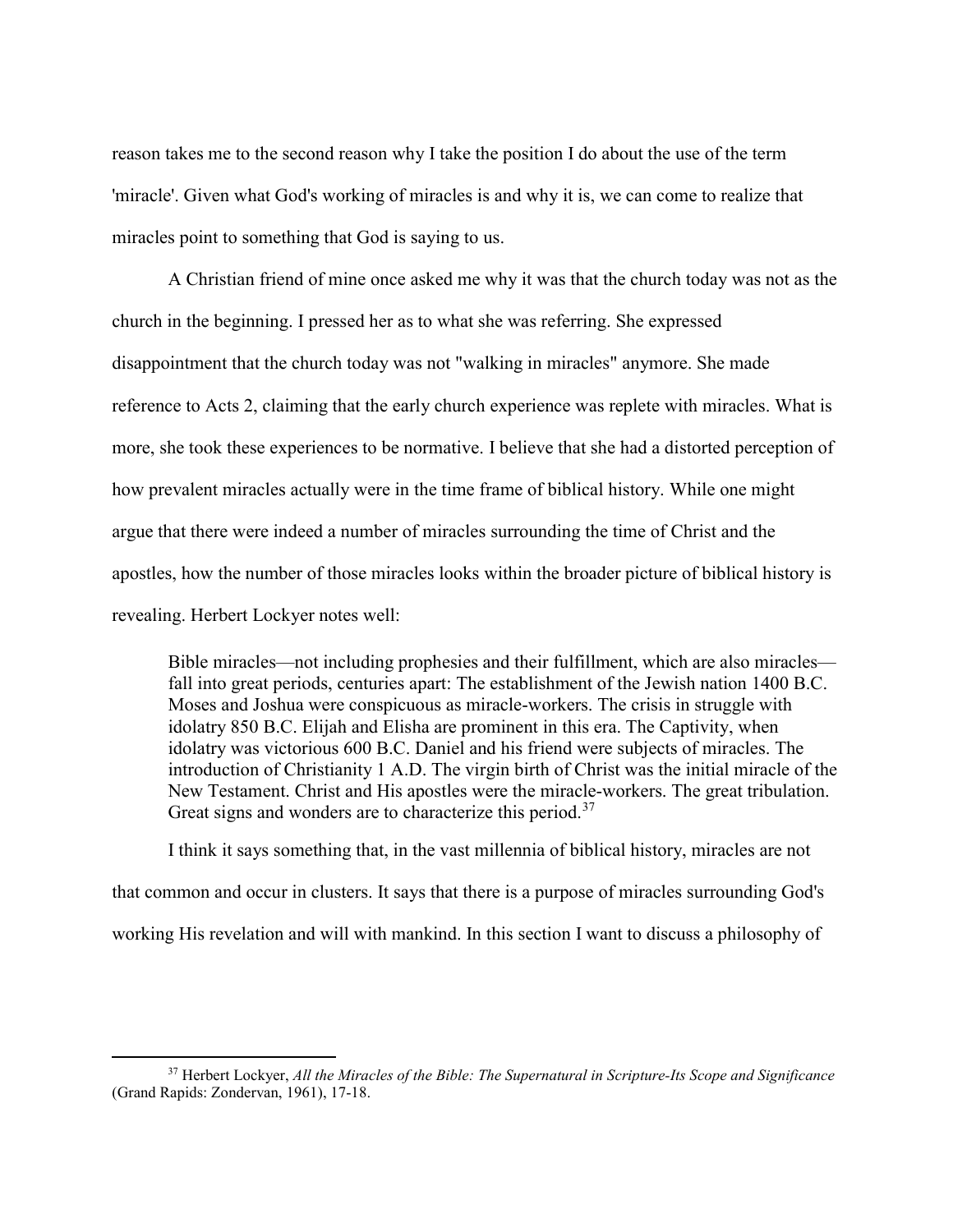miracles (what they are), a theology of miracles (why they are), and an apologetic of miracles (that they are).  $38$ 

## A Philosophy of Miracles: Demonstrating What Miracles Are

Various definitions of miracles have been offered throughout the church. Augustine discusses these matters in his *City of God*. He comments, "For how can an event be contrary to nature when it happens by the will of God, since the will of the great Creator assuredly is the nature of every created thing? A portent, therefore, does not occur contrary to nature, but contrary to what is known of nature."<sup>39</sup> Aquinas draws a sharper distinction.

Those effects are properly called miracles which are produced by God's power alone on things which have a natural tendency to the opposite effect or to a contrary mode of operation; whereas effects produced by nature, the cause of which is unknown to us or to some of us, as also those effects, produced by God, that are of a nature to be produced by none but God, cannot be called miraculous but only marvelous or wonderful.<sup>40</sup>

I take Aquinas to mean that not every act of God is a miracle. The act of creation itself is

not miraculous since God is not acting "on things which have a natural tendency to the opposite

effect or to a contrary mode of operation." This is because, since creation is from nothing, there

<sup>&</sup>lt;sup>38</sup> A number of sources have shaped, to some degree or another, my understanding of miracles. Several such sources bear mentioning here. They include: Thomas Aquinas, Summa Theologiae, I-II, Q178; Summa Contra Gentiles, trans. Vernon J. Bourke (Notre Dame: University of Notre Dame Press, 1975), III, ii, 101-106; On the Power of God (quæstiones disputatæ de potential dei), trans. English Dominican Fathers (Eugene: Wipf & Stock, 2004), II, vi, pp. 151-227; R. Douglas Geivett and Gary R. Habermas, In Defense of Miracles: A Comprehensive Case for God's Action in History (Downers Grove: InterVarsity, 1997); Norman L. Geisler, Miracles and Modern Thoughts (Grand Rapids: Zondervan, 1982) revised as Miracles and the Modern Mind: A Biblical Defense of Biblical Miracles (Grand Rapids, MI: Zondervan Publishing House, 1992); Signs and Wonders (Wheaton: Tyndale House, 1988); Craig S. Keener, Miracles: The Credibility of the New Testament Accounts, 2 vols. (Grand Rapids: Baker Publishing Group, Baker Academic, 2011); B. B. Warfield, Counterfeit Miracles (Carlisle: Banner of Truth Trust, 1972).

<sup>39</sup> Augustine, City of God, trans. Henry Bettenson (New York: Penguin Books, 1984), XXI:8, p. 980, emphasis in the translation.

 $40$  Aquinas, *On the Power of God*, II, vi, 2, pp. 164-165.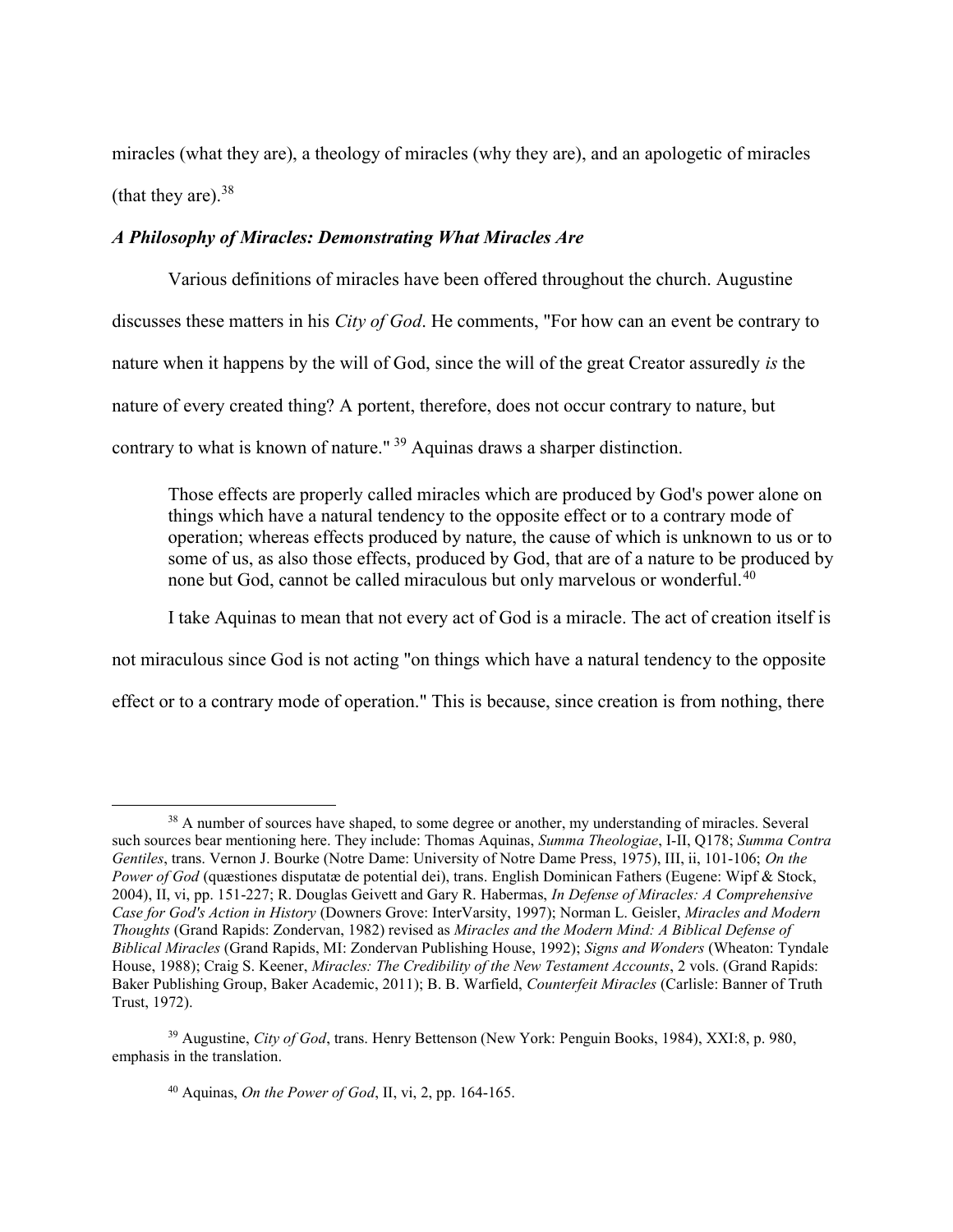was not anything there (before creation) upon which God acted and which could be said to have any natural tendency.

C. S. Lewis begins his book on the subject with "I use the word Miracle to mean an interference with Nature by supernatural power."<sup>41</sup> Norman Geisler, following Aquinas, says "In brief, a miracle is a divine intervention into the natural world. It is a supernatural exception to the regular course of the world that would not have occurred otherwise."<sup>42</sup>

These, and others I could cite, in their respective ways, serve as good, succinct statements of what a miracle is. Richard L. Purtill says that a miracle is "an event in which God temporarily makes an exception to the natural order of things, to show that God is acting."<sup>43</sup> His definition gives a helpful template for exploring some points about miracles, viz., that miracles are temporary, miracles are an exception, and miracles are wrought by the power of God.<sup>44</sup> First, miracles are temporary, which is to say that they do not change our expectations of what will continue to happen. After the miracle, we expect nature to return to its normal operations. When Jesus raised Lazarus from the dead, this did not change our belief that, by and large, dead people stay dead.<sup>45</sup>

45 Purtill, 63.

 $41$  Lewis, *Miracles*, 5. His footnote reflecting on his own definition is interesting. "This definition is not that which would be given by many theologians. I am adopting it not because I think it an improvement upon theirs but precisely because, being crude and 'popular,' it enables me most easily to treat those questions which 'the common reader' probably has in mind when he takes up a book on Miracles."

<sup>42</sup> Geisler, Miracles and the Modern Mind, 14.

<sup>&</sup>lt;sup>43</sup> Richard L. Purtill "Defining Miracles" in R. Douglas Geivett and Gary R. Habermas In Defense of Miracles: A Comprehensive Case for God's Action in History (Downers Grove, IL: InterVarsity Press, 1997), 62-63.

<sup>44</sup> Purtill, 61-72. I am indebted to Purtill for this template for this discussion but I am mixing some of this thinking with some of my own.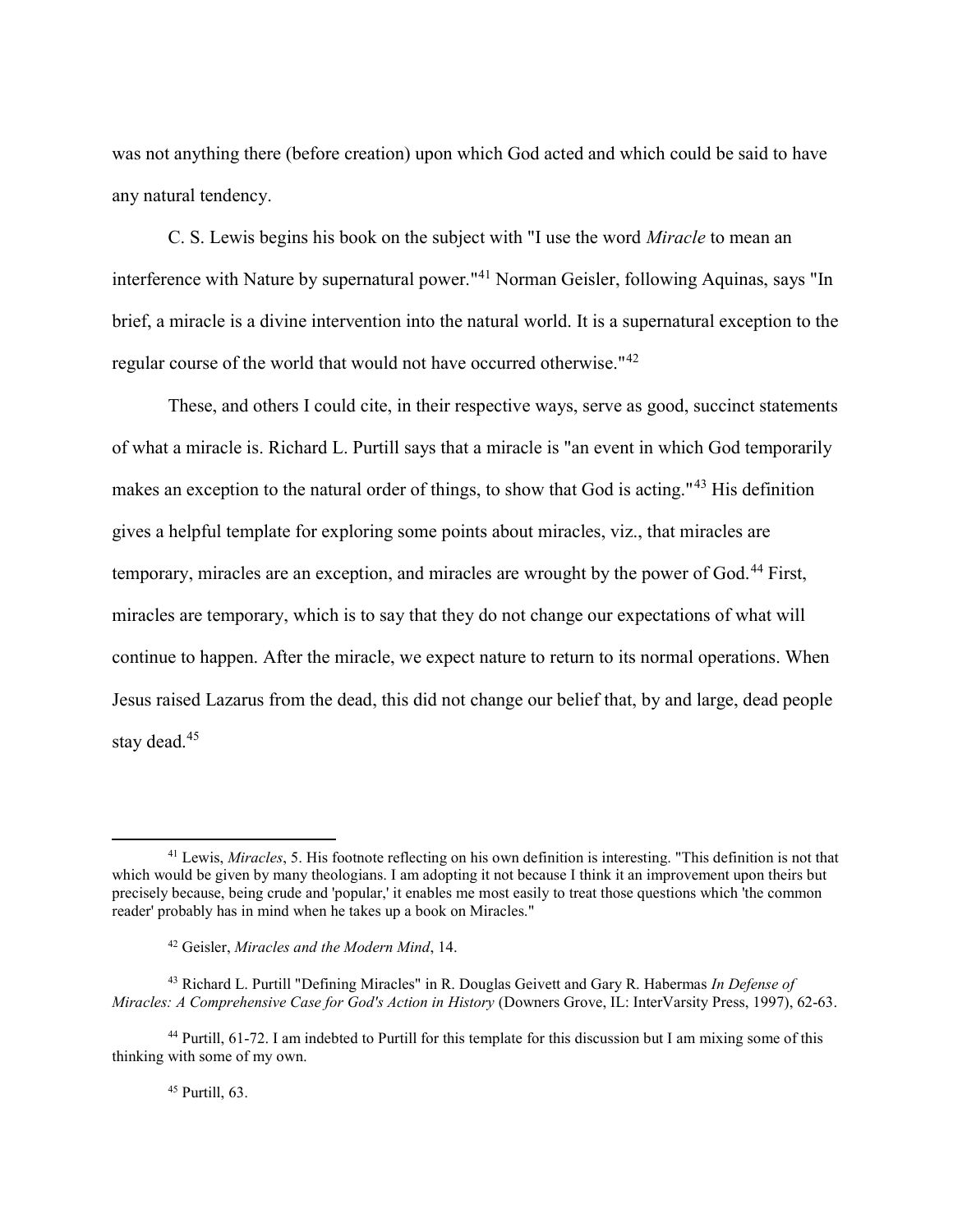Second, miracles are an exception. It went against the nature of Lazarus to rise from the dead, indicating that the event was supernatural. Miracles can be exceptions in two ways. No one came to believe that just anyone could start raising people from the dead. There was something significant about Jesus and this situation that warranted this intervention by God. The miracle workers (Jesus and His apostles) are an exception to the way people normally are. Second, no one came to believe that such miracles would become a matter of course. While Jesus and His apostles were able (for example) to heal, they did not necessarily heal everyone. Jesus' raising of Lazarus did not lead anyone to expect that He would then raise everyone from the dead.<sup>46</sup>

Third, miracles being an exception indicate that they are so because there is a natural order of things.<sup>47</sup> Being an exception makes sense only in this context. A miracle, then, goes against a law of nature. The notion of law here needs to be appreciated. Often we use the term 'law' to mean a course of action that one is obligated to obey or risk suffering punitive consequences. One might think of the law that obligates drivers to stop on a red light. With respect to nature, the notion of law means a regularity that has been observed with such constancy that we reasonably expect reality to continue to behave the same way. What is more, one might argue that these laws arise out of the very nature of things themselves.<sup>48</sup>

<sup>47</sup> Purtill, 61.

<sup>46</sup> Someone might object that, indeed, Jesus' raising Lazarus from the dead does retool our understanding in as much as it is part of the reason why we believe in the final resurrection. This point is well taken. The context of the event involves a discussion about the final resurrection (John 11:23-26). Without a doubt, Jesus' raising of Lazarus was intended to demonstrate who Jesus was as the One who would someday raise everyone from the dead (John 5:28-29). But it should be pointed out that, strictly speaking, Lazarus was resuscitated rather than resurrected, since he certainly went on to die again. (Purtill, 61) The final resurrection involves a transformation of our bodies in a way that did not seem true of Lazarus.

<sup>&</sup>lt;sup>48</sup> For an insightful discussion about the philosophical shortcomings of modern science in as much as it ignores the role that a metaphysical notion of "nature" must play in one's understanding of physical laws (and, consequently gives rise to an unwarranted atheism seemingly based on "scientific" reasoning) see Edward Feser, The Last Superstition: A Refutation of the New Atheism (South Bend: St. Augustine's Press, 2008). For a more extended and in-depth analysis of the relationship of science and metaphysics see William A. Wallace, The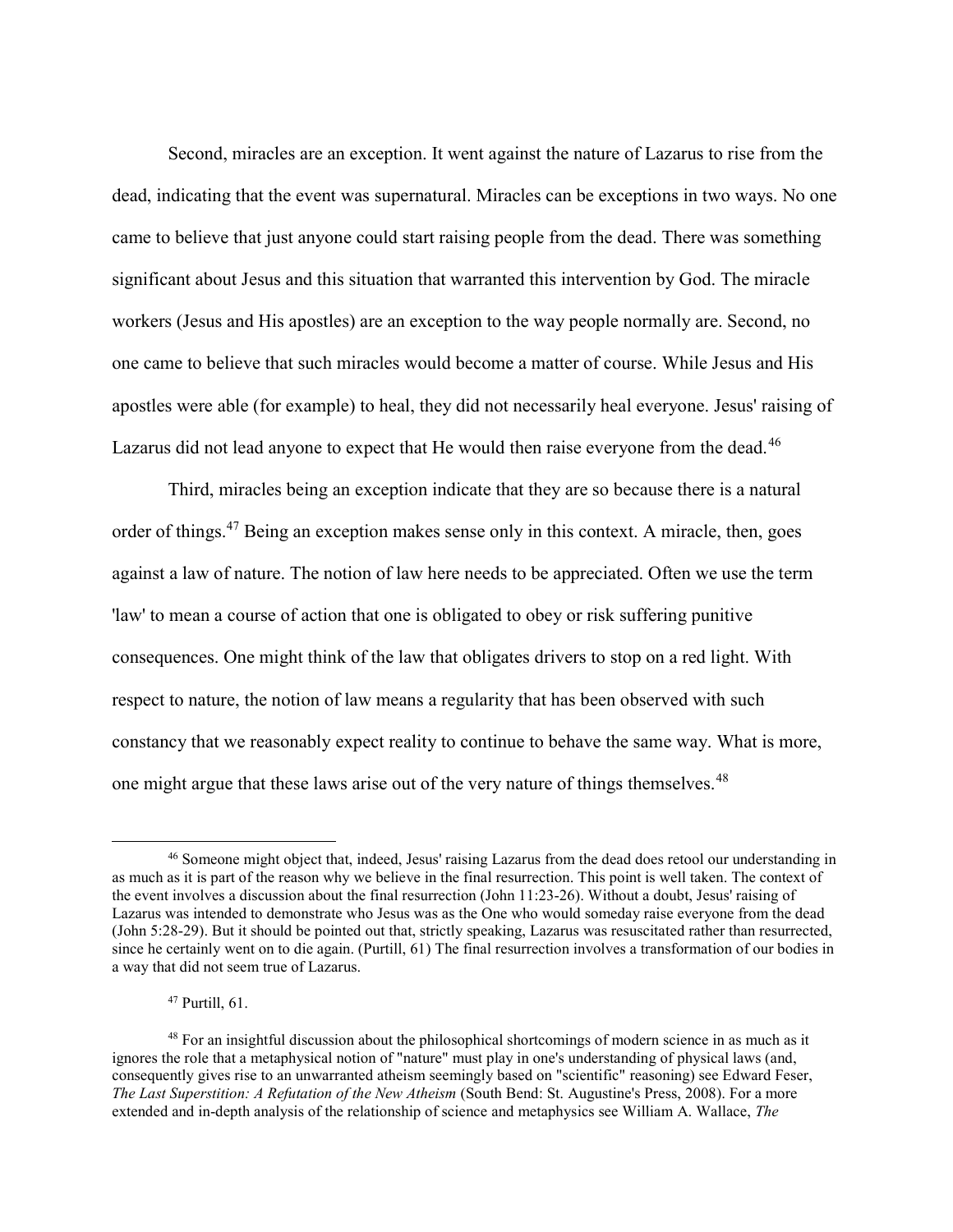Fourth, miracles are events that are wrought by the power of God. To be sure, everything in some sense is at the behest of the power of God in as much as God sustains all things in existence at every moment of their existence. But our normal understating of causality recognizes that events happen within nature whose efficient cause is also within nature.<sup>49</sup> As such, a miracle would be an event whose cause was God (either directly or through an agent such as a prophet or an angel) that is contrary to the normal course of the causal chain that would arise if left to its own devices. Last, miracles have a purpose. This will serve to be the most important aspect of a miracle (outside of the question of God as the cause). It is to this point that I now turn my attention.

### A Theology of Miracles: Discovering Why Miracles Are

 $\overline{a}$ 

It is one thing for someone to claim that an extraordinary event has happened. It is another to understand whether and how that event plays into God's revelation of Himself. I contend that, strictly speaking, miracles are given by God to vindicate His messenger and confirm the message. This notion is what I refer to as a theology of miracles. One can find this view of the purpose of miracles throughout church history. A few examples will illustrate. Augustine reasoned, "Men would have laughed [Christ's resurrection and ascension to heaven] out of court; they would have shut their ears and their hearts against the idea, had not the possibility and actuality of these events been demonstrated by the divine power of truth itself or

Modeling of Nature: Philosophy of Science and Philosophy of Nature in Synthesis (Washington: The Catholic University of America Press, 1996).

 $49$  These causes may be extrinsic to the thing, as when a wind blows a billboard over to the ground, or they may be intrinsic to the thing (due to its nature), as when a child grows to become an adult. The latter here actually involves two sides of a causal "coin" viz., the efficient cause (that  $by$  which something is produced) and the final cause (that for or towards which something is produced). It is intrinsic to a human being (for example) to grow and change toward being an adult. This is (at least one aspect of) the human's telos in a way in which falling on the ground was not so for the billboard blown over by the wind.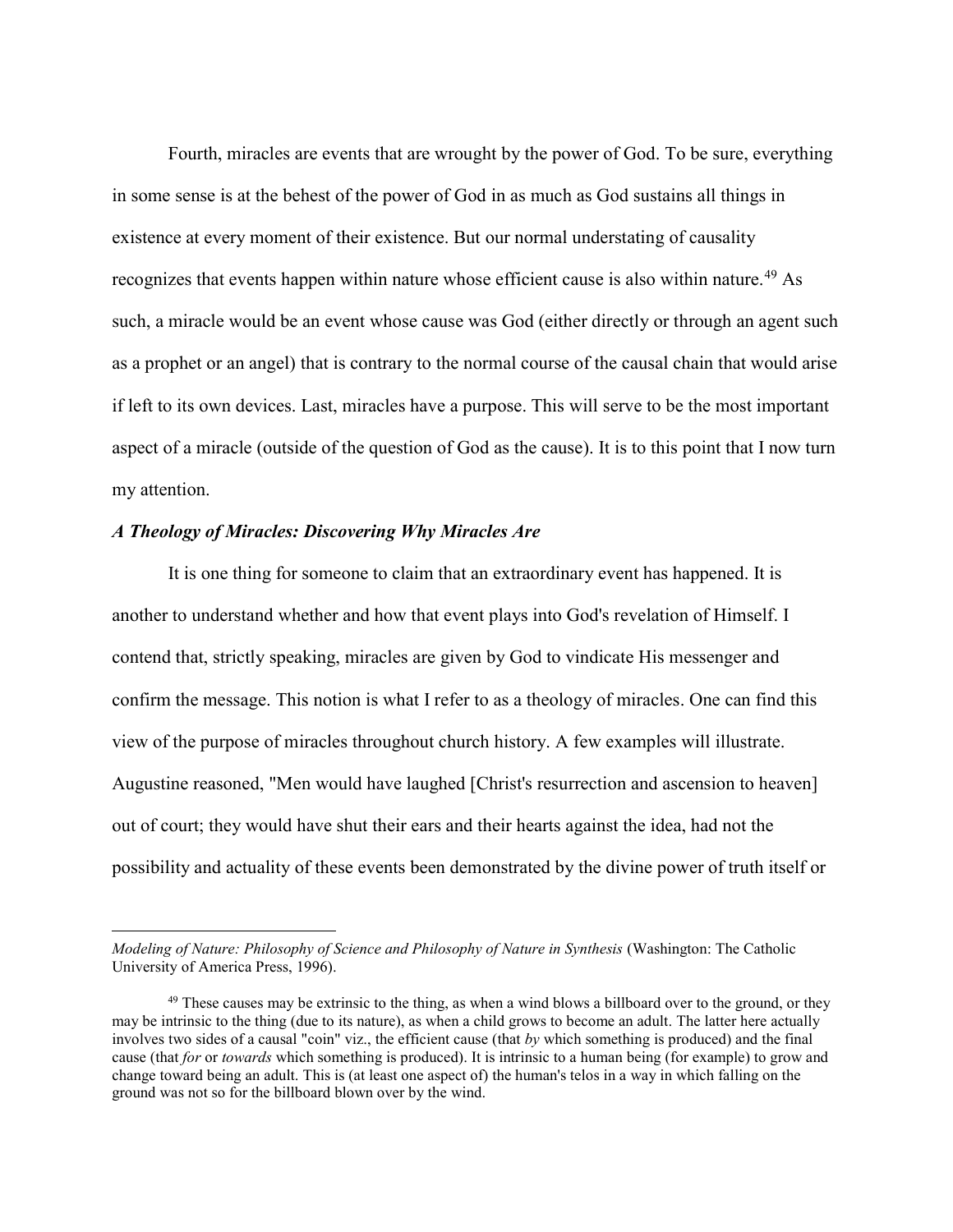rather by the truth of the divine power, with confirmation by miraculous signs."<sup>50</sup> Thomas

Aquinas argued,

Now just as the knowledge which a man receives from God needs to be brought to the knowledge of others through the gift of tongues and the grace of the word, so too the word uttered needs to be confirmed in order that it be rendered credible. This is done by the working of miracles, according to Mark xvi. 20, And confirming the word with signs that followed: and reasonably so. For it is natural to man to arrive at the intelligible truth through its sensible effects. Wherefore just as man led by his natural reason is able to arrive at some knowledge of God through His natural effects, so is he brought to a certain degree of supernatural knowledge of the objects of faith by certain supernatural effects which are called miracles.<sup>51</sup>

John Calvin concurs.

In demanding miracles from us, [our adversaries] act dishonestly; for we have not coined some new gospel, but retain the very one the truth of which is confirmed by all the miracles which Christ and the apostles ever wrought. … The deception would perhaps be more specious if Scripture did not admonish us of the legitimate end and use of miracles. Mark tells us (Mark xvi. 20) that the signs which followed the preaching of the apostles were wrought in confirmation of it; so Luke also relates that the Lord "gave testimony to the word of his grace, and granted signs and wonders to be done" by the hand of the apostles (Acts xiv. 3). Very much to the same effect are those words of the apostle, that salvation by a preached gospel was confirmed, "the Lord bearing witness with signs and wonders, and with divers miracles" (Heb. ii. 4). $52$ 

James Arminius comments,

 $\overline{a}$ 

An illustrious evidence of the same divinity is afforded in the miracles, which God has performed by the stewards of his word, his prophets and apostles, and by Christ himself, for the confirmation of his doctrine and for the establishment of their authority. For these miracles are of such a description as infinitely to exceed the united powers of all the creatures and all the powers of nature itself, when their energies are combined. But the God of truth, burning with zeal for his own glory, could never have afforded such strong testimonies as these to false prophets and their false doctrine: nor could he have borne

 $50$  Augustine, *City of God*, XXII:8, p. 1033.

<sup>51</sup> Aquinas, Summa Theologiae, I-II, 178, i.

<sup>&</sup>lt;sup>52</sup> John Calvin, "Prefatory Address by John Calvin to Francis I., King of France" in *Institutes of the* Christian Religion, 2 vols., trans. Henry Beveridge (Grand Rapids: Wm. B. Eerdmans Publishing, 1975), I, I, pp. 8- 9.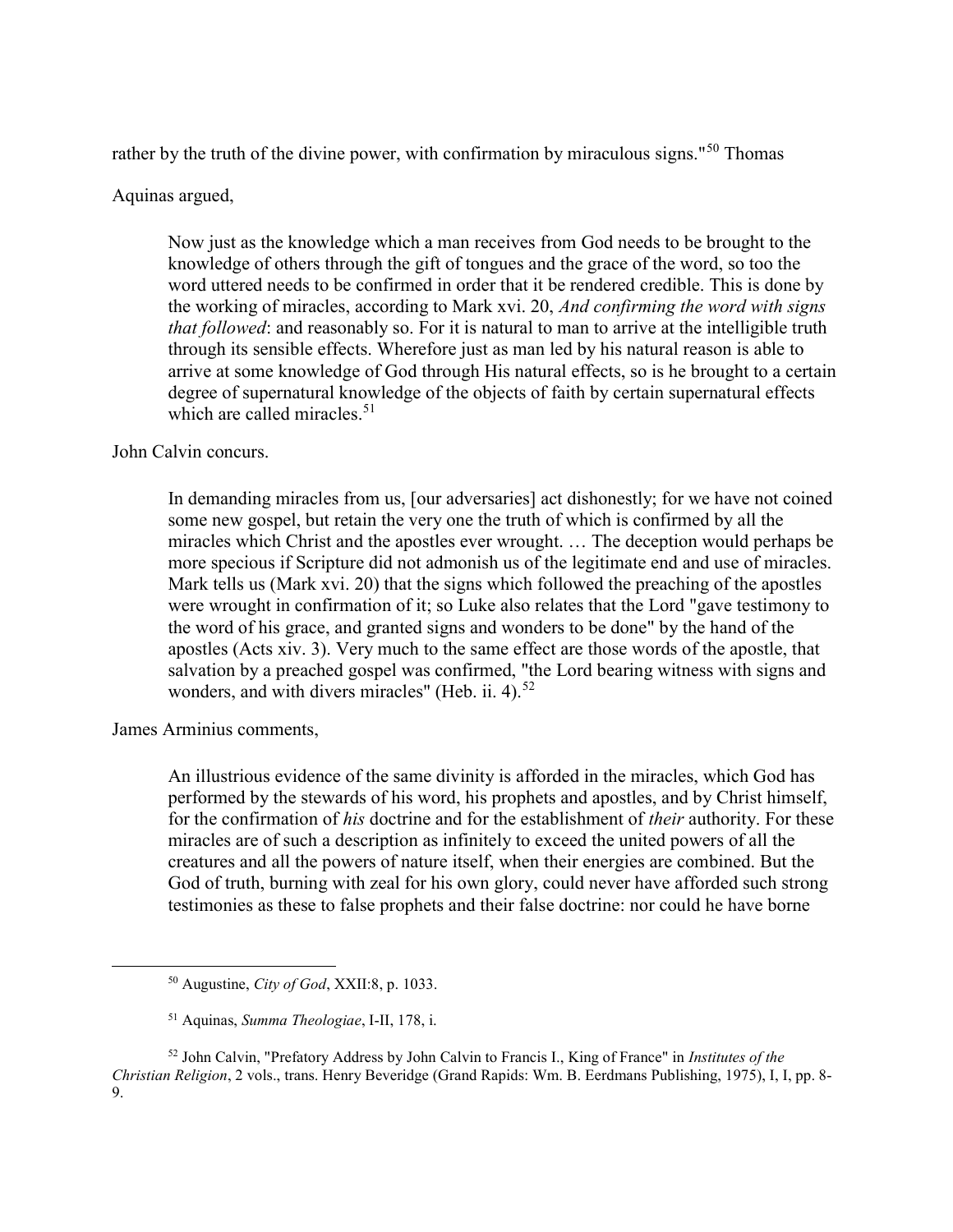such witness to any doctrine even when it was true, provided it was not his, that is, provided it was not divine.<sup>53</sup>

Nineteenth century Archibald Alexander Hodge (son of Princeton Seminary professor Charles Hodge) understands miracles this way as well. "A miracle is (1) an event occurring in the physical world, capable of being discerned and discriminated by the bodily senses of human witnesses, (2) of such a character that it can be rationally referred to no other cause then the immediate volition of God, (3) accompanying a religious teacher, and designed to authenticate his divine commission and the truth of his message."<sup>54</sup> Union Seminary professor, chaplain, and Chief of Staff to General T. J. (Stonewall) Jackson, Robert Lewis Dabney argues, "From this view [of the Duke of Argyle] I wholly dissent. It is inconsistent with the prime end for which God has introduced miracles, to be attestations to man of God's messages."<sup>55</sup>

Dallas Seminary founder Lewis Sperry Chafer asserts, "Though miracles are wonders (Acts 2:19) in the eyes of men and display the power of God, their true purpose is that of a 'sign' (Matt. 12:38; John 2:18). They certify and authenticate a teacher or his doctrine."<sup>56</sup> Further on Chafer comments, "Turning more specifically to the miracles wrought by Christ, it may be asserted that they were intended to sustain His claim to be Jehovah, the theanthropic [God/Man] Messiah of Israel, and to give divine attestation to His teachings."<sup>57</sup> Robert Duncan Culver, whose teaching career included Grace Theological Seminary, Wheaton College and Graduate

<sup>53</sup> James Arminius, The Writings of James Arminius, 3 vols., trans. James Nichols and W. R. Bagnall (Grand Rapids: Baker Book House, 1977), I, 129-130.

<sup>&</sup>lt;sup>54</sup> A. A. Hodge, *Outlines of Theology for Students and Laymen* (Grand Rapids: Zondervan Publishing House, 1972), 275.

<sup>&</sup>lt;sup>55</sup> Robert Lewis Dabney, Systematic Theology (Grand Rapids: Zondervan Publishing House, 1972), 283.

<sup>56</sup> Lewis Sperry Chafer, Systematic Theology, 8 vols. (Dallas: Dallas Seminary Press, 1947), I, 256-257.

<sup>57</sup> Chafer, Systematic Theology, V, 172.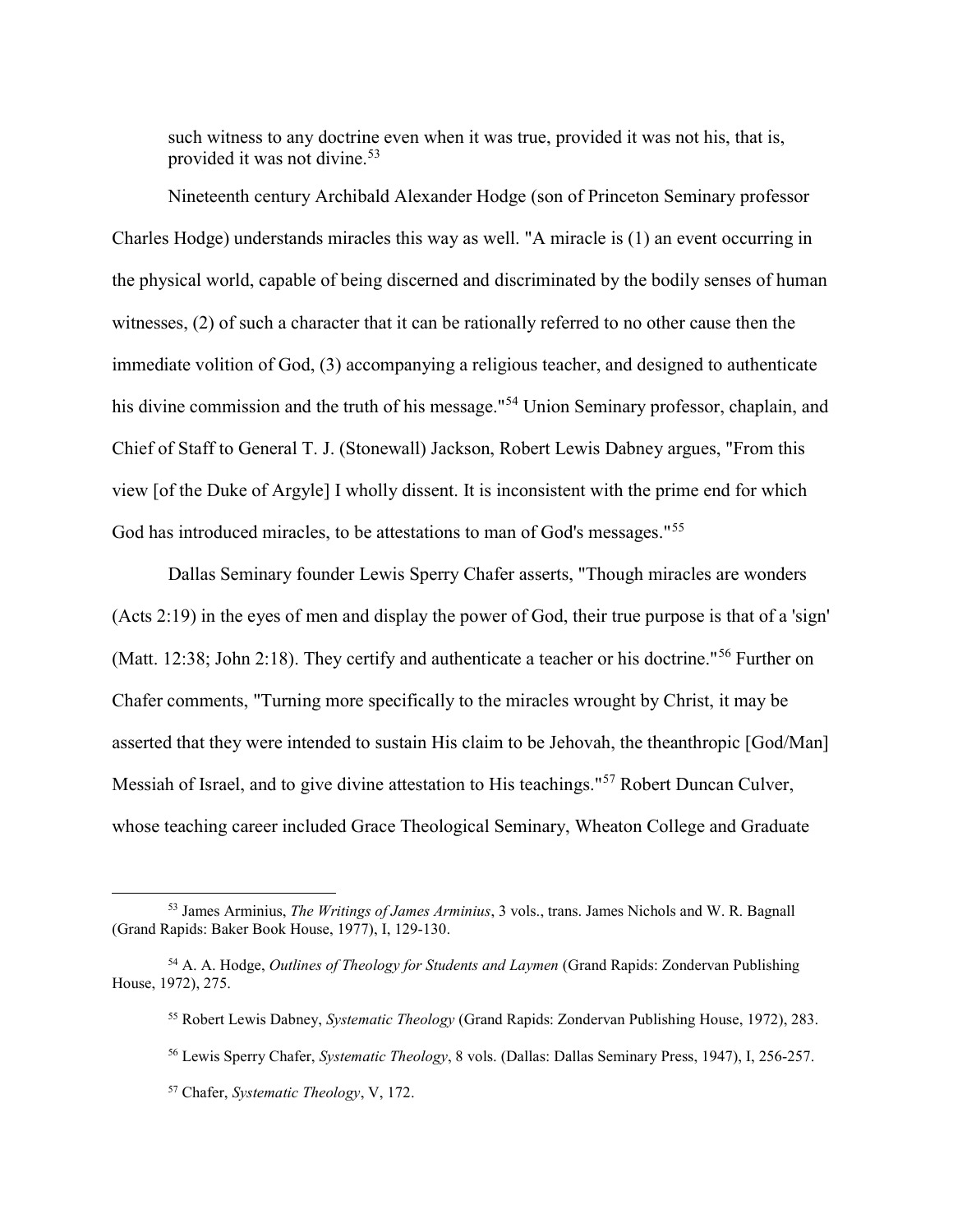School, Trinity Evangelical Divinity School, and Southern Evangelical Seminary, summarizes the significance of miracles along the lines of the four Greek words used in the New Testament for such acts of God.

Biblical miracles are extraordinary events (ergon) which capture public notice, producing amazement *(teras, thaumadzō)* and which have meaning *(sēmeion)*. This meaning is the special presence of God in some special way usually declared by a prophet (Aaron, Elijah, Moses, Jeremiah). Finally a biblical miracle is dunamis, the product of and evidence of divine power and authority, not only in the event itself but of delegated power in the divinely authorized person at whose word the miracle took place.<sup>58</sup>

To say that miracles were for the purpose of vindicating the messenger and confirming the messages is not to deny that God can perform miracles as an act of His grace apart from this purpose. It is to say, however, that, where the Bible is concerned, the miracles of God were always for some reason related to the messenger and message. This is how we can explain (for example) why Jesus just did not (and does not) heal everyone. Take the episode in John 9 of Jesus healing the blind man. The man was born blind from birth. Jesus miraculously gives him his sight back. But if the end goal was merely so that the man could see, then why would God have allowed him to be born blind to begin with? Further, when the disciples ask whose sin it was that caused the man's blindness, Jesus, in correcting their misunderstanding of the reason for the man's blindness, comments "It was neither that this man sinned, nor his parents; but it was in order that the works of God might be displayed in him."<sup>59</sup> Clearly, Jesus' healing of the blind man was more than just an act of grace in restoring his sight (though it certainly was that); it was

<sup>&</sup>lt;sup>58</sup> Robert Duncan Culver, Systematic Theology: Biblical & Historical (Geanies House, Fearn, Ross-shire, Great Britain: Christian Focus Publications, Mentor, 2005), 206. For the sake of convenience I have left out of the quotation Culver's transliterations of certain Old Testament Hebrew words.

 $59$  John 9:3. All Scripture quotations are from the *New American Standard Bible* (Nashville: Thomas Nelson, 1977).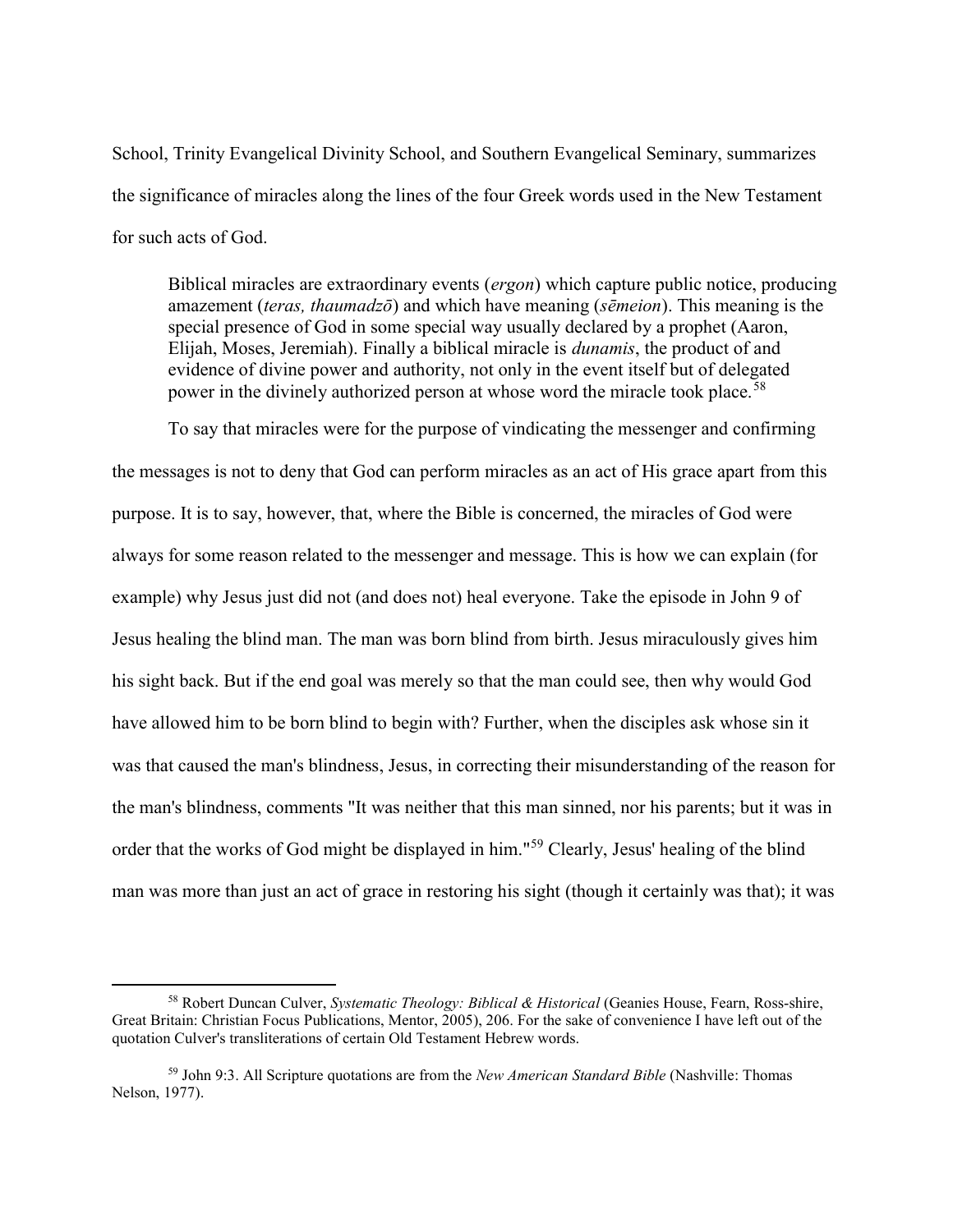also a means by which Jesus could demonstrate that He possessed supernatural powers given Him by His Father. $^{60}$ 

Since only God has the power over His creation to be able to suspend the natural laws that He created, we see, then, that a miracle is an event that could not have happened without divine intervention. God's bestowal of supernatural power shows God's approval or vindication (or, if you will, the Father's approval or vindication in the case of Jesus) of the messengers on whom that power was bestowed and, therefore shows God's confirmation of their message.

Other miracles wrought by Christ were clearly done to demonstrate who Jesus was. While most of the sermons I have heard preached out of Matthew 14 about Jesus walking on the water resulted in many exiting the auditorium thinking about Peter, the concluding verse of the story (v. 33) indicates the real reason for the event. "And those who were in the boat worshiped Him, saying, 'You are certainly God's Son!'" Thus, the purpose of the miracle was to demonstrate who Jesus was. Whatever lessons one might think to draw from the story about Peter can only be secondary.

Jesus' calming the storm prompted the disciples to marvel and ask, "What kind of a man is this, that even the winds and the sea obey Him?" (Matt. 8:27) The account of Jesus' healing the paralytic man (Matt. 9:2-7) indicates exactly why Jesus was performing the miracle.

 $60$  I am inclined to say that Jesus performed His miracles, not so much by virtue of Him being God, but by virtue of His relationship with the Father. If we argue that Jesus could only perform miracles because He is God, then we would be hard pressed to show why Peter's and Paul's performing miracles do not indicate that they are God. However, if we argue that miracles vindicate the messenger and confirm the message, then we can be consistent. Peter's and Paul's message was (among other things) that Jesus was God. Jesus' message was (among other things) that He Himself was God. Thus, the miracles perform the same purpose in each case. This, to me, explains, in the story of the woman with the issue of blood (Mark 5:25-34), how it was that Jesus perceived that "the power proceeding from Him had gone forth" as if He did not consciously send out the power. I take this to be that God the Father healed the woman before Jesus (in His human nature) realized what was going on. John Calvin, however, disagrees with me here. "How clearly and transparently does this appear in [Christ's] miracles? I admit that similar and equal miracles were performed by the prophets and apostles; but there is this very essential difference, that they dispensed the gifts of God as his ministers, whereas he exerted his own inherent might." (Institutes, I, XIII, pp. 120-121)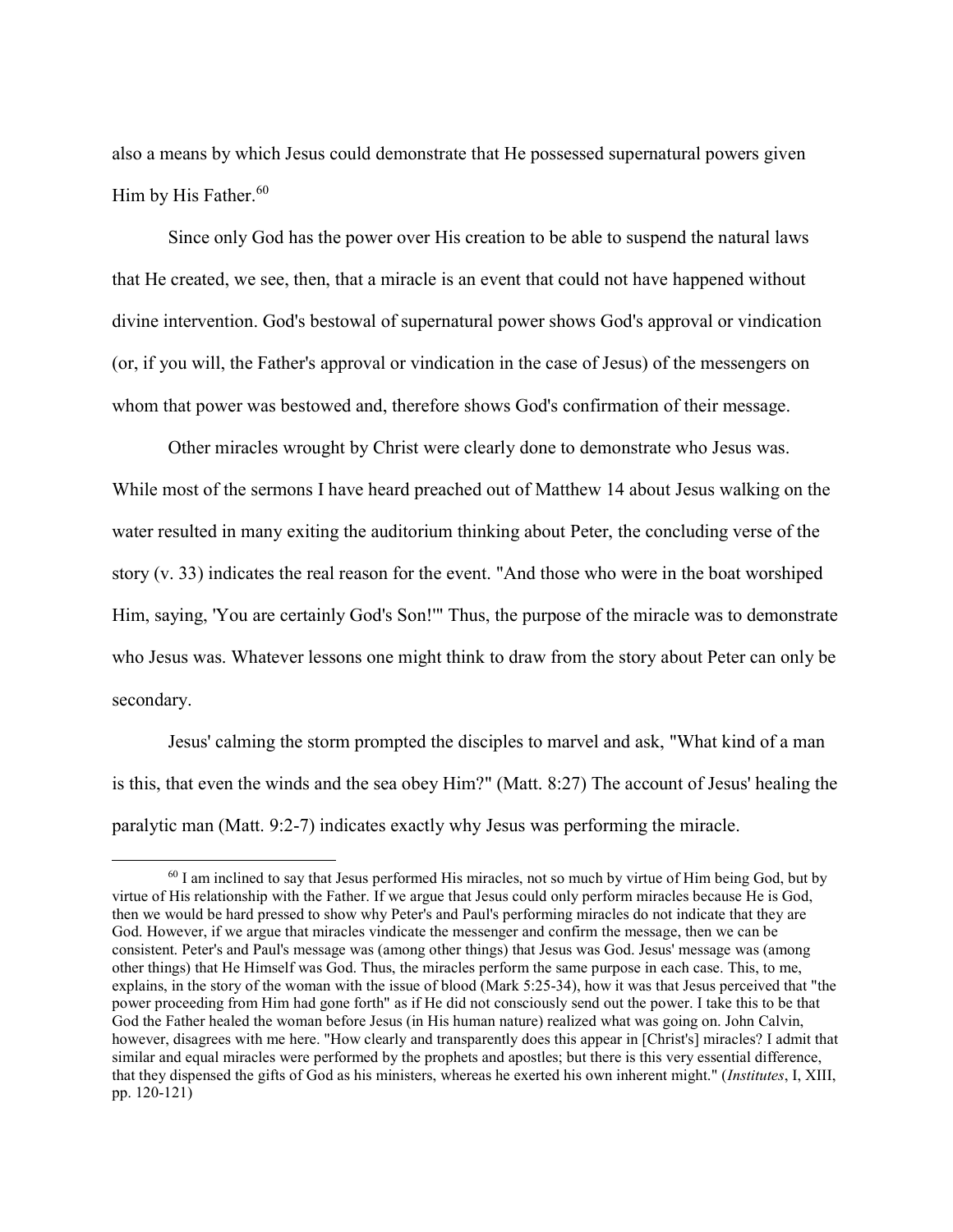And they brought to Him a paralytic lying on a bed. Seeing their faith, Jesus said to the paralytic, "Take courage, son; your sins are forgiven." And some of the scribes said to themselves, "This fellow blasphemes." And Jesus knowing their thoughts said, "Why are you thinking evil in your hearts? Which is easier, to say, 'Your sins are forgiven,' or to say, 'Get up, and walk '? But so that you may know that the Son of Man has authority on earth to forgive sins"—then He said to the paralytic, "Get up, pick up your bed and go home." And he got up and went home.

While Jesus was certainly showing mercy on the paralytic by healing him, He healed him not merely to make him well, but to demonstrate that He had the authority to forgive sins. The miracle pointed to a truth that the surrounding witnesses (and all who would subsequently read this account) needed to understand.

Luke records (7:16-17) the reaction within the region around Nain where Jesus raised the son of a widow. "Fear gripped them all, and they began glorifying God, saying, 'A great prophet has arisen among us!' and, 'God has visited His people!' This report concerning Him went out all over Judea and in all the surrounding district."

The same purpose of miracles is evident with the apostles. Norman Geisler points out, "Not every follower of Christ was an apostle. … Apostles had a special task. They were the foundation of the Christian church. … Paul declared that the church is 'built on the foundation of the apostles and prophets, with Christ himself as the chief cornerstone' (Ephesians 2:20). Indeed, the early church 'devoted themselves to the apostles' teaching' (Acts 2:42). Their special divine authority was exercised in both doctrine (Acts 15) and in discipline (Acts 5)."<sup>61</sup>

Walter J. Chantry observes, "New Testament miracles performed by men other than Jesus also confirmed the authority of prophets who were spokesmen of God's infallible Word."<sup>62</sup> He notes that in 2 Cor. 12:12 Paul call miracles "signs of an apostle." Later in the chapter Paul

<sup>61</sup> Geisler, Signs and Wonders¸ 134-135.

 $62$  Walter J. Chantry, Signs of the Apostles: Observations on Pentecostalism Old and New (Carlisle: Banner of Truth Trust, 1973), 17.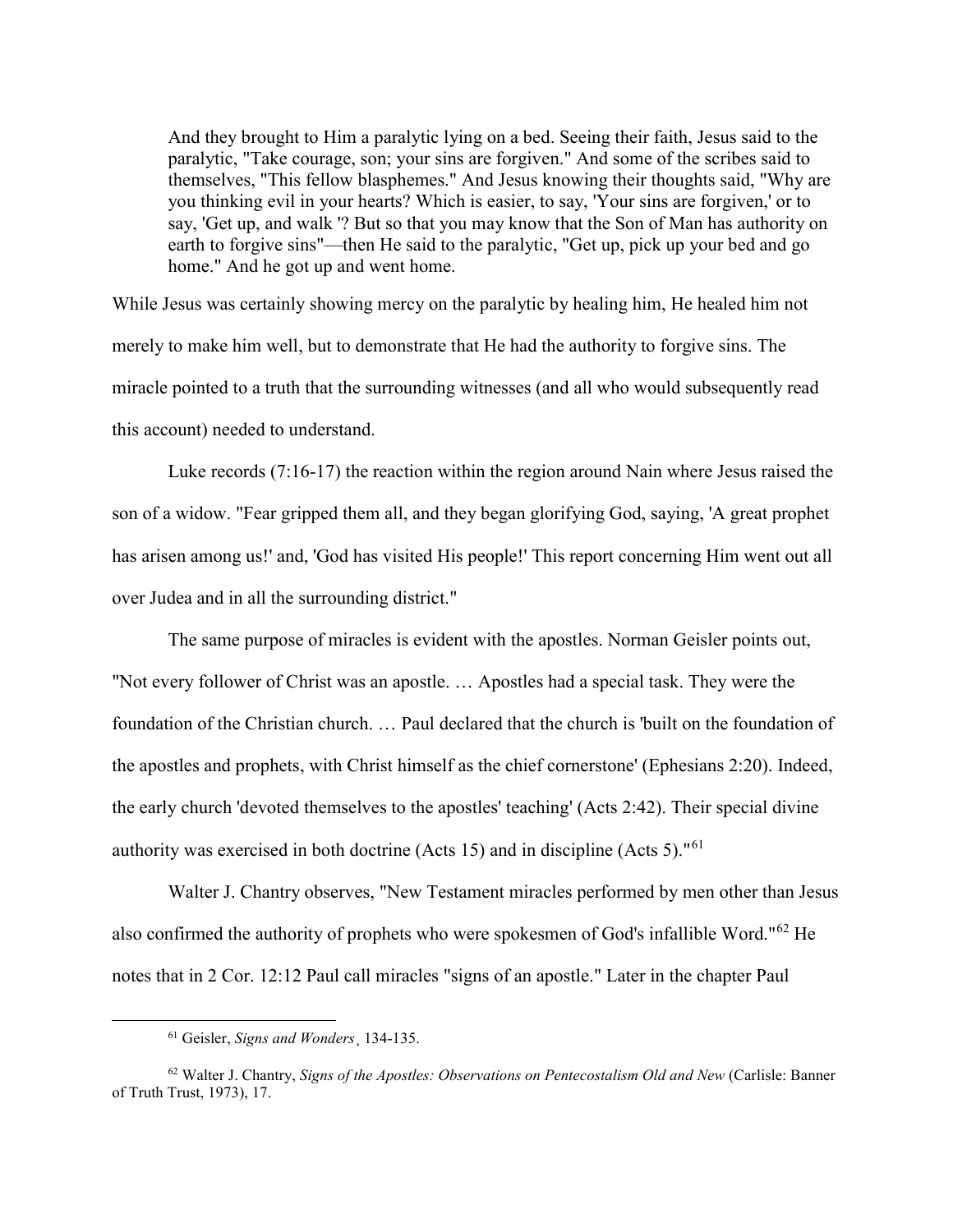points out to the Corinthians "The signs of a true apostle were performed among you with all perseverance, by signs and wonders and miracles." (2 Cor. 12:12) Paul makes a similar argument to the Romans. "For I will not presume to speak of anything except what Christ has accomplished through me, resulting in the obedience of the Gentiles by word and deed, in the power of signs and wonders, in the power of the Spirit; so that from Jerusalem and round about as far as Illyricum I have fully preached the gospel of Christ." (Rom. 15:18-19)

Not only can we see this purpose of miracles affirmed by the theologians in church history and modeled in the miracles wrought by Christ and His apostles, but it can be seen as the direct teaching of Scripture. Heb. 2:2-4 says,

For if the word spoken through angels proved unalterable, and every transgression and disobedience received a just penalty, how will we escape if we neglect so great a salvation? After it was at the first spoken through the Lord, it was confirmed to us by those who heard, God also testifying with them, both by signs and wonders and by various miracles and by gifts of the Holy Spirit according to His own will.

We can conclude that the notion of signs indicates that the purpose of miracles was to vindicate the messenger and confirm the message. In the case of the life Jesus, miracles were always there to show that Jesus' message of who He Himself was, was true. They are there to move us to faith as John summarizes towards the end of his Gospel.<sup>63</sup> "Therefore many other signs Jesus also performed in the presence of the disciples, which are not written in this book;

 $^{63}$  In a discussion about miracles, the question invariably comes up (which I am not addressing in this chapter) whether miracles occur today. Christians differ on the answer. It seems to me that either answer can be compatible with what I have argued here as to their purpose, bearing in mind that there is a difference between the theology of miracles (that, biblically speaking, miracles serve as a vindication of the messenger and confirmation of the message of God in the communicating of His revelation to mankind) and whether God can perform a miracle (e.g., a healing) as an act of mercy (which also has a biblical base, albeit, in my estimation, a secondary purpose). The former is associated with the ministry of a messenger of God. It serves us today in the task of apologetics. The latter is not associated with any particular person who performs the miracle. It is a matter of systematic theology and is disputed among Bible-believing Christians. In my estimation, no matter how one comes down on whether God still performs miracles today it is important that one's theology of miracles preserves the role of the miraculous in vindicating the messenger and confirming the message of God throughout God's revelation of Himself through His prophets, apostles, and His Son.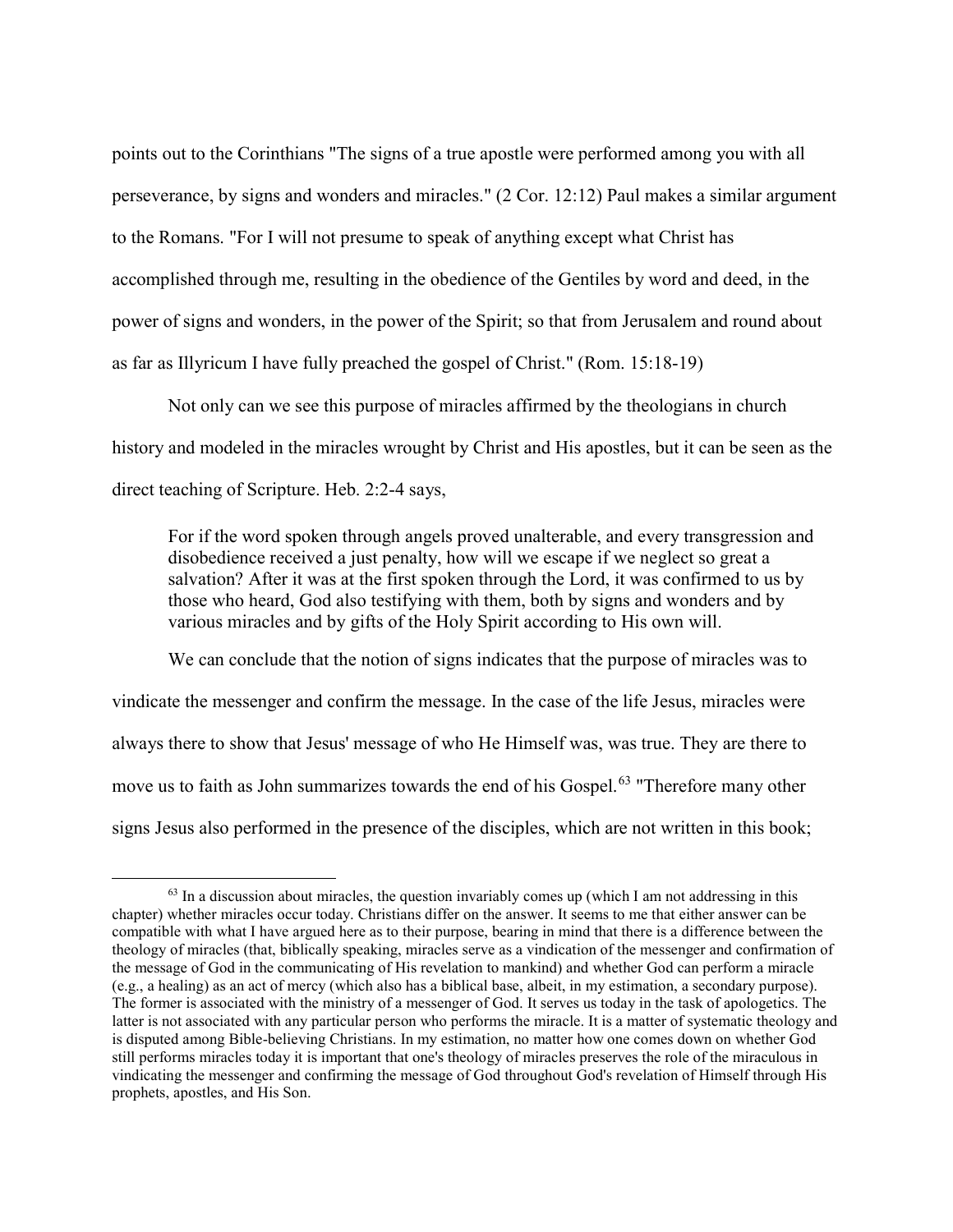but these have been written so that you may believe that Jesus is the Christ, the Son of God; and that believing you may have life in His name."

#### An Apologetic of Miracles: Defending That Miracles Are

There are other challenges to the plausibility of miracles besides those stemming from naturalism. For example, some dispute whether it is even possible to know if a miracle has occurred. Others argue that the seeming proliferation of miracles among ancient miracle workers and the world's religions renders miracles useless as an indicator of truth for any given religion.

The New Testament writers apparently (the argument goes) borrowed stories of other miracle workers and ascribed them to Jesus. There is nothing special about Jesus since His story is merely variations on a theme of the day. In addition, miracles cannot adjudicate the world's religions since they all claim miraculous confirmation. Yet many of the doctrines of those religions are mutually incompatible. These types of challenges are, for the most part, independent of the question of God's existence. In other words, even if one granted the metaphysical possibility that there existed a God who could perform miracles in the manner I have delineated above, there are epistemological challenges that still need to be met. Defending Miracles from the Challenges from David Hume

One such challenge was summarized by philosopher Antony Flew. "The argument to be presented now is epistemological rather than ontological. It is directed not at the question of whether miracles occur but at the question of whether—and if so how—we could know that they do, and when and where they have."<sup>64</sup> Flew is taking his cue from the formidable challenger to miracles, the eighteenth-century Scottish philosopher David Hume (d.1776) who formulated his

 $64$  Antony Flew, "Neo-Humean Arguments About the Miraculous," in Geivett and Habermas, In Defense of Miracles, p. 49.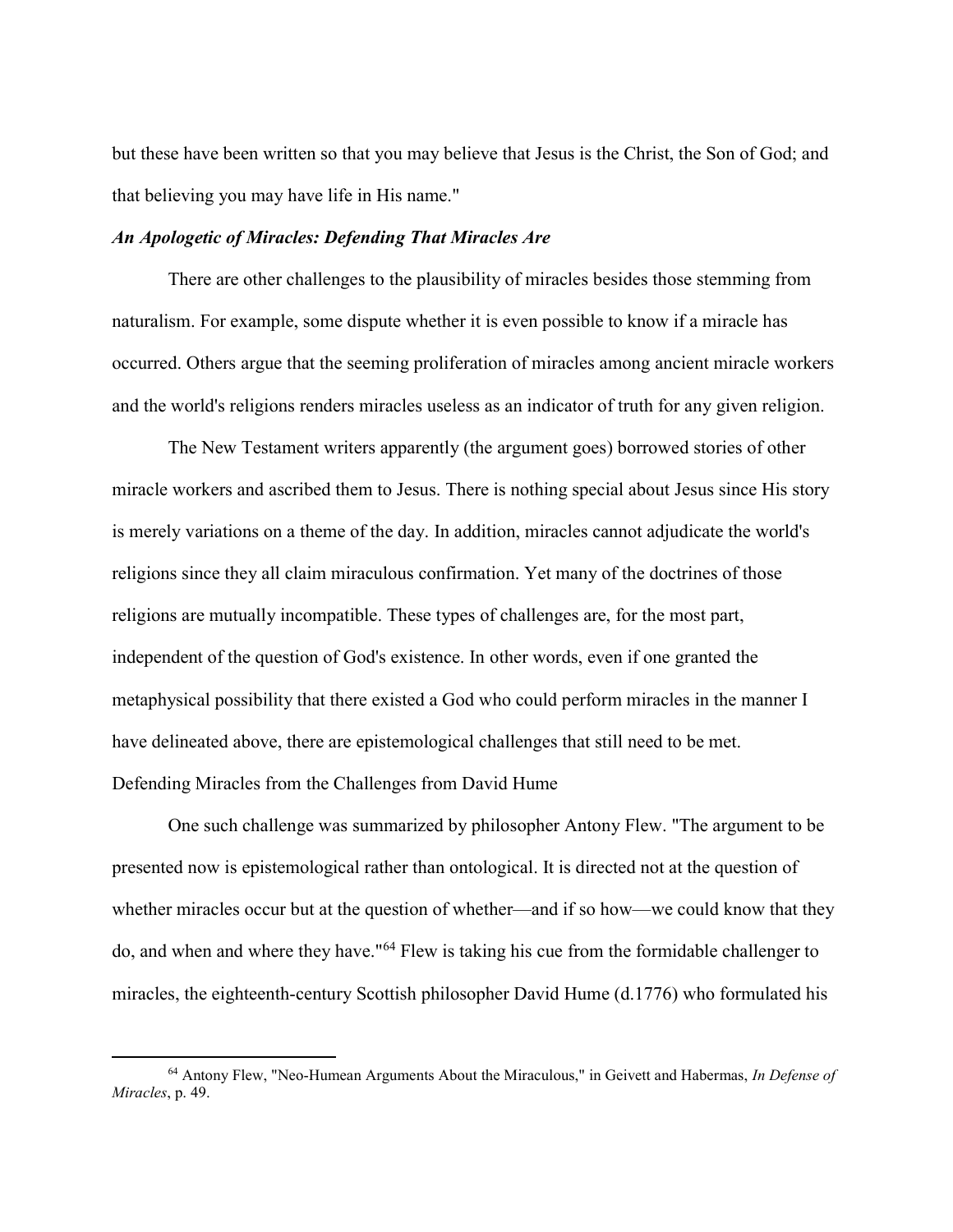arguments regarding miracles in a section titled "On Miracles" in his An Enquiry Concerning Human Understanding.<sup>65</sup> Hume took direct aim at a fundamental position of this chapter and of most contemporary Christian apologists with whom I am familiar. He claims that he can "establish it as a maxim, that no human testimony can have such force as to prove a miracle, and make it a just foundation for any such system of religion."<sup>66</sup> Hume defines a miracle thus: "A miracle is a violation of the laws of nature."<sup>67</sup> He goes on, "Nothing is esteemed a miracle, if it ever happened in the common course of nature. … There must, therefore, be a uniform experience against every miraculous event, otherwise the event would not merit that appellation."<sup>68</sup>

 $67$  Hume, *Enquiry*, §X, Pt. 1, Selby-Bigge, 114.

 $\overline{a}$ 

68 Hume, Enquiry, §X, Pt. 1, Selby-Bigge, 115.

<sup>&</sup>lt;sup>65</sup> David Hume, An Enquiry Concerning Human Understanding and Concerning the Principles of Morals, ed. L. A. Selby-Bigge, 3rd ed. revised by P. H Nidditch (Oxford: Clarendon Press, 1975). The chapter is reprinted in Geivett and Habermas In Defense of Miracles, pp. 29-44. My citations are to the Selby-Bigge edition.

 $^{66}$  Hume, *Enquiry*, §X, Pt. 2, Selby-Bigge, 127. While most commenters on Hume with whom I am familiar conclude that he was an unbeliever regarding the Christian religion (because of, among other things, his seeming skepticism on miracles (as in his *Enquiry*), his critique of the design argument for the existence of God, and his formidable marshaling of the problem of evil (both of which are in his Dialogues Concerning Natural Religion (Amherst: Prometheus Books, 1989)), a few who read Hume have a different take. J. C. A. Gaskin notes the difficulty of interpretation Hume has thrust upon us. "The problem with Hume's interpretation is that, although his actual arguments and the facts he adduces are regularly highly critical of religion and damaging to any belief in the divine, his affirmations (and sometimes the conclusions which he seems to draw) do not always look like the real outcomes of his criticisms." (J. C. A. Gaskin, "Hume on Religion," in David Fate Norton, ed. The Cambridge Companion to Hume (Cambridge: Cambridge University Press, 1993), 319) Every interpreter has to do something with statements from Hume such as this one: "Our most holy religion is founded on *Faith*, not on reason; and it is a sure method of exposing it to put it to such a trial as it is, by no means, fitted to endure." (*Enquiry*, §X, Pt. 2, Selby-Bigge, 130, italics in original) and this one: "The order of the universe proves an omnipotent mind; that is, a mind whose will is *constantly attended* with the obedience of every creature and being. Nothing more is requisite to give a foundation to all the articles of religion." (David Hume, A Treatise of Human Nature, ed. L. A. Selby-Bigge, 2<sup>nd</sup> ed. revised by P. H Nidditch (Oxford: Clarendon Press, 1978), Appendix, 633, note 1, italics in original). While some take such statements as proof that Hume was an unbelieving dissembler, I take Hume to be a Christian fideist of the most radical sort. Thus, my interpretation of much of Hume's polemic is not that Hume was trying to use philosophy to disprove the philosophical doctrines such as causality, the existence of the external world, the existence of an enduring ego as a thing that has experiences, miracles, or God. Instead, he was trying to show that, if one tried to use philosophy to establish the truth of these doctrines, he will be completely disabused of them (if that was psychologically possible).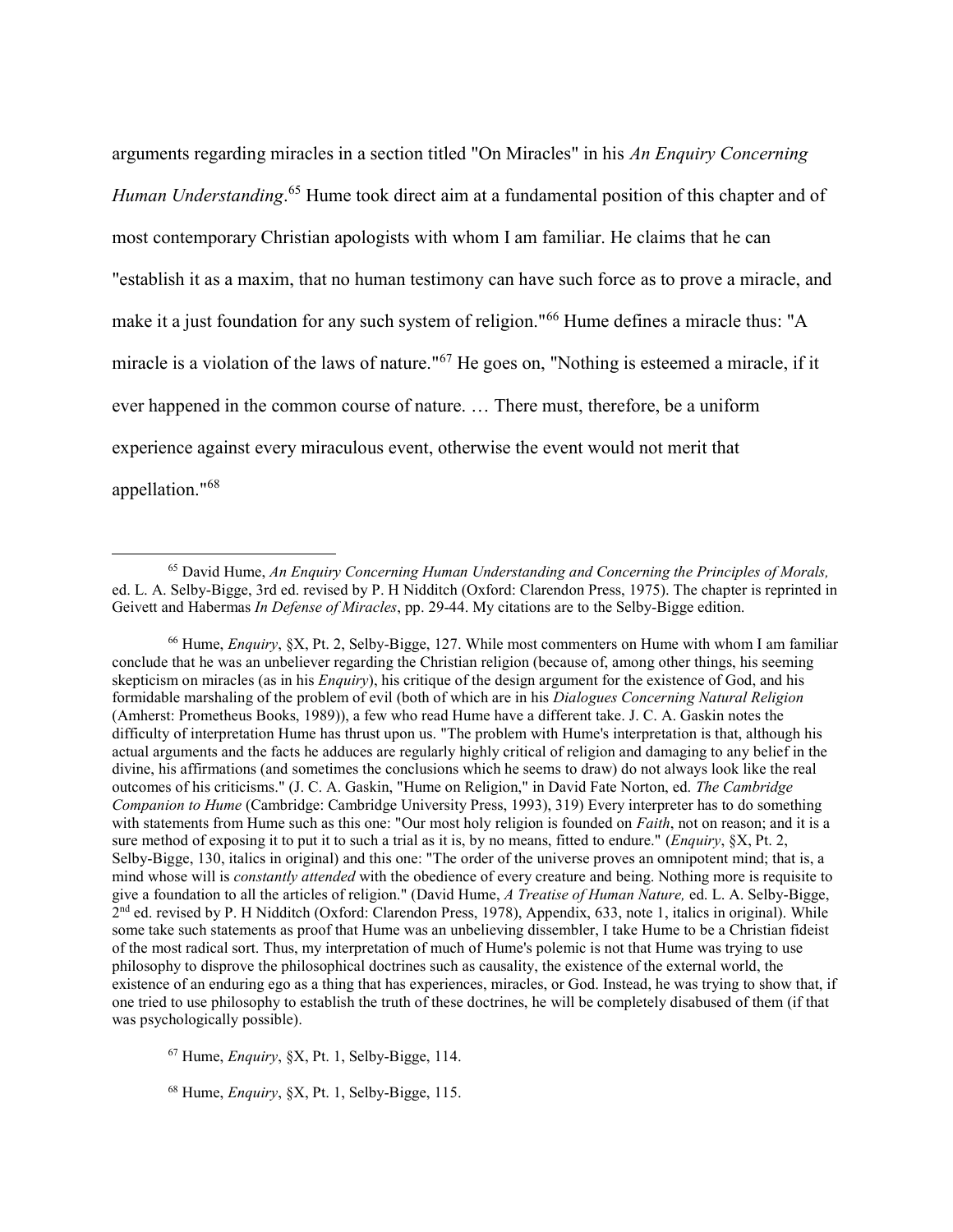Based upon his definitions, Hume formulates the following argument against miracles. The argument is not trying to say that miracles *cannot* occur. Instead, it is trying to show that it would never be reasonable to believe that a miracle has occurred. Since, for Hume, a miracle is a violation of the law of nature, then "as a firm and unalterable experience has established these laws, the proof against a miracle, from the very nature of the fact, is as entire as any argument from experience can possibly be imagined."<sup>69</sup>

Responses to Hume. Philosophers and Apologists have made several responses to Hume. C. S. Lewis points out that the argument (as Lewis understands it) is circular. This is so because one can know that there is uniform experience against miracles only if one knows that all such reports are false. But whether such reports are false is the very issue being debated. Thus, according to Lewis, Hume is using what he is trying to prove as part of his proof. Lewis comments:

Now of course we must agree with Hume that if there is absolutely "uniform experience" against miracles, if in other words they have never happened, why then they never have. Unfortunately we know the experience against them to be uniform only if we know that all the reports of them are false. And we can know all the reports to be false only if we know already that miracles have never occurred. In fact, we are arguing in a circle.<sup>70</sup>

In addition, Lewis levels another criticism to the effect that Hume is being inconsistent with his own theory of knowledge. Lewis argues that Hume's argument against miracles employs a notion of the uniformity of nature that Hume elsewhere denies. The uniformity of nature is the idea that those laws or principles (however they are labeled) hold more or less uniformly and serve as the basis of our ability to extrapolate from past experience to future expectations and

 $69$  Hume, *Enquiry*, §X, Pt. 1, Selby-Bigge, 114.

 $70$  C. S. Lewis, Miracles: How God Intervenes in Nature and Human Affairs (New York: Macmillan Publishing Co., Inc., 1947), 102.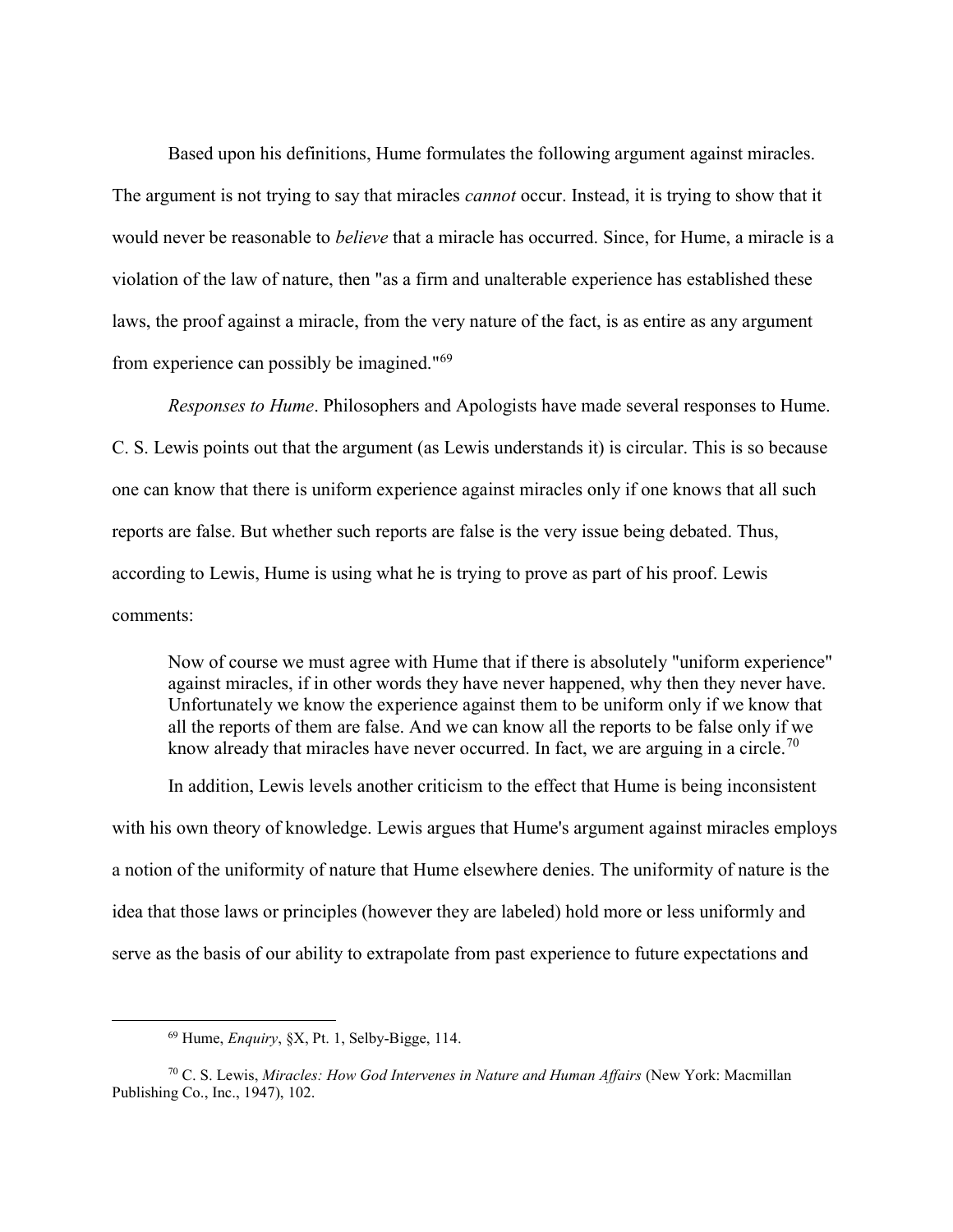from present experience to past explanations. If water has always frozen at 32° Fahrenheit in the past, we expect it to freeze at  $32^{\circ}$  Fahrenheit in the future.<sup>71</sup> Such expectations are the grounds of certain types of scientific reasoning. Since Hume explicitly denies such uniformity (Lewis's argument goes), he cannot employ such uniformity to level an argument against the reasonableness of believing the report of a miracle. Lewis argues:

There is also an objection to Hume which leads us deeper into our problem. The whole idea of Probability (as Hume understands it) depends on the principle of the Uniformity of Nature. Unless Nature always goes on in the same way, the fact that a thing had happened ten million times would not make it a whit more probable that it would happen again. And how do we know the Uniformity of Nature? A moment's thought shows that we do not know it by experience. … Our observations would therefore be of no use unless we felt sure that Nature when we are not watching her behaves in the same way as when we are: in other words, unless we believed in the Uniformity of Nature. ... Clearly the assumption which you have to make before there is any such thing as probability cannot itself be probable.<sup>72</sup>

Rethinking Hume's Challenge. If, indeed, Hume is framing his arguments against the

reasonableness of believing a report of a purported miracle based on these notions of uniform experience and intrinsic laws of nature, then the responses by Lewis evacuate the arguments of most of their force. What is worse, it exposes Hume as being a poor thinker (by employing a circular argument) and being inconsistent (by appealing to principles which he himself rejects elsewhere). However, I believe that these responses are taking Hume's arguments the wrong way. A different interpretation of the arguments shows that Hume is not employing any circular reasoning and is completely consistent with his own theory of knowledge. The problem with Hume's position is, I believe, much more sophisticated than first imagined. I can give here only the briefest account of Hume's views and what I think should be the proper responses.

 $71$  The reasoning also goes the other direction. If a certain physical event happens today only under certain conditions, one concludes that the same event happened in the past only because of the same conditions.

<sup>72</sup> Lewis, Miracles, 102.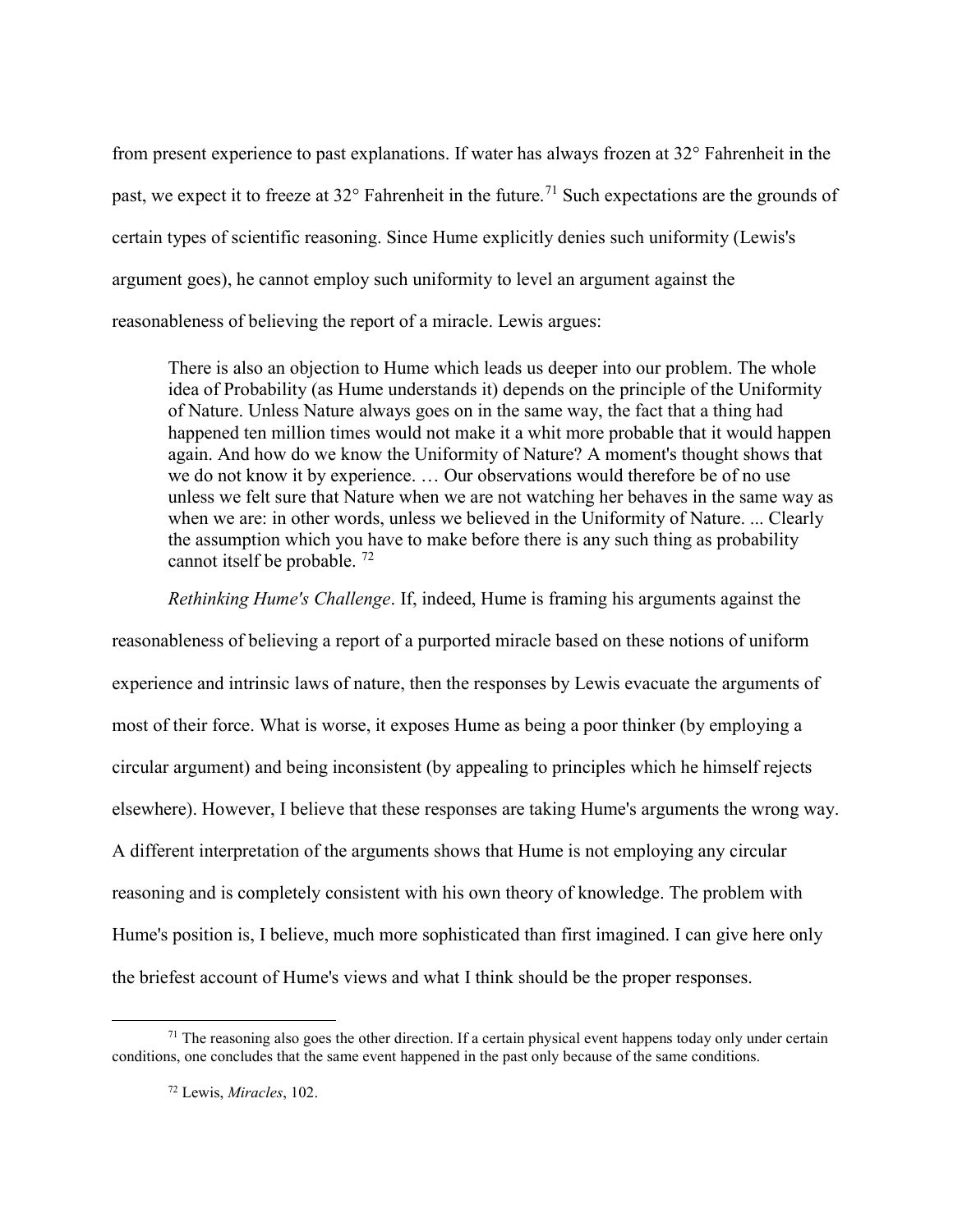It is important that we understand exactly what Hume is and is not saying. Lewis and others take Hume to be inconsistent with his own theory of knowing here, in as much as in other places he seemingly denies that we can know that there are intrinsic laws of nature such as (for example) cause and effect.<sup>73</sup> Hume imagines a person who is dropped into this world. His initial experiences of the world would never allow him to know whether any particular event is connected to another (what would commonly be thought of as a causal connection). But Hume recognizes that, with continued experiences of the same patterns of one state of the world always following the same previous state of the world, that one dropped into this world could not help but come to believe and expect that the earlier state will always lead to the later state. Hume nevertheless denies that the experience can actually detect any real extra-sensible reality known as causality (as some sort of intrinsic feature of things). What then, according to Hume, accounts for the inevitable belief or expectation that the earlier state will always give rise to the later? "This principle is Custom or Habit."<sup>74</sup> Primarily for Hume, it is psychological. It is the nature of human understanding that it will incline to a particular belief precisely because of repeated experiences. He is not saying, however, that we philosophically *demonstrate* that these repeated experiences prove some intrinsic or metaphysical feature of the world that enables us to rationally (in the philosophical sense of the term during his day) make predictions and retrodictions about reality because of some necessity we have identified.

It is not unlike the experience a person may have upon hearing the phrase "Old McDonald had a farm" that makes him immediately think "ee-i-ee-i-o." One realizes that there is nothing in reality that necessitates the "ee-i-ee-i-o" to follow the "Old McDonald had a farm."

 $73$  Hume, *Enquiry*, §V, Pt. 1, Selby-Bigge, 42-43.

<sup>74</sup> Hume, Enquiry, §V, Pt. 1, Selby-Bigge, 43.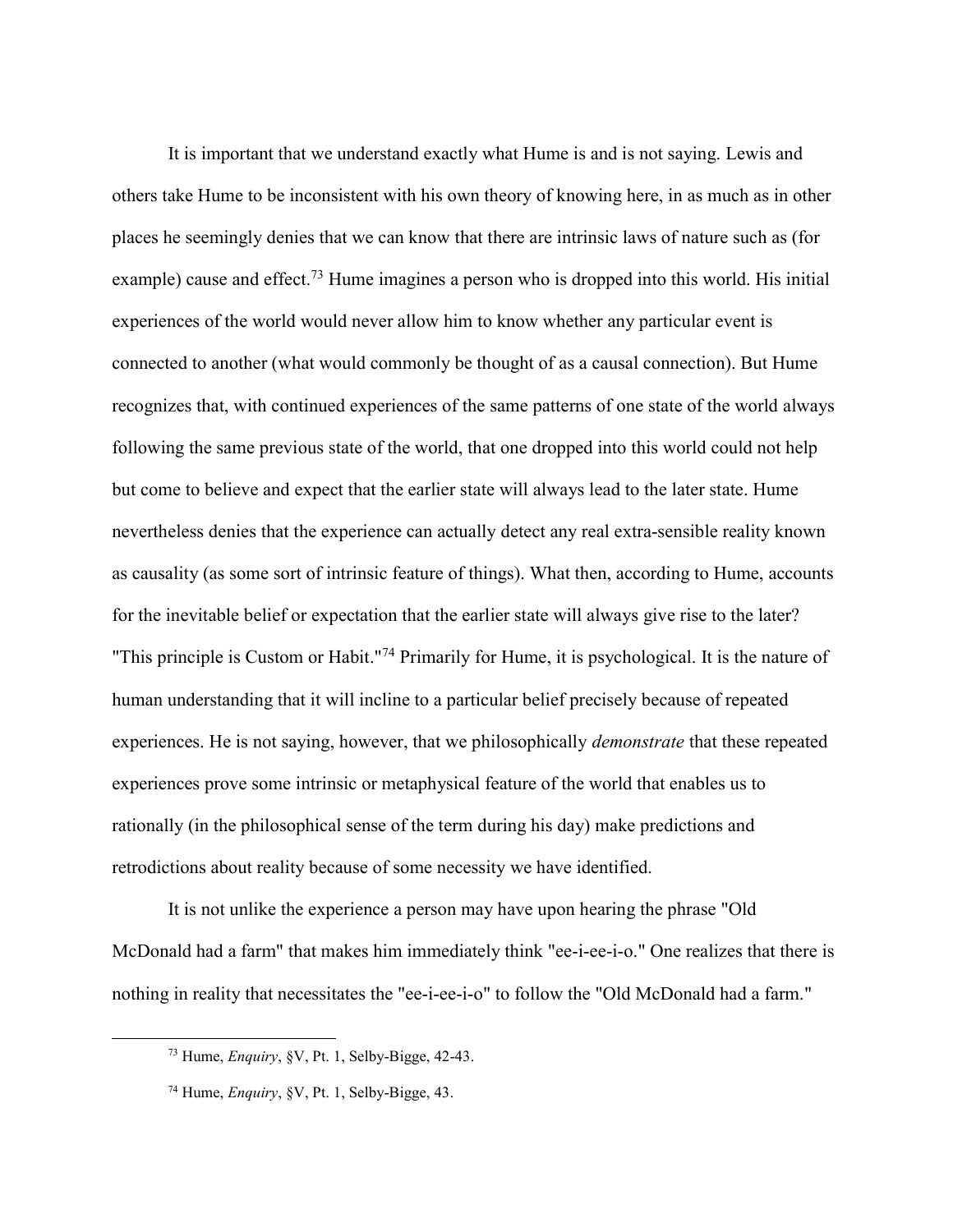What is more, no one upon hearing "Old McDonald had a farm" for the first time would immediately think "ee-i-ee-i-o." The expectation comes entirely by a "uniform experience" of the "constant conjunction" of the two. For Hume, this is exactly the same phenomenon that makes us expect that when (for example) the cue ball hits the eight ball, the eight ball will move. Since there is nothing real that connects the two (like causality) then Hume explains the expectation solely on the basis of custom or habit. He concludes:

What, then, is the conclusion of the whole matter? ... All belief of matter of fact or real existence is derived merely from some object, present to the memory or senses, and a customary conjunction between that and some other object. All these operations are a species of natural instincts, which no reasoning or process of the thought and understanding is able either to produce or to prevent.<sup>75</sup>

With this, I do not think that the problem with Hume's arguments against miracles is that, in setting up the definition of miracles, he then goes on to play off of any notion of fixed (intrinsic) laws of nature composed of necessary causal connections. I do not take his comment "firm and unalterable experience has established these laws" to mean that, by experience we come to know that there are unalterable laws of nature arising from causal connections between physical objects. I take his notion that "unalterable experience has established these laws" to be completely consistent with his denial of any connection. The reason they are consistent is because what establishes the laws (in our understanding) is the habit produced by this "unalterable experience" and not some notion of a real necessary connection that he clearly denies elsewhere in his writings.

The experimental reasoning itself, which we possess in common with beasts, and on which the whole conduct of life depends, is nothing but a species of instinct or mechanical power, that acts in us unknown to ourselves; and in its chief operations, is not

<sup>&</sup>lt;sup>75</sup> Hume, *Enquiry*, §V, Pt. 2, Selby-Bigge, 46-47.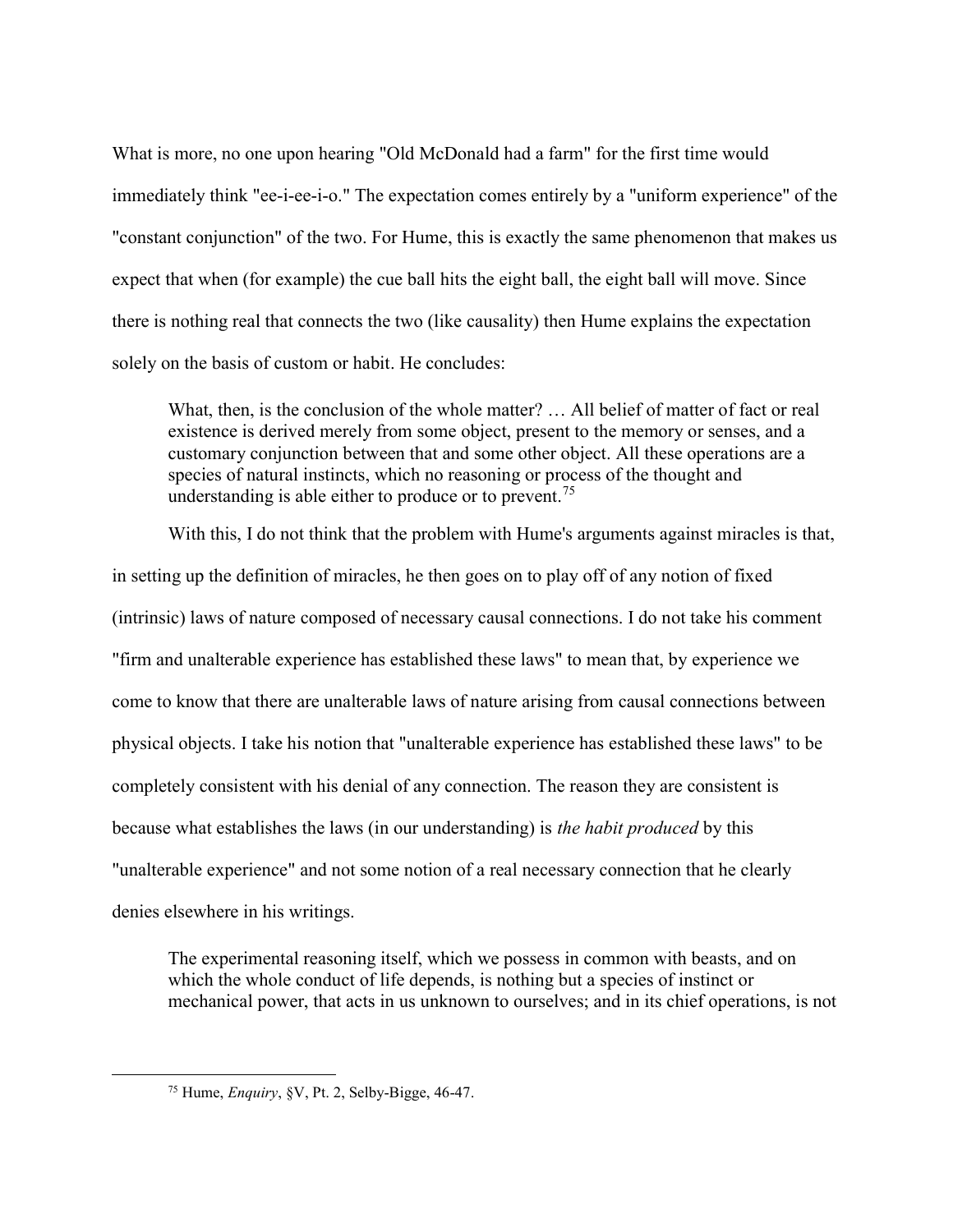directed by any such relations or comparisons of ideas, as are the proper objects of our intellectual faculties.<sup>76</sup>

In other words, Hume is merely saying that when, because of unalterable experience, one develops the state of mind (habit) such that he cannot but believe that one particular state of affairs will always follow a previous particular state of affairs, it is this state of the habit of mind that prevents that one from believing a report that a miracle has occurred. Since miracles (in Hume's estimation) are always rare, then it would not be possible for anyone whose mind is working correctly to ever develop the habit such that he could believe in these types of events. If he experienced so many resurrections that he could develop such a belief, then resurrections (by definition in Hume's understanding) would not be regarded as miraculous.

He is not saying that we know that there are intrinsic laws of nature and therefore know that miracles cannot occur, as if the laws of nature here were necessary causal connections between states of affairs. He clearly denies that this is ever the case (which is why, due to how Lewis interprets Hume's comments on miracles, Lewis takes Hume to be inconsistent). It is the habit of mind that makes things such that, for anyone who possesses that habit of mind (which he will if he has uniform experience), he will always disbelieve any report that a miracle has occurred.<sup>77</sup>

<sup>76</sup> Hume, Enquiry, §IX, Selby-Bigge, 108.

 $77$  This is why I disagree with those apologists who tout Hume's comment (below) as if he was conceding the viability of the philosophical notion of cause after all. Hume wrote, "But allow me to tell you that I never asserted so absurd a proposition as that anything might arise without a cause: I only maintained that our certainty of the falsehood of that proposition proceeded neither from intuition nor demonstration; but from another source." (David Hume to John Stewart, Feb. 1754, in The Letters of David Hume, 2 vols., ed. by J. Y. T. Greig (Oxford: Clarendon Press, 1932), I: 187). When countering the skeptics who challenge our use of the notion of causality when claiming that the universe could not have come into existence out of nothing completely uncaused, these apologists respond "Even David Hume never believed such a thing!" But Hume's statement is completely consistent with his skeptical stance toward any philosophical notion of causality. The key phrase to pick up here is 'from another source'. The reason why Hume argues that we are certain that it is false that something could arise without a cause is not because our certainty is grounded in intuition (contra Rationalism) or demonstration (Empiricism) but from habit. The mind is so constituted that we could never believe otherwise. But that it is this way is a psychological not philosophical fact.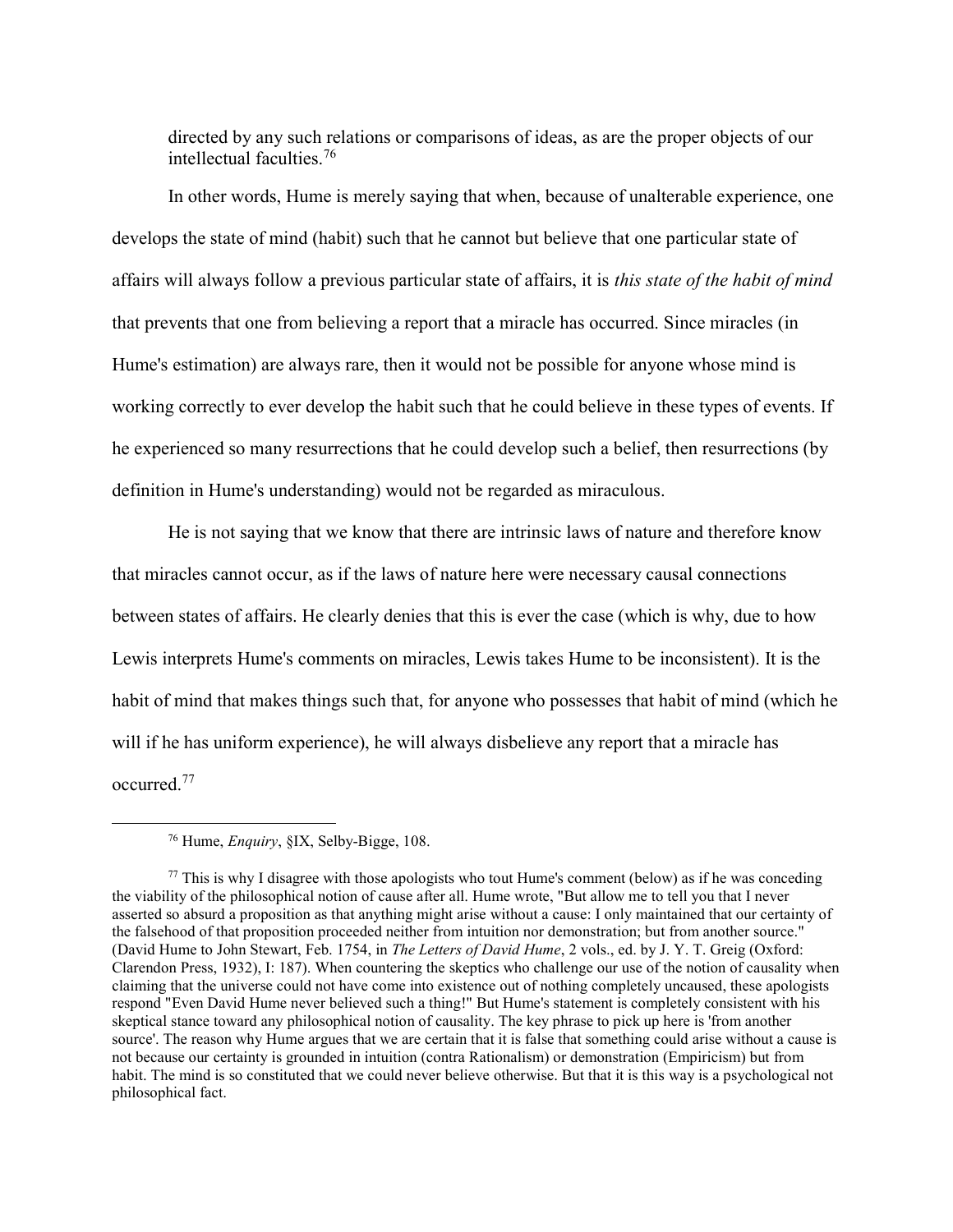Responses to Hume, Revisited. If I have successfully exonerated Hume in light of these criticisms commonly made against his arguments, what then can we say about his skepticism toward miracles? Has Hume shown that it is never reasonable to believe a report that a miracle has occurred? I do not think so. It seems to me that Hume's theory of knowledge suffers from two problems. First, his accounting of his theory leads to something deeply incoherent. Second, it is simply false. One can see this deep incoherence when he examines what Hume understands what it is to believe something. For Hume, to believe something is *only* to have a feeling of a particular kind.

It follows, therefore, that the difference between *fiction* and *belief* lies in some sentiment or feeling, which is annexed to the latter, not to the former, and which depends not on the will, nor can be commanded at pleasure. It must be excited by nature, like all other sentiment; and must arise from the particular situation, in which the mind is placed at any particular juncture. Whenever any object is presented to the memory or senses, it immediately, by the force of custom, carries the imagination to conceive that object, which is usually conjoined to it; and this conception is attended with a feeling or sentiment, different from the loose reveries of the fancy. In this consists the whole nature of belief.<sup>78</sup>

Lest one wonders if Hume could possibly be talking about beliefs that have to do with

(what someone might refer to as) objective reality, he gives an unambiguous illustration.

For as there is no matter of fact which we believe so firmly that we cannot conceive the contrary, there would be no difference between the conception assented to and that which is rejected, were it not for some sentiment which distinguishes the one from the other. If I see a billiard-ball moving towards another, on a smooth table, I can easily conceive it to stop upon contact. This conception implies no contradiction; but still it feels very differently from that conception by which I represent to myself the impulse and the communication of motion from one ball to another.<sup>79</sup>

For Hume, the *only* reason I say that I believe that the one ball will move when it is hit by

the other is because, what it means to believe, is just a feeling that differs from another feeling to

 $78$  Hume, *Enquiry*, §V, 2, Selby-Bigge, 48.

 $79$  Hume, *Enquiry*, §V, 2, Selby-Bigge, 48.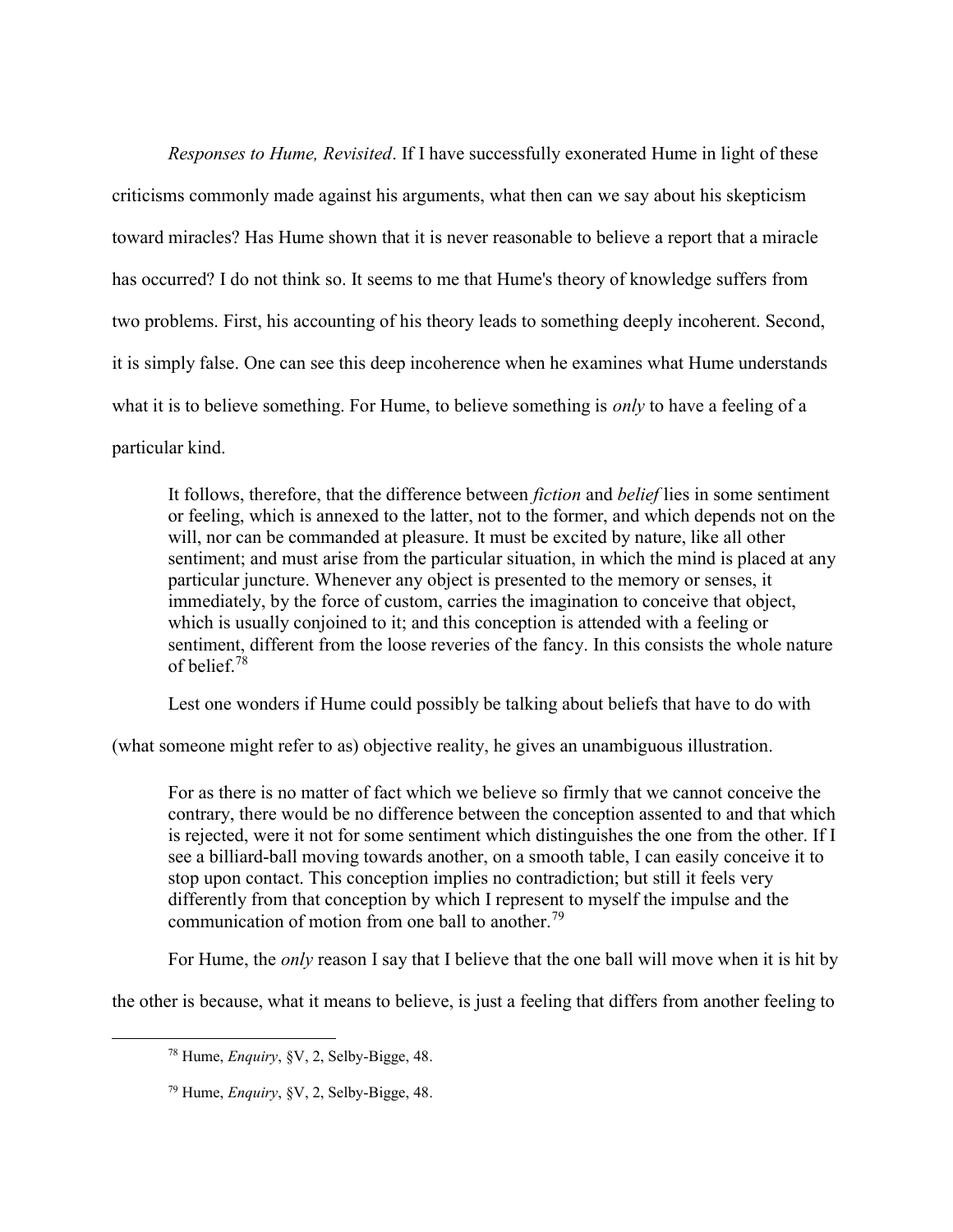which Hume would attach the label 'fiction' (i.e., that one disbelieves it). But then, why should Hume's reader take Hume's theory of knowledge as a whole (including this accounting of what it is to believe) to be *true*? Why should anyone think that even Hume thought that it was true? By Hume's own account, for Hume to believe what Hume is saying is just for Hume to have a particular feeling. If it is only a feeling, then it has nothing necessarily to do with what the rest of us would mean when we say that we believe a particular view because we think it is true.<sup>80</sup> Since Hume's theory disallows the theory itself from being believed to be true (since to believe something is to *only* have a particular feeling) then it undercuts itself. If it is really true, it would not be *believed* to be true on the basis of it actually *being* true. It is incoherent for there to be a theory of knowledge such that, its being true has nothing (and could have nothing) to do with anyone actually believing it to be true.

 $80$  Most apologists with whom I am familiar hold (as do I) to the correspondence theory of truth in terms of which a proposition is said to be true just in case it corresponds to reality. Admittedly the nature, theories, and tests of truth are large issues in philosophy. There have been many controversies over the nature of truth and over exactly what it is about a proposition that renders it true. Space constraints do not allow me to explore these views here to any great extent. The Classical definition of truth that has come to be known as the Correspondence Theory is cited by Aristotle: "This is clear, in the first place, if we define what the true and the false are. To say of what is that it is not, or of what is not that it is, is false, while to say of what is that it is, and of what is not that it is not, is true; so that he who says of anything that it is, or that it is not, will say either what is true or what is false." (Metaphysics 4.7.1011<sup>b</sup>26-29. The translation is Richard McKeon, *The Basic Works of Aristotle* (New York: Random House, 1941.) Other philosophers holding a correspondence theory of truth would be Plato (Sophist, 240d; 263b); Augustine (Soliloquia I, 28); Thomas Aquinas (Truth, Question 1, Article 1); René Descartes (Meditations on First Philosophy: Third Meditation; Objections and Replies: Fifth Set of Objections (see John Cottingham, Robert Stoothoff, Dugald Murdoch, trans. The Philosophical Writings of Descartes, Vol. II (Cambridge: Cambridge University Press, 1984): 26, 196)); John Locke (An Essay Concerning Human Understanding II, XXXII, §2-§5); Immanuel Kant (Critique of Pure Reason, I, Second Part, First Div., Bk. II, Chap. II, §3, 3 (see, Norman Kemp Smith's trans. (New York: St. Martin's Press, 1965: 220)); Bertrand Russell ("On the Nature of Truth," Proceedings of the Aristotelian Society (1906-1907), 28-49 as cited in The Encyclopedia of Philosophy, Paul Edwards, ed. (New York: Macmillan Publishing, Co., Inc. & The Free Press, 1967), s.v. "Correspondence Theory of Truth," p. 232); and the early Ludwig Wittgenstein (Tractatus Logico-Philosophicus trans. D. F. Pears and B. F. McGuinness (London: Routledge & Kegan Paul, 1961), 2.0211-2.0212, 2.21, 3.01). Those philosophers who hold the correspondence theory of truth differ as to exactly where the "correspondence" obtains. Positions include that it obtains between the proposition and external reality (naïve realism), between the proposition and the internal reality of the form of the thing in the intellect as well as the same form of the thing in external reality (moderate realism), or only between the idea of reality in the mind and the thing in reality outside the mind (representationalism). Other theories of truth include coherence theory, pragmatic theory, disquotational, and performative theory. Clearly, debates about the nature of the truth of certain proposition will vary according to how one defines 'truth.'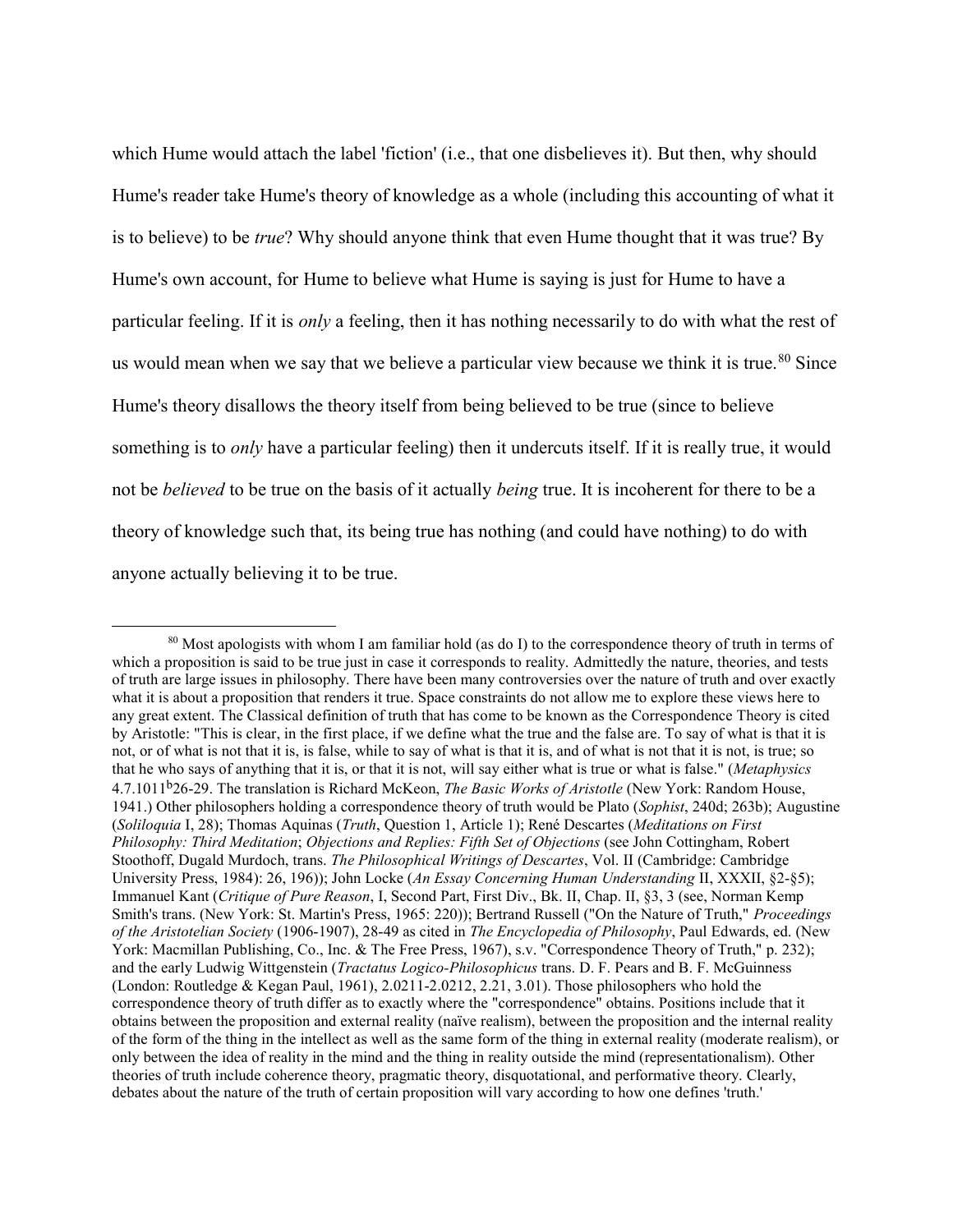Second, my contention is that Hume's theory of knowledge is simply false. I deny that all we have to work with when thinking about reality are the barest of perceptions. I affirm that the human senses can give us knowledge, not only of real sensible objects, but also of the real metaphysical constituents, characteristics, and principles of those objects. <sup>81</sup> As William A. Wallace says,

The human mind, contrary to the teaching of the skeptics of Aristotle's day, is capable of transcending the limitations of sense and of grasping the natures of things. To succeed in this quest it is endowed with a special capability, namely, that of reasoning from the more known to the less known, from the clearly perceived appearances of things to their hidden but intelligible underlying causes.<sup>82</sup>

One begins to appreciate why Hume developed his theory when one sees how his

thinking fits into a flow of philosophical views since Descartes, but especially how philosophy was shaped by John Locke and Bishop George Berkeley (his immediate empiricist predecessors). Again, space will not allow me but the barest account of the relevant issues. The empiricist thinking of Locke finds commitment to certain cherished philosophical doctrines that some subsequent philosophers regarded as entirely unwarranted. I do not mean necessarily that subsequent philosophers rejected these cherished doctrines as false (though many did so reject

82 Wallace, Modeling, xi.

 $\overline{a}$ <sup>81</sup> Thomas Aquinas says, "Our knowledge, taking its start from things, proceeds in this order. First, it begins in sense; second, it is completed in the intellect." (Aquinas, Truth, 3 vols., vol. 1 trans. Robert W. Mulligan (Chicago: Henry Regnery, 1952); vol. 2 trans. James V. McGlynn (Chicago: Henry Regnery, 1953); vol. 3. trans. Robert W. Schmidt (Chicago: Henry Regnery, 1954). The three volumes were reprinted as *Truth* (Indianapolis: Hackett, 1994), I, 11) He goes on to say, "For according to its [the human intellect's] manner of knowing in the present life, the intellect depends on the sense for the origin of knowledge; and so those things that do not fall under the senses cannot be grasped by the human intellect except in so far as the knowledge of them is gathered from sensible things." (Summa Contra Gentiles, 5 vols., I, 3, §3, trans. Anton Pegis (Notre Dame, University of Notre Dame Press, 1975), 64) For a succinct treatment of how we can know the real (particularly in light of the challenges from Locke onward culminating with Kant) see Étienne Gilson, Methodical Realism, trans. Philip Trower (Front Royal: Christendom Press, 1990), reprinted Methodical Realism: A Handbook for Beginning Realists, trans. Philip Trower (San Francisco: Ignatius Press, 2011). For a more in-depth account and defense of classical (or, if you will, scholastic) empiricism see Frederick D. Wilhelmsen, Man's Knowledge of Reality: An Introduction to Thomistic Epistemology (Englewood Cliffs: Prentice-Hall, 1956). For the application of this (what some may fear is an archaic) theory of knowledge see the Wallace text cited in note 48.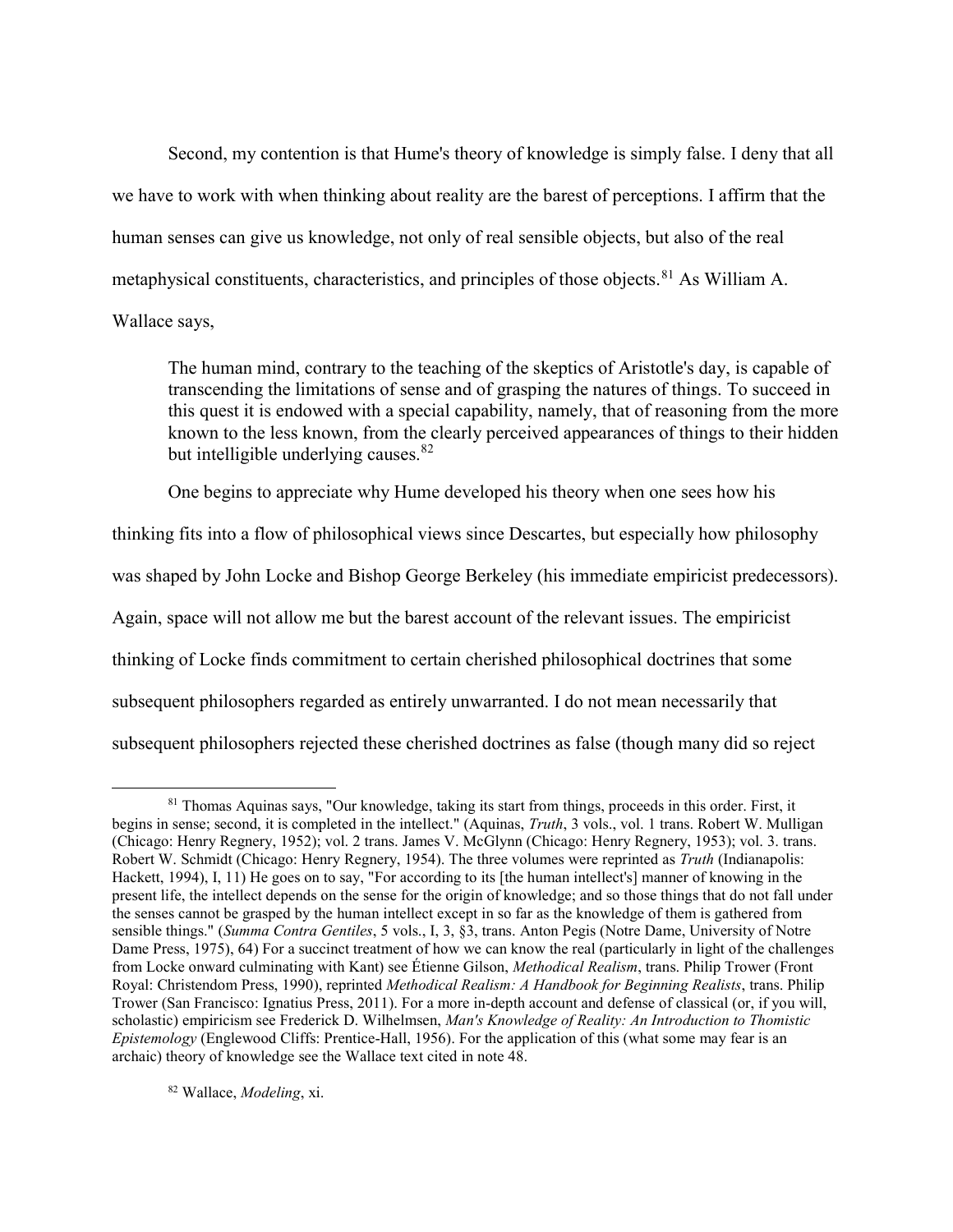them). Instead, I mean that, at the very least, these doctrines could not be accounted for by what was passing as empiricist epistemology of the day. I am thinking here of such doctrines as substance, the reality of extra-mental world, natural theology, miracles, the existence of God, and more.

These (and other) philosophical notions reach far back into the history of philosophy flourishing among those philosophers who themselves can rightly be called empiricists. But the empiricism of the classical variety (in the tradition of Aristotle) was a very different theory of knowledge than the modern empiricism of Locke. The reasons for the changes in empiricism from its classical version to its modern version are interesting to examine but outside the purpose of this chapter. Let it suffice to say that those concerns that Hume raises as he realizes the inadequacy of modern empiricism (or what Hume would have known simply as philosophy) were virtually not be found among empiricist thinkers from Aristotle to Aquinas. For all my criticisms of Hume's philosophy, Hume is to be commended for exposing the bankruptcy of modern empiricism to adequately account for these cherished philosophical doctrines. What Berkeley did for (and to) Locke's thinking (in winnowing out what Berkeley regarded as unwarranted elements while insisting on maintaining certain of these cherished doctrines) Hume did for Berkeley's by finishing the purge. The end result was a system of empiricist philosophy that tried to reduce all thinking to its bare ingredients of perception itself, and which, in many ways, became an anti-philosophy. It was no wonder that, with such radical surgery, Hume's way of thinking revealed that very few (if any) traditional philosophical truths can survive philosophy's penetrating gaze. Hume did not receive the label of skeptic without warrant. But as I have said elsewhere (see note 66) I take Hume's point not to be that philosophy has proven so many things to be false, but, rather, that if one tries to use philosophy to establish certain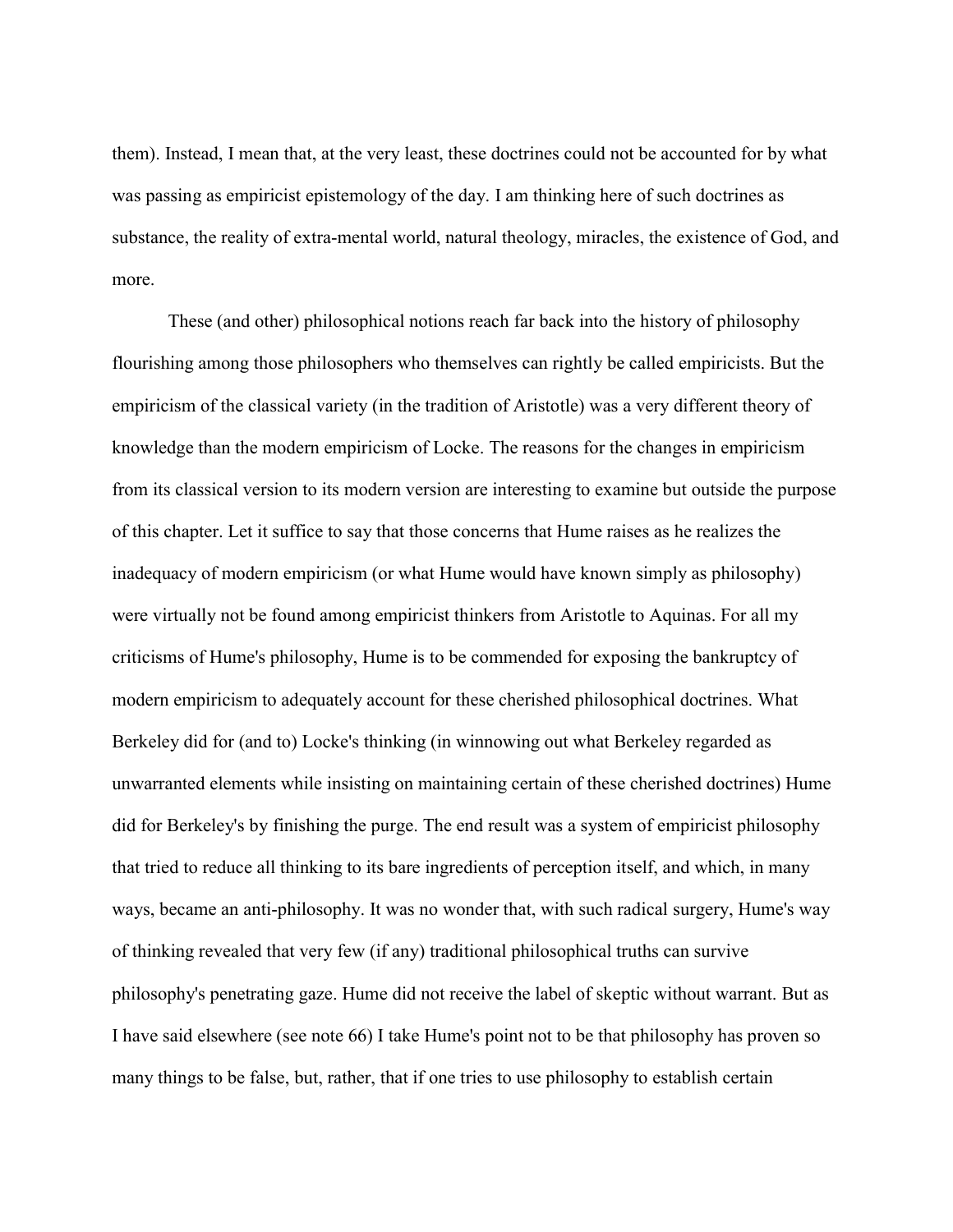philosophical truths, he will be completely disabused of these truths (if that was psychologically possible). Hume sums it up thus:

By all that has been said the reader will easily perceive that the philosophy contain'd in this book is very sceptical, and tends to give us a notion of the imperfections and narrow limits of human understanding. Almost all reasoning is there reduced to experience; and the belief, which attends experience, is explained to be nothing but a peculiar sentiment, or lively conception produced by habit. Nor is this all, when we believe any thing of external existence, or suppose an object to exist a moment after it is no longer perceived, this belief is nothing but a sentiment of the same kind. Our author insists upon several other sceptical topics; and upon the whole concludes, that we assent to our faculties, and employ our reason only because we cannot help it. Philosophy wou'd render us entirely *Pyrrhonian*, were not nature too strong for it.<sup>83</sup>

For Hume, were it not for the way nature has disposed our thinking capacities, philosophy (i.e.,

his version of modern empiricism) would make us all absolute skeptics.

With all this, what can we say to Hume and his skepticism? In one respect, no one should have ever thought that certain of these cherished beliefs should arise from a rigorous philosophy. As I tell my students, you do not need to take a philosophy course to discover that there is a material world that exists external to your mind. Children know that this is the case, even if they never consciously reflect upon that truth.<sup>84</sup> What is worse, for those who think that such knowledge can rightfully be called knowledge only after (and because of) it has been philosophically demonstrated, it is a guarantee that such thinking will eventuate (if he follow his thinking far enough and consistently enough) into skepticism. This was Descartes' illusive

<sup>83</sup> Hume, Treatise, Abstract, Selby-Bigge, 657.

<sup>&</sup>lt;sup>84</sup> As a philosophy professor, I certainly do not want to dissuade anyone from thinking philosophically. It is where philosophy comes is that I am trying to point out. A child can know that a flower is not a puppy dog and that mommy is not daddy. This takes no training in philosophy to know. It is known directly by the normal sensory faculties. But suppose someone wanted to delve deeply into the nature of a flower or a puppy dog. In this case, one would need specialized training in botany or zoology. To go even deeper might require biology, or biochemistry, or physics. Similarly, there are metaphysical depths to sensible objects that require the tools and methods of philosophy. Understanding thing like natures, substance, causality, existence, and even understanding understanding itself (e.g., meaning, significance, semiotics) are issues that philosophy is designed to explore.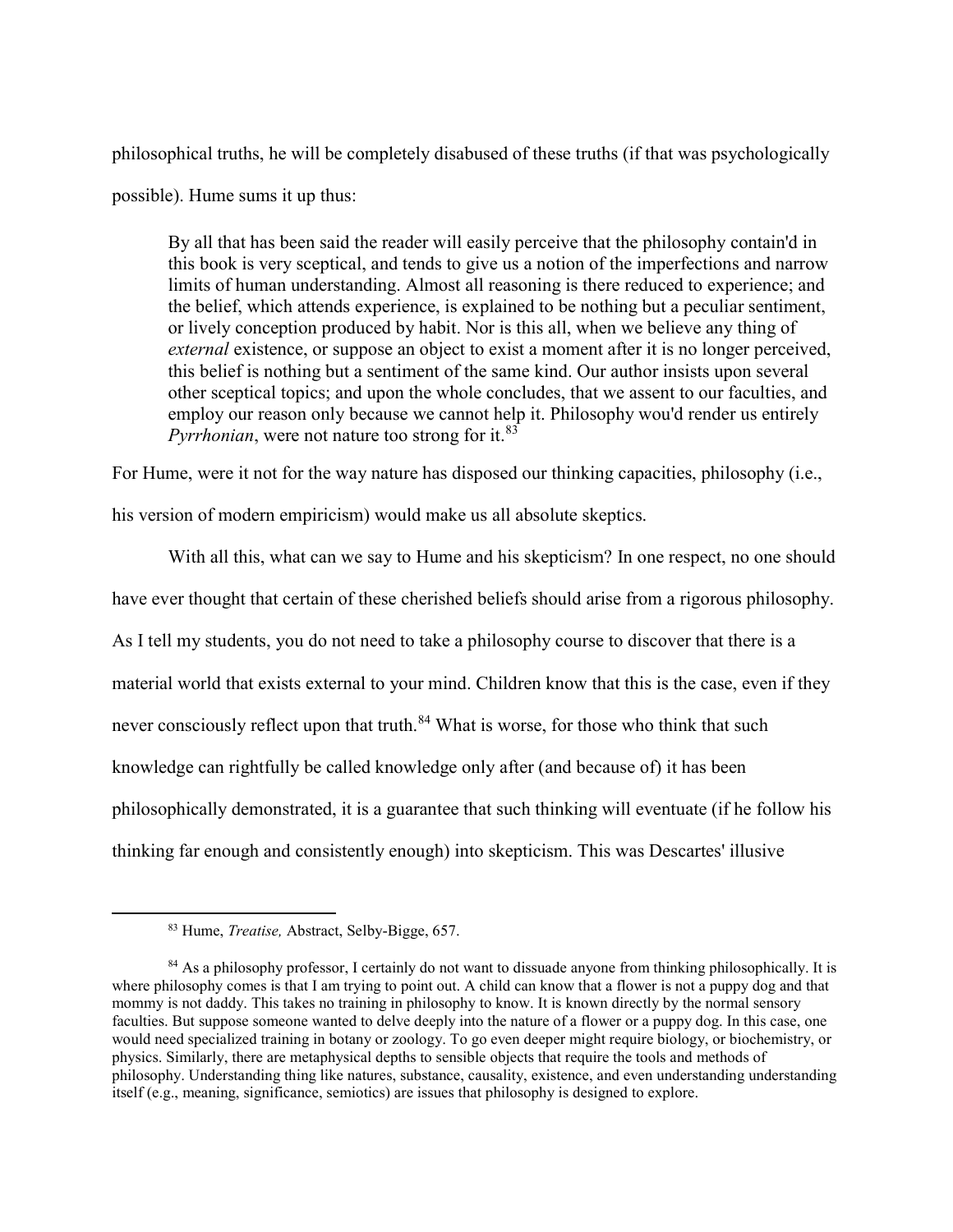dream. The impossibility of this dream was demonstrated in subsequent philosophical thinking and climaxed in David Hume. The philosophical realism that all but faded from sight in Hume's time and place realized that the starting point of human knowledge is not to suspend what we actually do know by virtue of being a human with the faculties to know the world that God created. Instead, it is to take these observations about the sensible world and begin to reflect upon what can be discovered about it at a deeper, metaphysical level. We must begin with reality, not with philosophizing.

## Defending Miracles from the Challenges of Other Religions

There are two ways that the New Testament miracles are challenged by other religions. First, some have alleged that the miracles of Jesus and His apostles are paralleled by pagan miracles workers before and after the time of Christ. The argument here is an attempt to evacuate the New Testament miracles of their unique place in history.<sup>85</sup> Second, David Hume argued that the presence of purported miracles in other contemporary religions renders useless the apologetic value of miracles for the Christian religion. I should like to take a look at each of these.

## Ancient Miracle Workers

 $\overline{a}$ 

A search on the internet will reveal quite a number of writers who attempt to cast the credibility of the New Testament as being on par with other ancient sources that are themselves characterized as incredible. Richard Carrier comments,

We all have read the tales told of Jesus in the Gospels, but few people really have a good idea of their context. Yet it is quite enlightening to examine them against the background of the time and place in which they were written, and my goal here is to help you do just that. … There is abundant evidence that these were times replete with kooks and quacks of all varieties …. Placed in this context, the gospels no longer seem to be so remarkable, and this leads us to an important fact: when the Gospels were written, skeptics and

<sup>&</sup>lt;sup>85</sup> For a discussion of certain other ways in which ancient pagan religions have allegedly influenced the formation of Christian doctrine, see my chapter "The Reliability of the New Testament Writers" in this volume.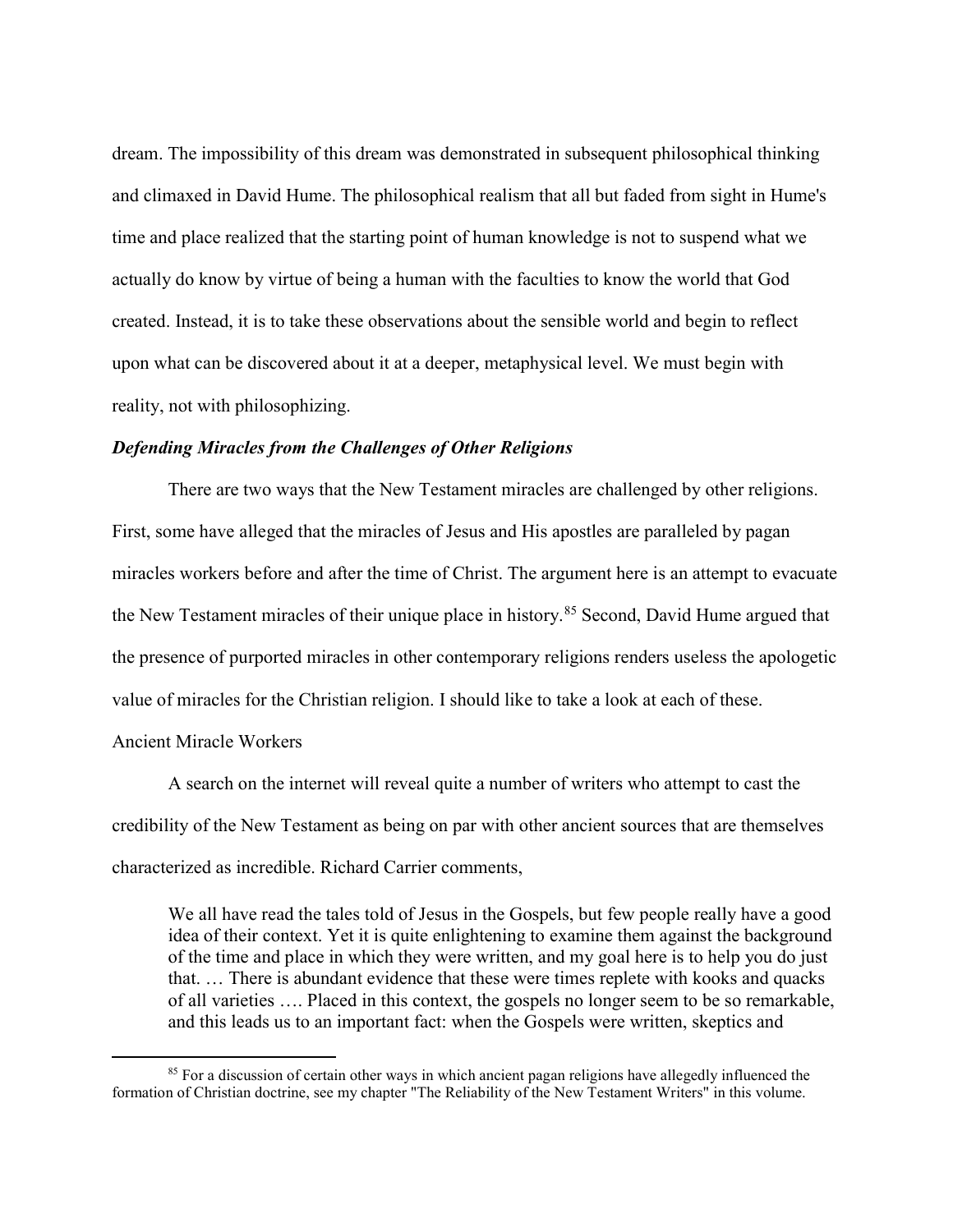informed or critical minds were a small minority. Although the gullible, the credulous, and those ready to believe or exaggerate stories of the supernatural are still abundant today, they were much more common in antiquity, and taken far more seriously.<sup>86</sup>

It is not uncommon to find web sites touting the "miracles" of Apollonius of Tyana, Vespasian, and others, attempting to draw parallels to the miracles of Jesus. Often, they draw these parallels to try to show that, just as no one today believes these stories of Apollonius or Vespasian, neither should we believe the stories of Jesus. But if we allow the historicity of the Jesus story, we cannot consistently (so the argument goes) disallow these other stories. If we allow these other stories (the critic continues), then the conclusions many have come to about Jesus as the unique Son of God are no longer warranted.

By far, the most thorough examination to my knowledge of a range of issues relating to miracles is the work by Asbury New Testament professor Craig S. Keener.<sup>87</sup> Among other things, it is an extensive examination of the sources from ancient times regarding purported miracle workers. Keener marshals the evidence from the ancient sources in his analysis of the comparisons and contrasts to the New Testament. I should like to briefly summarize some of his points most relevant to my purposes here bringing in certain other relevant sources to see if such associations are warranted.

Apollonius. Perhaps the most significant purported parallel to Jesus from antiquity is Apollonius of Tyana. "Of all ancient stories about miracle workers, those about Apollonius come closest to the stories about Jesus in the Gospels. Only these two figures stand out as immanent

<sup>86</sup> Richard Carrier, "Kooks and Quacks of the Roman Empire: A Look into the World of the Gospels." (http://www.infidels.org/library/modern/richard\_carrier/kooks.html, accessed 07/18/13)

<sup>&</sup>lt;sup>87</sup> In addition to dealing with purportedly early miracle workers, Keener examines the philosophical issues related to the notion of miracles, proposed explanations, and demons and exorcism in antiquity.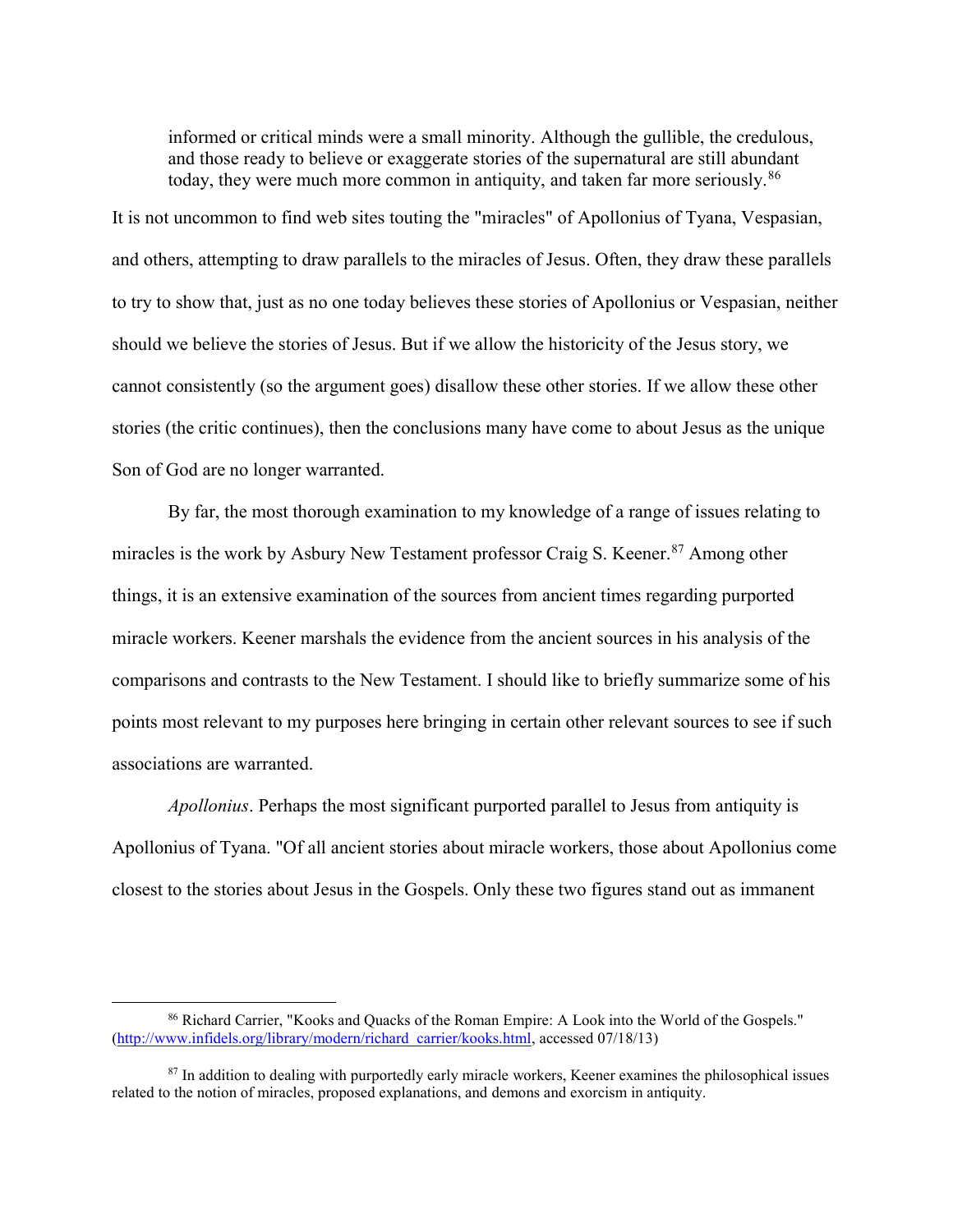bearers of numinous power of whom multiple healing narratives are reported."<sup>88</sup> He was purportedly an itinerant sage and wonder worker (particularly healings) roughly a contemporary of Jesus or right after. It is primarily this feature of pagan miracle workers, viz., "divine activity that could be mediated through human agents"<sup>89</sup> that commends the parallel. But, as Keener notes, this feature was "more common than not among human societies in general."<sup>90</sup>

Our knowledge about Apollonius comes primarily from a writer named Philostratus who lived towards the end of the second century and beginning of the third.<sup>91</sup> By Philostratus's own account, he gathered his information about Apollonius at the behest of the empress Julia Domma, wife of the emperor Septimius Severus. This information supposedly came from documents written by a man named Damis who had "resorted to Apollonius in order to study wisdom, and having shared, by his own account, his wanderings abroad, wrote an account of them."<sup>92</sup> Philostratus describes Julia as a "devoted admirer of all rhetorical exercizes" who had "commanded me to recast and edit these essays, at the same time paying more attention to the style and diction of them; for the man of Nineveh had told his story clearly enough, yet somewhat awkwardly."<sup>93</sup> Philostratus says he also read other sources, including Maximus of

<sup>&</sup>lt;sup>88</sup> Keener, *Miracles*, I, 53. For the sake of convenience, I have left out of my quotations from Keener his parenthetical citations which reference other sources. In addition, any of my quotations from Keener that includes his (sometimes) extensive footnotes have been left out.

<sup>89</sup> Keener, Miracles, I, 45.

<sup>&</sup>lt;sup>90</sup> Keener, *Miracles*, I, 45.

<sup>&</sup>lt;sup>91</sup> Philostratus's *The Life of Apollonius* is available on-line at http://www.livius.org/apark/apollonius/life/va\_1\_01.html#%A71 (accessed 07/18/13)

 $92$  Philostratus, *Apollonius*, I, §3.

<sup>93</sup> Philostratus, Apollonius, I, §3.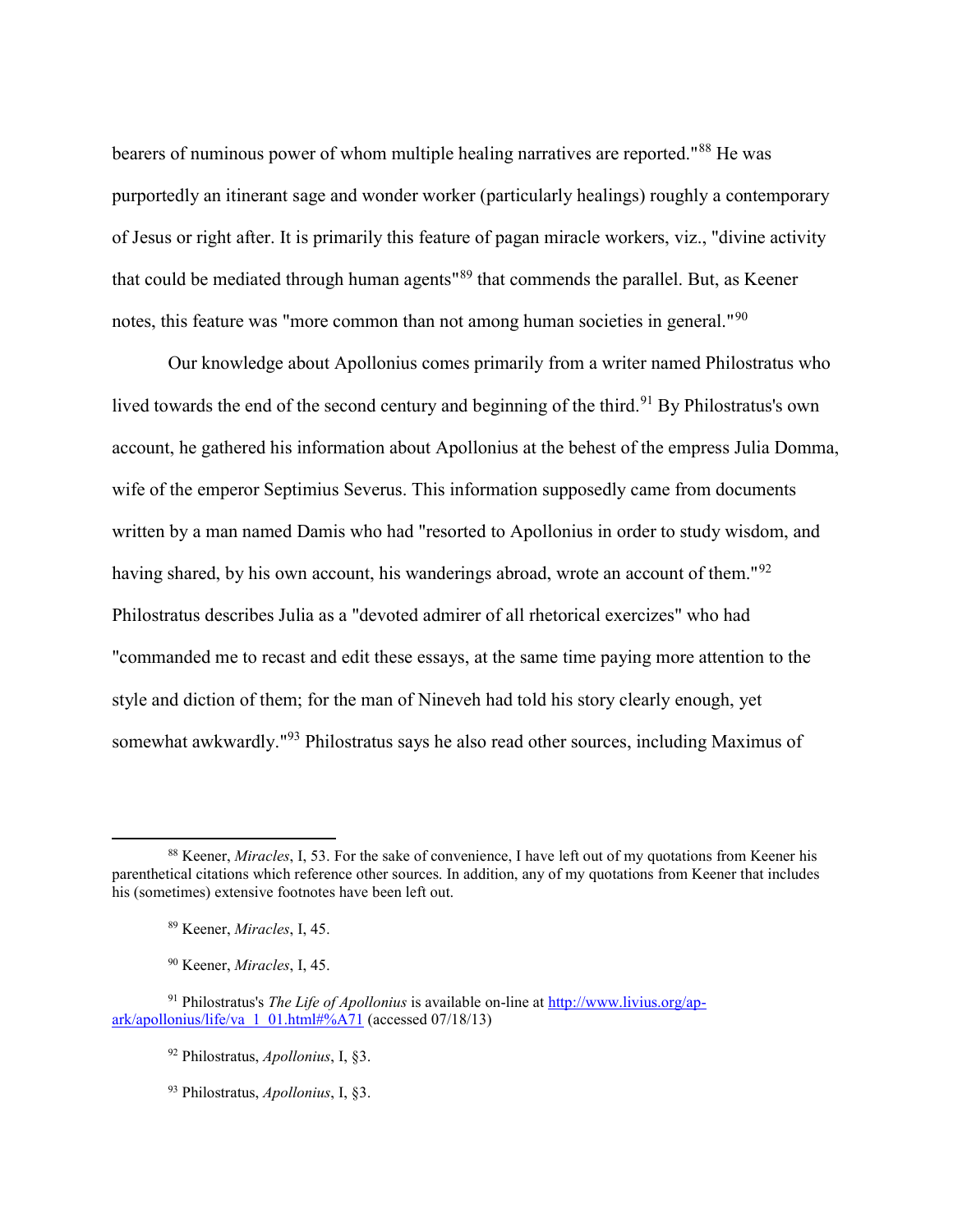Aegae who "comprised all the life of Apollonius in Aegae"<sup>94</sup> who Philostratus characterized as "a writer whose reputation won him a position in the emperor's Secretariat<sup>"95</sup> and Apollonius's will "from which we can learn how rapturous and inspired a sage he really was."<sup>96</sup>

Can the stories of Apollonius match the stories of Jesus in terms of historical credibility? There are several problems. First, the sources for Apollonius are later than the sources for Jesus. Keener observes that "the only extant literary account of Apollonius of Tyana, first appear in third-century literature, after Christian miracles stories had become widely known, and Christian and pagan expectations influenced each other more generally."<sup>97</sup> Keener goes on,

If we ask which stories circulated first, however, it is clear that miracle stories circulated about Jesus before Apollonius flourished, and Mark wrote about Jesus's miracles well over a century before Philostratus wrote about Apollonius's. The period between Jesus's crucifixion and Mark's Gospel, usually estimated at roughly forty years, may be less than a third of the period between Apollonius's death or disappearance and Philostratus's story about him.<sup>98</sup>

Geisler, in an article on Apollonius in his Baker Encyclopedia of Christian Apologetics gives a list of reasons to discount the stories of Apollonius in terms of both their historicity and supposed parallels with Jesus.<sup>99</sup> Regarding the contrasts between the story of Apollonius and the story of Jesus, the writing of Philostratus is the only extant literary source for information about

 $\overline{a}$ 

- <sup>96</sup> Philostratus, Apollonius, I, §3.
- <sup>97</sup> Keener, *Miracles*, I, 46.
- <sup>98</sup> Kenner, Miracles, I, 53.

<sup>99</sup> Norman L. Geisler, *Baker Encyclopedia of Christian Apologetics* (Grand Rapids: Baker Publishing Group, Baker Academic, 1999), s.v., "Apollonius of Tyana, 44-45. I am utilizing Geisler's material here together with other sources that weigh in as well as some of my own thoughts.

<sup>94</sup> Philostratus, Apollonius, I, §3.

<sup>95</sup> Philostratus, Apollonius, I, §12.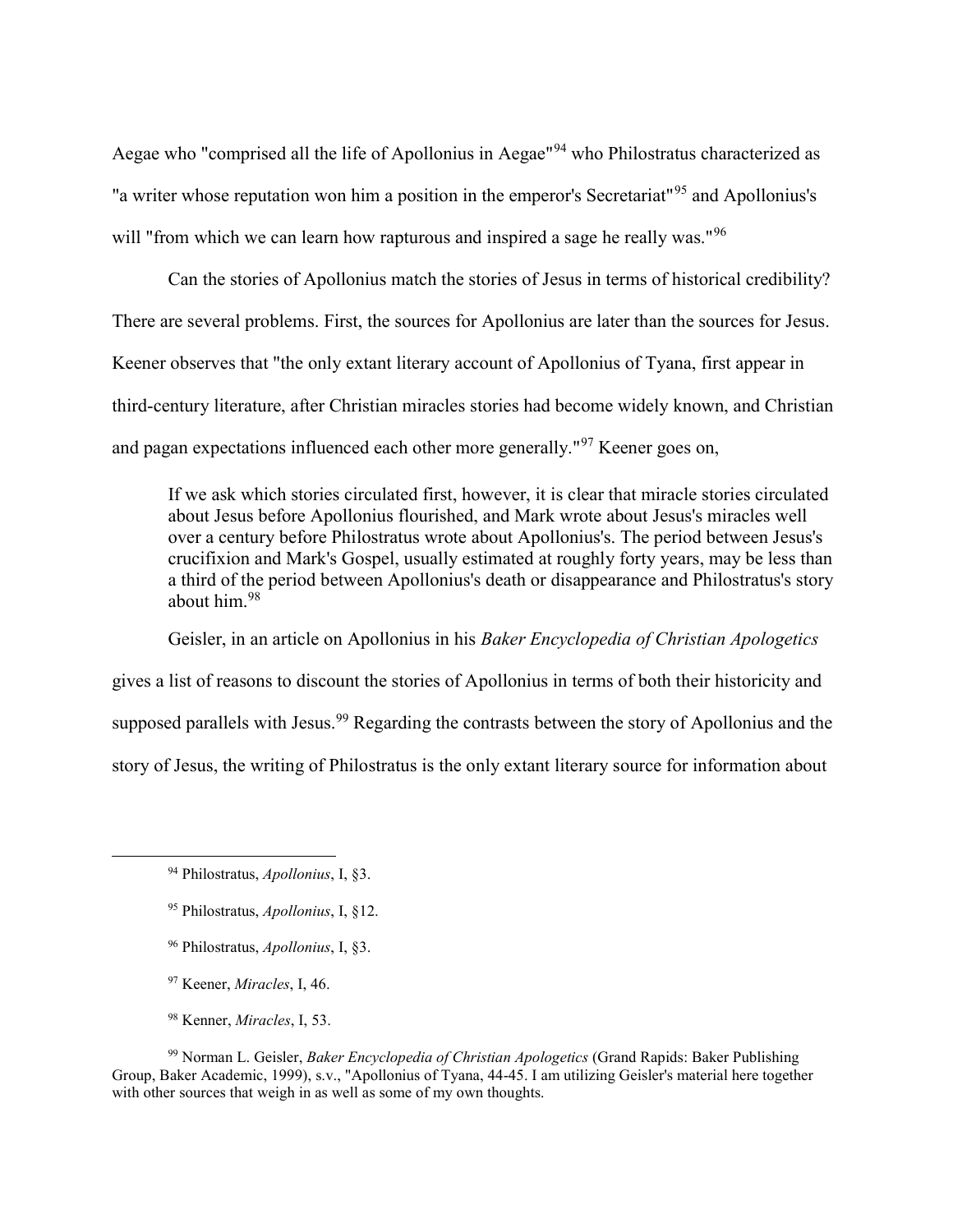Apollonius's life.<sup>100</sup> But Philostratus was not an eyewitness, "but was commissioned to compose his book by Julia Domna, wife of the Roman emperor Septimus 120 years after Apollonius's death."<sup>101</sup> It would seem that Philostratus was commissioned to write what he did to counter earlier criticisms of Apollonius as a magician and charlatan.<sup>102</sup> According to Keener, "the magical character of some of Apollonius's deeds still frequently surfaces in Philostratus, although he is trying to clear Apollonius of the charge."<sup>103</sup> The supposed accounts of Apollonius's miracles are actually stories that Philostratus records. In other words, it is not Philosostratus's own eyewitness account that is claiming any purported wonders at the hands of Apollonius. Instead they are stories about Apollonius coming possibly from a (likely fictional) figure names Damis. Because of this thin connection between Philostratus as the writer back to Apollonius as the subject, Geisler concludes that "the authenticity of this account is unconfirmed."<sup>104</sup> In contrast, the story of Jesus has "many multiple contemporary accounts of his life, death, and resurrection."<sup>105</sup> These multiple accounts are preserved in a vast assortment of manuscripts, lectionaries, early translations, and early quotations.

<sup>&</sup>lt;sup>100</sup> This is not to say that Apollonius is never mentioned by any other early writer. The Christian historian Eusebius of Caesarea wrote a treatise reacting against a parallel drawn between Apollonius and Christ by a contemporary of Eusebius named Hierocles. "Against the Life of Apollonius of Tyana Written by Philostratus, Occasions by the Parallel Drawn by Hierocles Between Him and Christ" is available on-line at http://www.tertullian.org/fathers/eusebius\_against\_hierocles.htm. (accessed 07/18/13) New Testament professor Richard Bauckham observes, "Sossianus Hierocles contrasted the works of Jesus Christ unfavorable with those of Apollonius of Tyana, and drew a response from the Christian theologian and historian Eusebius of Caesarea." (Richard Bauckham, Jesus and the Eyewitnesses (Grand Rapids: William B. Eerdmans, 2006), 145). For the purposes of comparing the life of Apollonius and Jesus, Philostratus's work is our only significant source.

<sup>101</sup> Geisler, Encyclopedia, 45.

<sup>&</sup>lt;sup>102</sup> Keener, *Miracles*, I 50-51 where he cites the sources.

<sup>103</sup> Keener, Miracles, I, 50-51.

<sup>&</sup>lt;sup>104</sup> Geisler, *Encyclopedia*, 44.

<sup>&</sup>lt;sup>105</sup> Geisler, *Encyclopedia*, 44. See my chapter "The Reliability of the New Testament Writers" in this volume.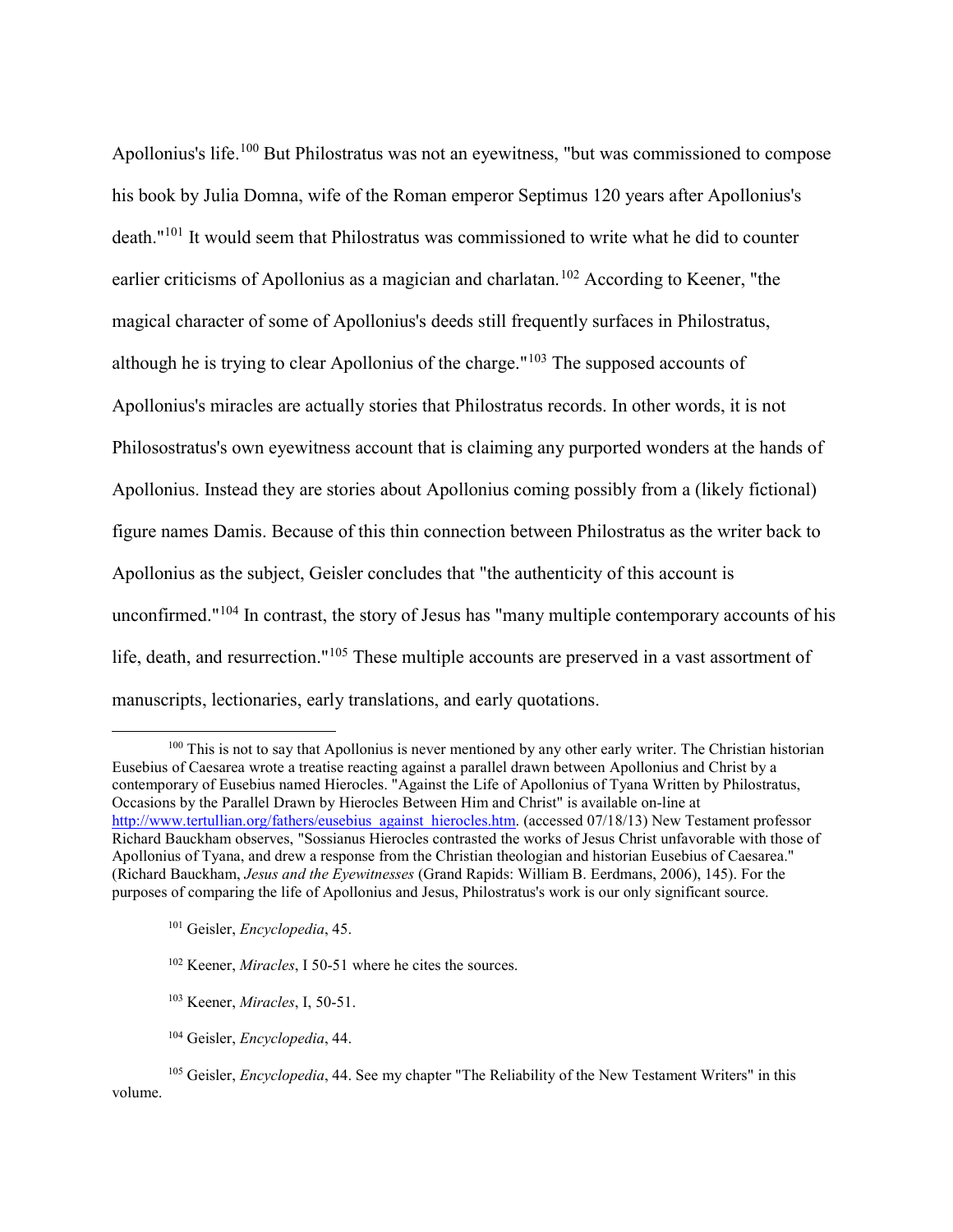Philostratus's work contains a number of historical errors. Damis is supposedly from Nineveh<sup>106</sup> even though Nineveh did not exist during his life time. In addition Philostratus has certain geographical and dating errors in his work. "Nineveh and Babylon were destroyed 300 years earlier [thus, Damis, a contemporary of Apollonius, according to Philostratus, could not have hailed from there]. The Caucasus Mountains are described as a dividing point between India and Babylon, which is inaccurate. Philostratus's speeches are anachronistically put into Apollonius's mouth."<sup>107</sup> In contrast, the story of Jesus and the New Testament has been meticulously confirmed as to its historical and geographical accuracy. Numerous people, places, and events are identified in the New Testament that we know are accurate and no person, place, or thing identified in the New Testament has ever been shown to be other than the New Testament says. Other differences are that the story of Apollonius ends with his death whereas the story of Jesus ends with His resurrection. Also, Apollonius was purported to have become a deity whereas Jesus was both God and man throughout. These contrasts show that, as a whole, Philostratus's story of Apollonius does nothing to bolster the critics' case against Jesus and His miracles.

Specifically, however, what are we to make of these claims of miracles? Depending on how one reads Philostratus here, one could argue that the miracle stories do not parallel (in their essence) the miracles of Jesus. For example, Philostratus tells us that Apollonius raised a girl from the dead. But, according to the account, Apollonius did so by "merely touching her and whispering in secret some spell over her."<sup>108</sup> This comports completely with the milieu of the

<sup>106</sup> Philostratus, Apollonius, I, §3.

<sup>&</sup>lt;sup>107</sup> Geisler, *Encyclopedia*, 44-45.

<sup>108</sup> Philostratus, Apollonius, IV, §45.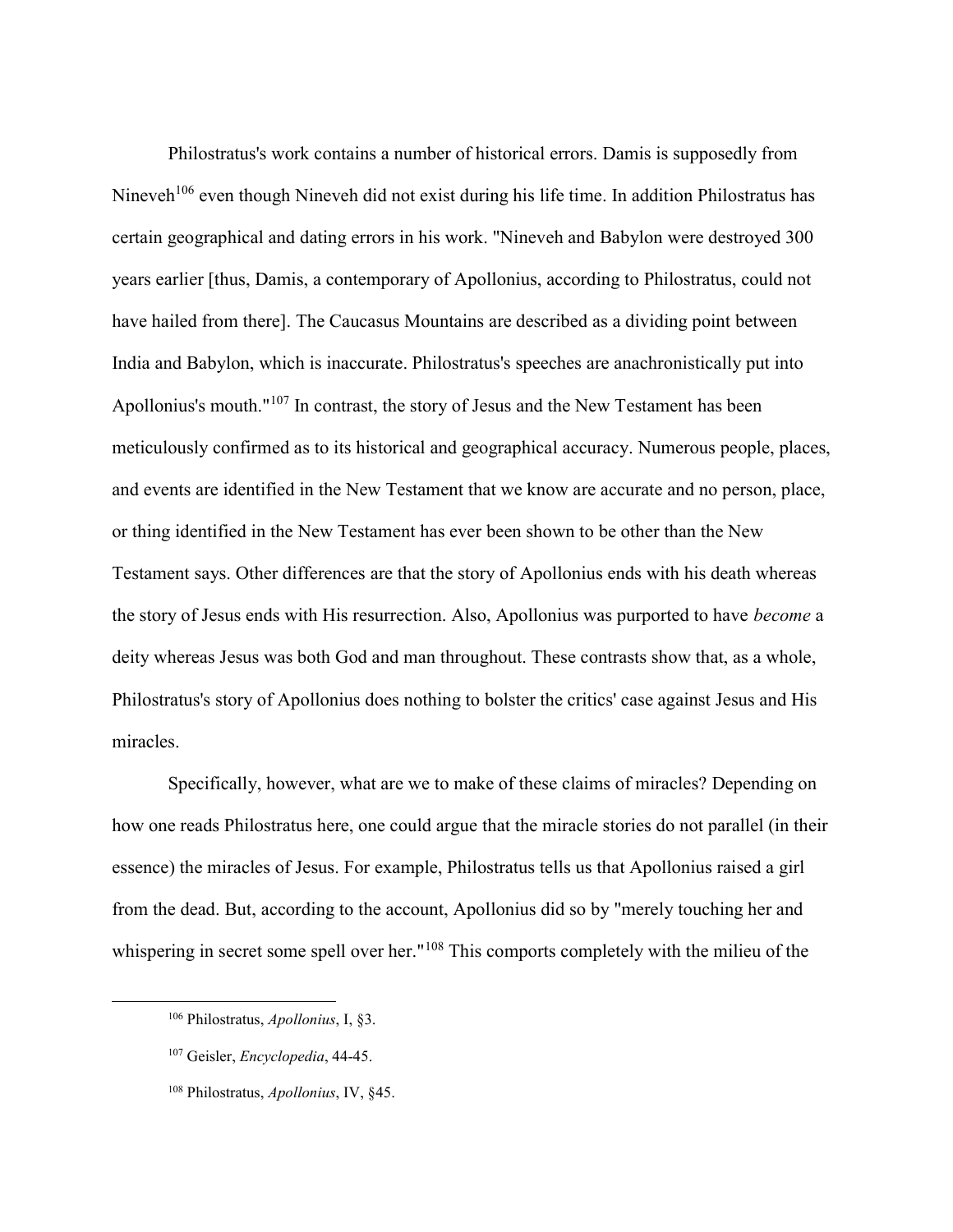times of Apollonius where certain men allegedly could wield the powers of magic.<sup>109</sup> There is

even the presence of magic, witchcraft and sorcery in the Bible.

And many of those who practiced magic brought their books together and began burning them in the sight of everyone; and they counted up the price of them and found it fifty thousand pieces of silver. (Acts 19:19)

He [Manasseh] practiced witchcraft, used divination, practiced sorcery and dealt with mediums and spiritists. He did much evil in the sight of the LORD, provoking Him to anger." (2 Chron. 33:6)

Now there was a man named Simon, who formerly was practicing magic in the city and astonishing the people of Samaria, claiming to be someone great; and they all, from smallest to greatest, were giving attention to him, saying, 'This man is what is called the Great Power of God.' And they were giving him attention because he had for a long time astonished them with his magic arts."

It is not counterexample to the miracles of the New Testament for there to be wonder working by

others who were not Christians. Indeed, the Scriptures warn about such dangers. (2 Thes. 2:9)

However, Jesus did not raise (for example) Jairus's daughter with a magic spell.<sup>110</sup> Since

Apollonius used a spell, then this act is not, strictly speaking, a miracle. As I have argued, a miracle is an act whereby God suspends the natural, physical laws that He created for the purpose of vindicating a messenger and confirming a message. Since God is the Creator of the universe, He is not part of some overall matrix of causes and effects. He is transcendent to all creation. Miracles, then, as acts of a transcendent God (either directly or through His agents) are contrasted with occult events like those that would be precipitated by something like Apollonius's spell. In the occult, a spell is a spoken word or words that activate immaterial forces

<sup>&</sup>lt;sup>109</sup> I should point out that, by the term 'magic' (and related words) I am not referring to stage magic (prestidigitation) used by illusionists for entertainment.

<sup>110</sup> One internet site desperate to try to make the parallel work tried to associate Jesus' saying "Talitha cumi" (Mark 5:41) with the spell of Apollonius despite the fact that the text in Mark clearly indicates that Jesus was speaking some other language than the Greek of Mark's text. The words are Aramaic (or Syro-Chaldaic) for "Little girl, arise" (just as Mark says).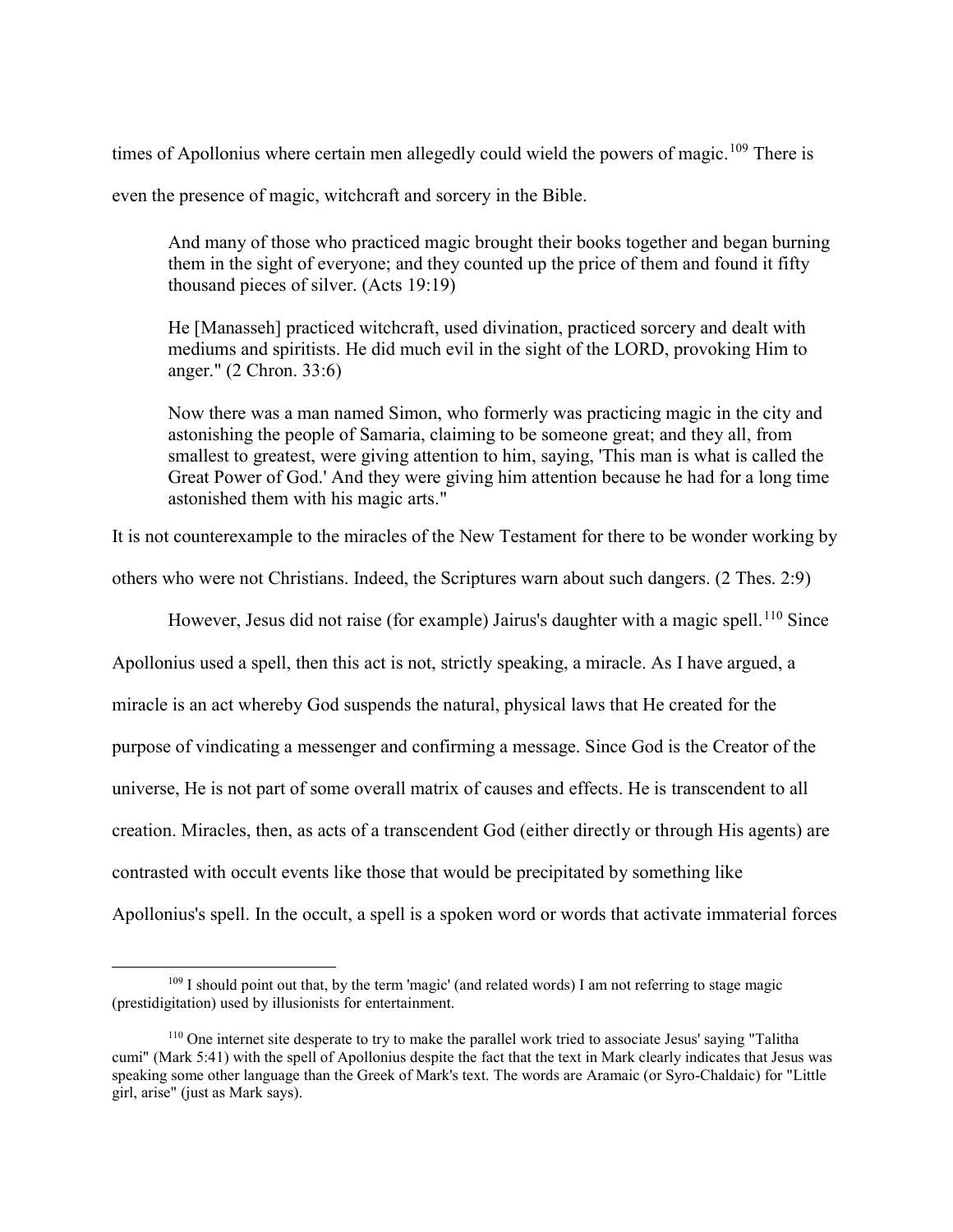to bring about a spiritual or physical effect.<sup>111</sup> It could be thought of as analogous to the mechanistic relationships that obtain between physical objects. Just as one can (for example) add a chemical to another chemical to achieve a desired effect (like adding sugar to your tea to make it sweet), the occultist believes that the immaterial realm operates according to its own set of mechanistic laws (albeit immaterial) that can have both immaterial and material effects. The practice of the occult is the mastering of these laws.<sup>112</sup> This is not at all the working of a miracle.

Some may respond that perhaps Philostratus is speaking in phenomenological language. Perhaps to the original witness (be that Damis or whomever) Apollonius was not actually whispering a spell, but that was only how the witness understood the situation. It seems plausible that Apollonius could have said something not intending it to be a spell, but it would appear to someone watching that there was seemingly a causal connection (in an occult way) between Apollonius speaking and the little girl rising. Even granting this, the account of the event still poses problems for anyone who would use it as a parallel to the miracles of Jesus or His apostles. Note carefully that Philostratus's words when he says that Apollonius, by "merely touching her and whispering in secret some spell over her, at once woke up the maiden from her seeming death,"<sup>113</sup> allow for the possibility that the little girl was not really dead in the first place. In fact, Philostratus goes on:

<sup>&</sup>lt;sup>111</sup> Occultist Nevil Drury defines it as "an incantation, or invocation, performed by a witch, wizard, or magician, which is believed to have a tangible outcome—for either good or evil." (Dictionary of Mysticism and the Occult (San Francisco: Harper & Row, 1985), s.v., "spell," p. 243.

 $112$  As I stated earlier (note 1) the view that there is an immaterial realm that operates according to mechanistic "laws" working on "forces" that humans can manipulated by speaking certain words or engaging in certain mind dynamics is the very essence of occult philosophy. It is my contention that there are manifestations that some may interpret as being of such forces. I maintain that they are really manifestations of demonic activity. Given that demons are not merely forces but are intelligences, they cannot be manipulated or controlled by any magician or occultist. Demons may allow the magician to think this as part of a deception about the nature of reality. For more on this see my article cited in that note.

<sup>113</sup> Philostratus, Apollonius, IV, §45, emphasis added.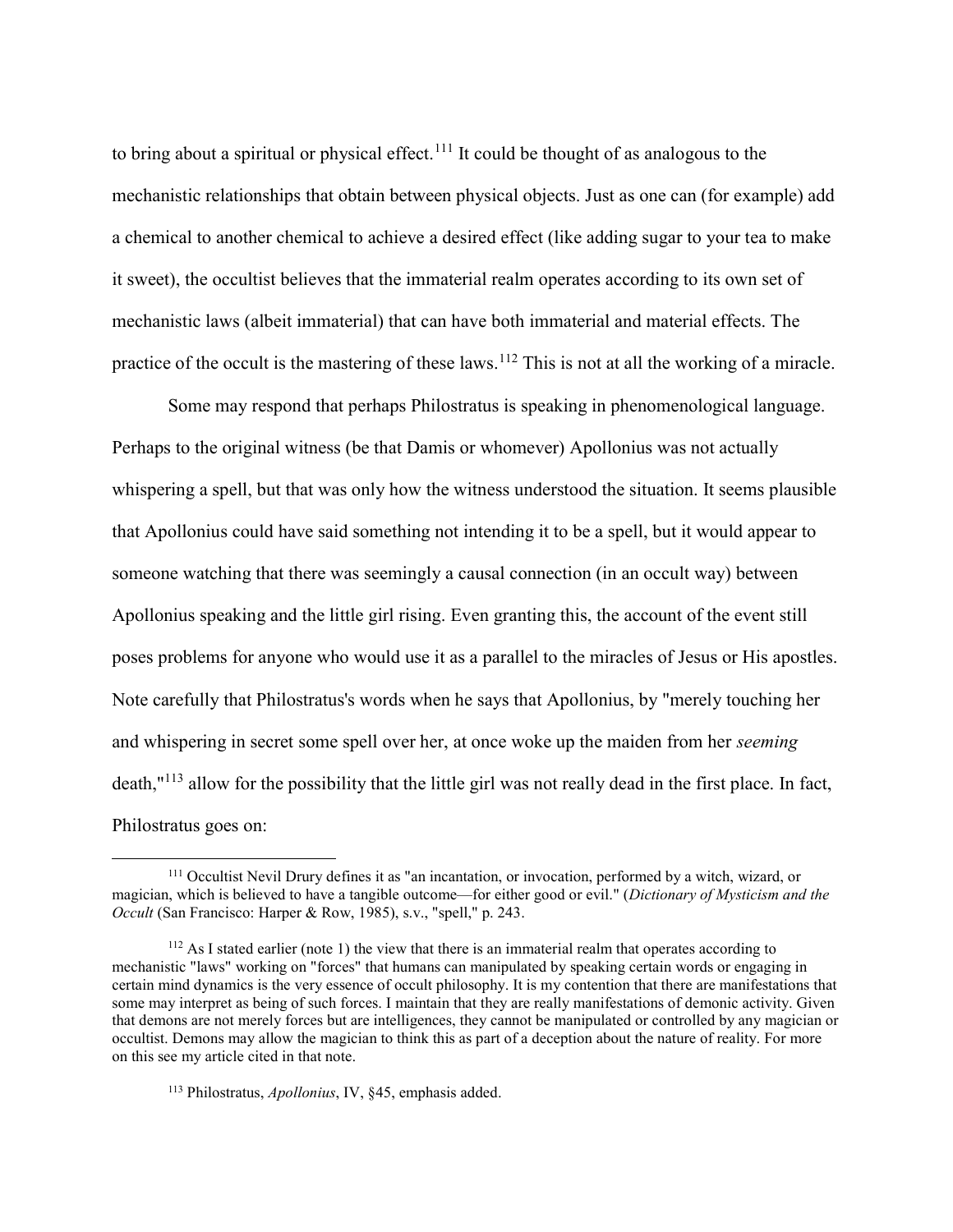Now whether he detected some spark of life in her, which those who were nursing her had not noticed—for it is said that although it was raining at the time, a vapor went up from her face—or whether her life was really extinct, and he restored it by the warmth of his touch, is a mysterious problem which neither I myself nor those who were present could decide.<sup>114</sup>

The vapor that was observed may very well have been an indication that she was breathing. It seems to me, then, that the critic who tries to use this story against Jesus and the New Testament is being disingenuous. According to Philostratus, not even the ones there could tell whether Apollonius actually raised the girl from the dead. Much less so could anyone today do so.

Another problem the story poses for the critic is Philostratus's commentary. He says that when Apollonius whispered and touched the little girl he "at once woke up the maiden from her seeming death; and the girl spoke out loud, and returned to her father's house, just as Alcestis did when she was brought back to life by Heracles."<sup>115</sup> The problem is that Heracles is a figure in Greek mythology. To be sure, it is entirely plausible for a writer to liken a real person or thing to a fictional person or thing. I can understand what someone might mean if they said "That Olympic runner was faster than Superman!" The difference, however, is that the audience would already know of the reality of the Olympic runner and would not be in danger of attributing the fictional nature of the Superman character to the Olympic runner, concluding that the Olympic runner did not exist after all. Only if we knew that Philostratus was confident that his readers would not make that same mistake, can we be confident that something else not was going on besides an actual event of raising the little girl from death. It does not seem to bode well for anyone who is desirous to marshal such a story as if it is real, only to have the narrative liken the event in question to a mythical event. Further, who is to say that Philostratus did not regard

<sup>&</sup>lt;sup>114</sup> Philostratus, Apollonius, IV, §45.

<sup>115</sup> Philostratus, Apollonius, IV, §45, emphasis added.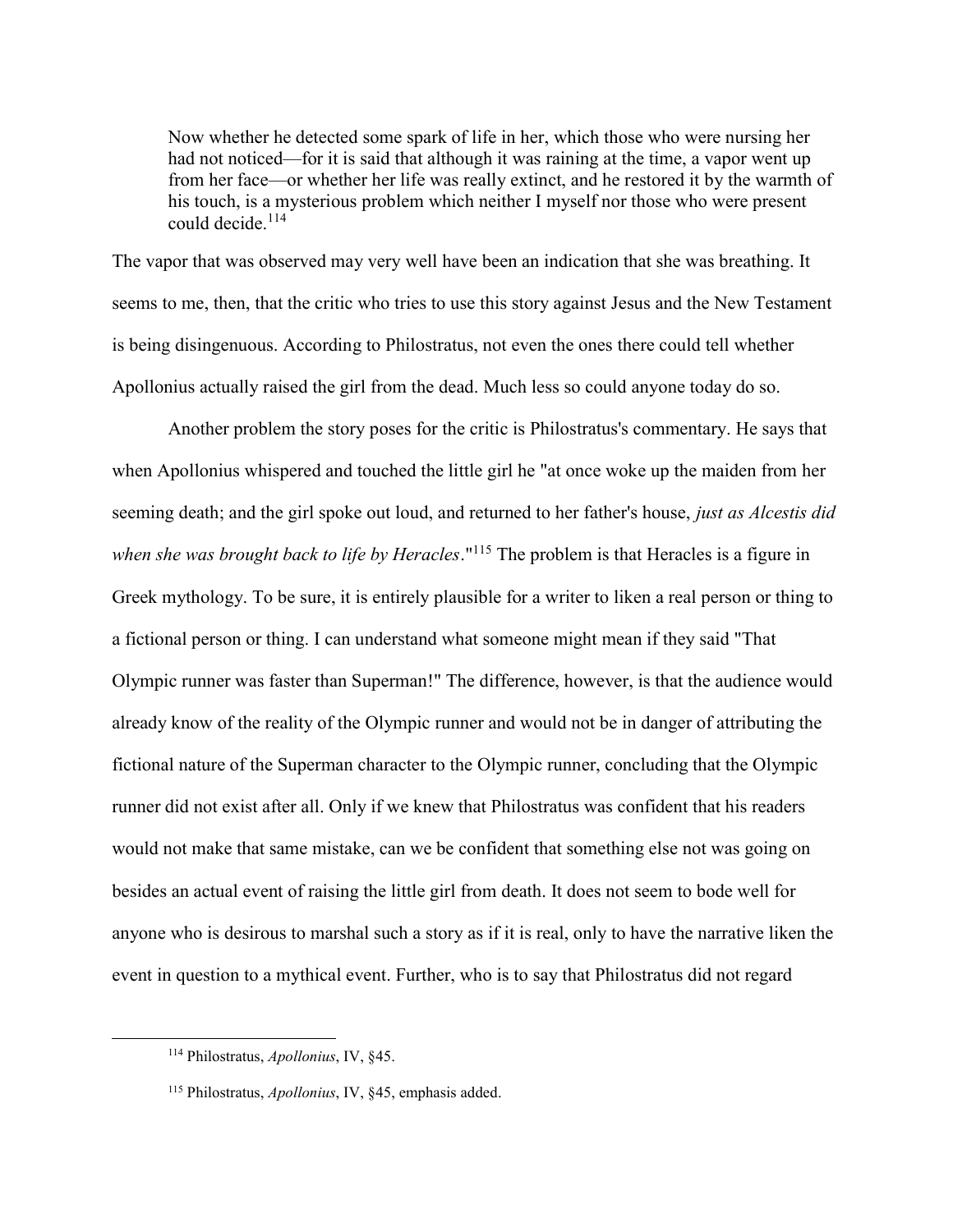Heracles as real as well? In this case, one could regard the entire story as a literary device (perhaps to paint a portrait of the character of Apollonius) never intended to be taken as literally true. This then would have implications for how confident we can be in taking the story of Apollonius as real.

It would seem, therefore, that this story of Apollonius does nothing to cast doubt on the veracity of the stories in the New Testament of Jesus and His apostles working miracles. The differences, together with the internal problems with Philostratus's account, are just too much to sustain any meaningful parallels. Keener sums up the situation. "Philostratus's portrait suits a late second- or third-century setting (i.e., the author's own) much better than a mostly late firstcentury setting (i.e., Apollonius's); his accounts of Apollonius even resemble reports from Christian gospels, though especially of the 'apocryphal' variety."<sup>116</sup>

Vespasian. Another supposed miracle story focuses on Roman Emperor Vespasian and is found in Tacitus' Histories, 4.81. It talks about a blind commoner who threw himself at the Emperor's knees and "implored him with groans to heal his infirmity."<sup>117</sup> Tacitus goes on:

This he did by the advice of the God Serapis, whom this nation, devoted as it is to many superstitions, worships more than any other divinity. He begged Vespasian that he would deign to moisten his cheeks and eye-balls with his spittle. Another with a diseased hand, at the counsel of the same God, prayed that the limb might feel the print of a Caesar's foot. $118$ 

One, perhaps, is immediately reminded of Jesus healing the blind man in Mark 8:22-26 (where spittle was also used) and Jesus' healing of the man with the withered hand in Matt. 12:10-13. Critics use this story of Vespasian to cast doubt upon the miracles of Jesus. What are we to make

<sup>116</sup> Keener, Miracles, I, 54.

<sup>117</sup> Tacitus, Histories, 4.81, available on-line at http://www.sacred-texts.com/cla/tac/h04080.htm. (accessed 07/18/13)

<sup>118</sup> Tacitus, Histories, 4.81.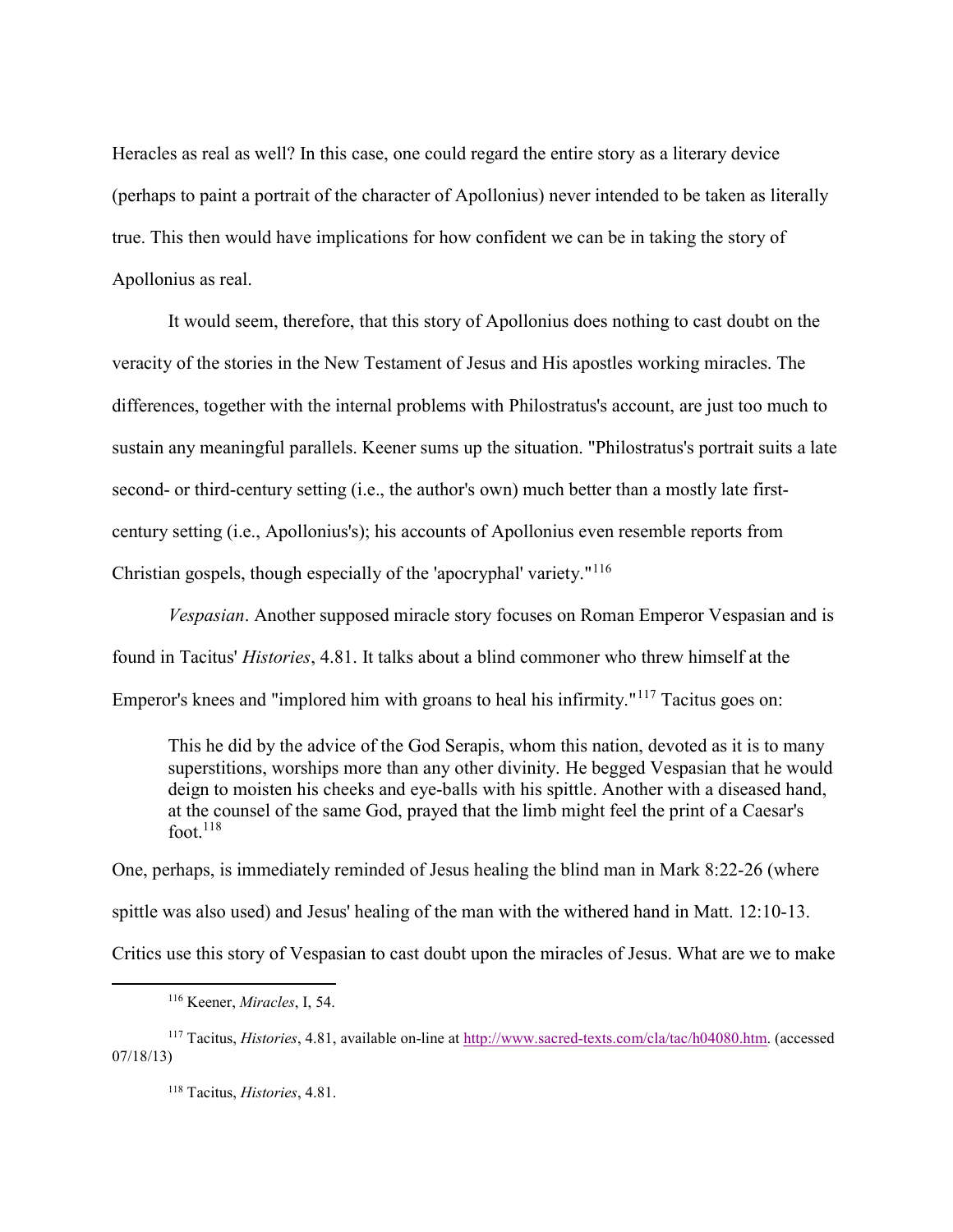of this account by Tacitus? There are a number of ways in which this story differs markedly from miracle accounts in the New Testament.

First, note that the encounter is at the behest of Serapis.<sup>119</sup> Serapis is not the Creator God but is, instead, an amalgam of certain Greek attributes with a previously existing Egyptian deity. The understanding of the deity arose as a result of the mixing of certain Greeks with the Egyptians in northern Africa. Thus, the event is precipitated by a deity that is not the Creator God. Lest someone misunderstand, my argument is not circular. I am not arguing: (1) Christianity is true (based on, among other things, my argument from miracles); (2) Serapis is not the God of Christianity, therefore (3) Serapis is a false God; (4) Serapis facilitated the situation by sending the commoners to Vespasian for Vespasian to perform his miracle, therefore (5) this miracle is false. I have no difficulty believing that someone actually spoke to the commoners to instruct him to go to Vespasian. The question is how the commoners could discern whether this was the true God (or one of His emissaries) or some malevolent entity or something else. My challenge is to the entire philosophical context within which this event takes place.

Second, someone might suggest that this part of the story only serves as a literary device to explain how it is that commoners could gain an audience with the Emperor and, thus, is neither literally nor figuratively true.<sup>120</sup> My question then is: if this part of the story is fiction,

<sup>&</sup>lt;sup>119</sup> Suetonius's account of the same event adds a few more details. "Apparently the god Serapis had promised them in a dream that if Vespasian would consent to spit in the blind man's eyes, and touch the lame man's leg with his heel, both would be made well." (Suetonius, The Twelve Caesars trans. Robert Graves (London: Penguin Books, 1957), Vesp. 7, p. 284). I do not make too much of the translation 'apparently' as if there necessarily was any sense of uncertainty whether Serapis actually did appear in a dream. The Loeb Classical translation translates the Latin more categorically. "A man of the people who was blind, and another who was lame, came to him together as he sat on the tribunal, begging for the help for their disorders which Serapis had promised in a dream." (See http://penelope.uchicago.edu/Thayer/E/Roman/Texts/Suetonius/12Caesars/Vespasian\*.html, accessed 07/19/13)

 $120$  Since a statement is true only where the statement corresponds to realty, then, failing to do so renders the statement false. But a statement may correspond to reality either literally or figuratively. Thus, employing a literary device as such does not necessarily mean that a given statement is one of fiction. When Scripture talks about a great dragon who took his tail and "swept away a third of the stars of heaven and threw them to the earth" (Rev.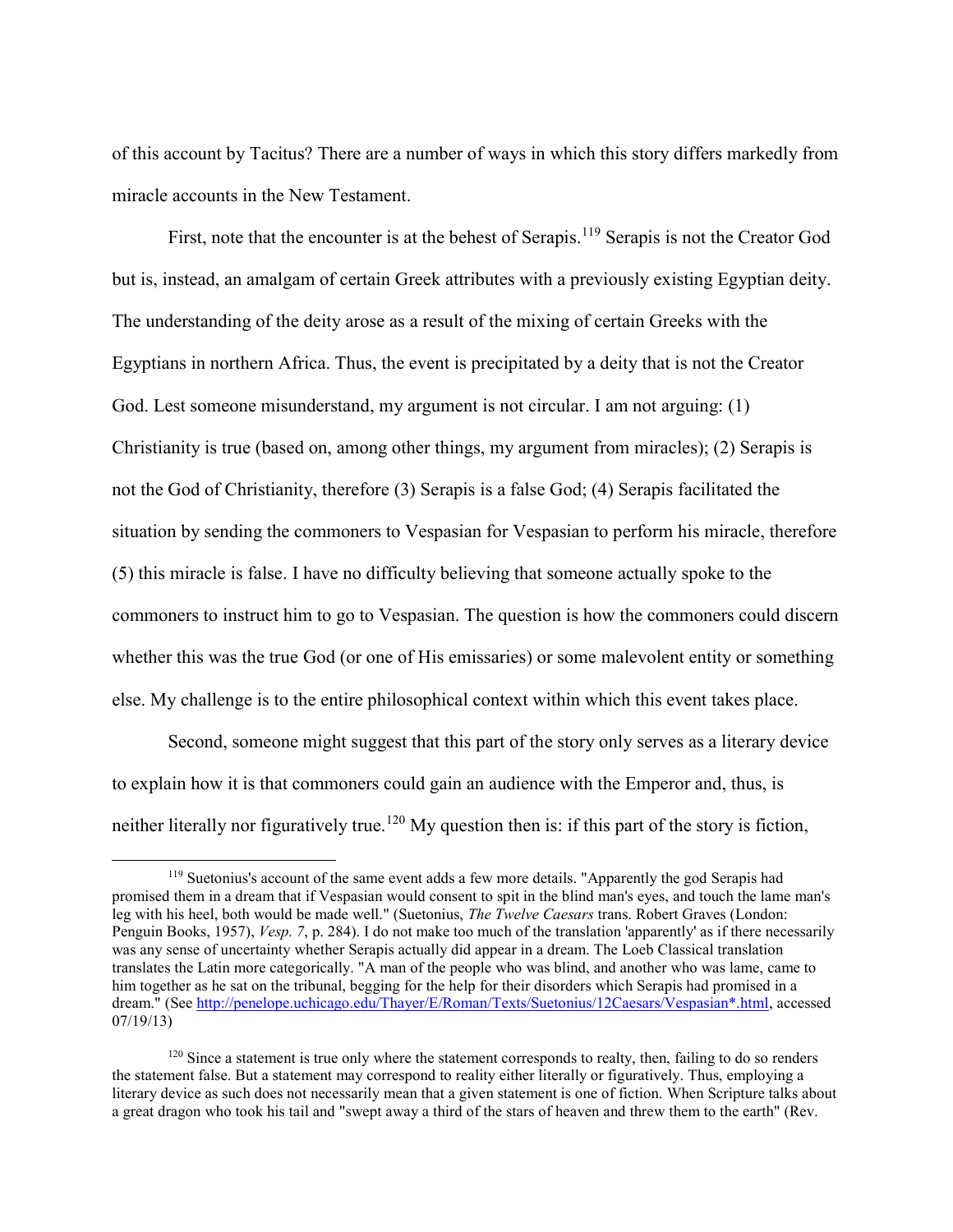what might that say about the balance of the story. If Tacitus (or his sources) feels at liberty to employ (what some might regard as) a literary device (with no obligation that it have a referent in reality) then why should we think that the actual miracle event itself is not also a literary device?

Third, Vespasian's actions and reactions are very different from those of the New Testament figures. "At first Vespasian ridiculed and repulsed them. They persisted; and he, though on the one hand *he feared the scandal of a fruitless attempt*, yet, on the other, was *induced* by the entreaties of the men and by the language of his flatterers to hope for success."<sup>121</sup> God through Jesus used the apostles primarily as instruments of getting His revelation confirmed to mankind and secondarily as instruments of his grace and mercy (especially in case of the healings). But we see here that Vespasian "ridiculed and repulsed those who came to him for healing." Notice also that Vespasian "feared the scandal of a fruitless attempt." In other words, he worried that he might not succeed in effecting the healing. Neither Jesus nor the apostles doubted how God would use them regarding the working of miracles. Also, Vespasian was moved to action partially because of the "language of his flatterers." He overcame his fear of failing because of being moved by those who were hopeful that he could do it. There was no motivation here to be used by God for His glory and to be used as an instrument to advance His message.

<sup>12:4)</sup> one is not necessarily committed to this being literally true (i.e., that it literally corresponds to reality). However, if the Bible is inerrant, then this statement must correspond to reality in some sense. The statement can be true even if the dragon and his actions are a figure of speech. But the point is, even if this is figurative language, it is figurative of something in reality. To say it another way, the statement has some referent in reality. As such, the statement figuratively corresponds to reality, thus making the statement true. Of course, there are other types of sentences that are not statements and, therefore, do not have a truth value at all. They are neither true nor false. Examples would be questions, commands, and exclamations.

<sup>&</sup>lt;sup>121</sup> Tacitus, *Histories*, 4.81, emphasis added.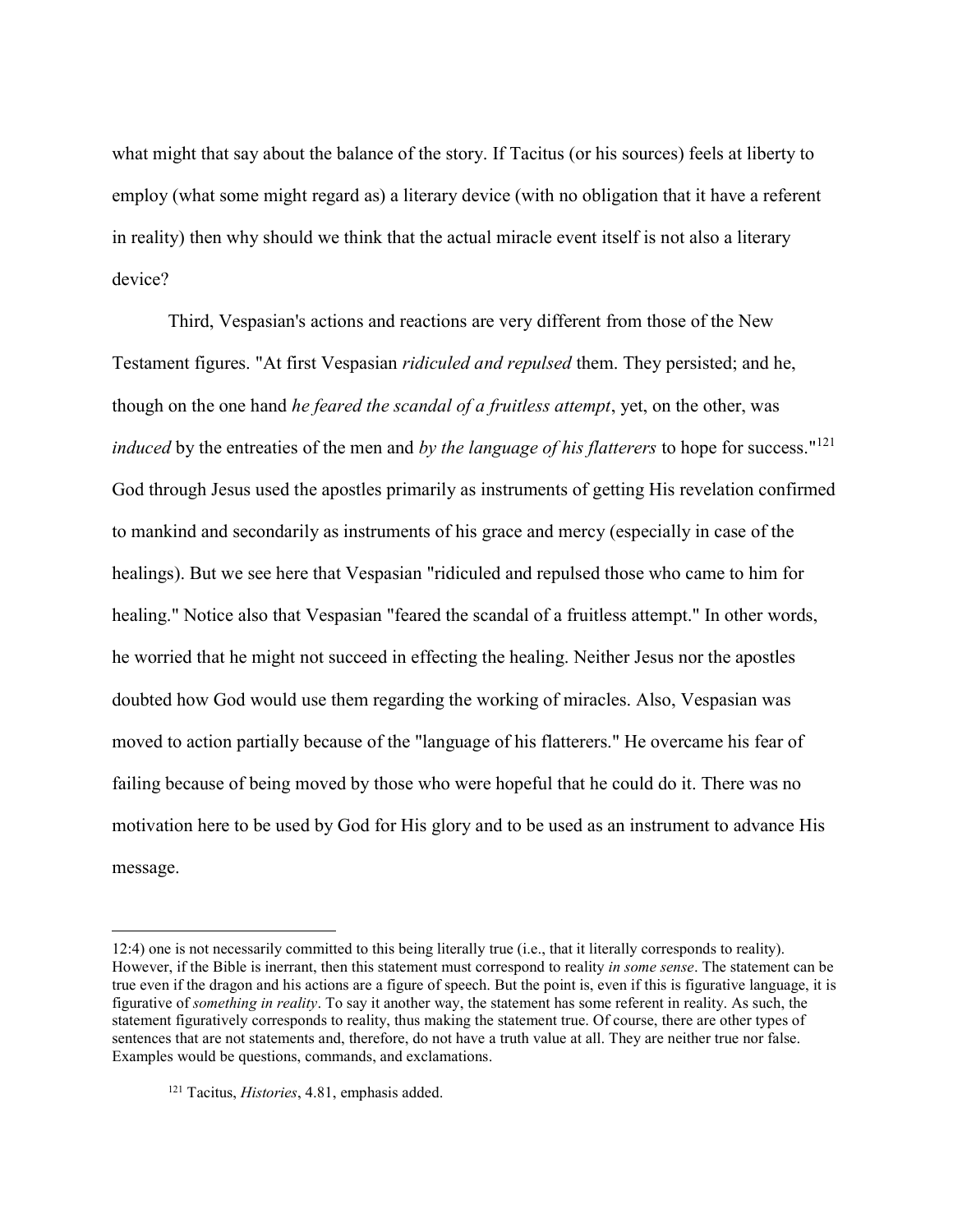The episode departs even further from the biblical norm regarding miracles. "At last he ordered that the opinion of physicians should be taken, as to whether such blindness and infirmity were within the reach of human skill. They discussed the matter from different points of view."<sup>122</sup> Note that his first resort was to see if the physicians could do the healing without Vespasian having to chance failure by giving it a try himself. The physicians instructed Vespasian that if the commoner's sight "was not wholly destroyed" that it "might return, if the obstacles were removed" and that diseased hand "might be restored, if a healing influence were applied; such, perhaps, might be the pleasure of the gods, and the Emperor might be chosen to be the minister of the divine will."<sup>123</sup> We see here, in the opinions of Vespasian's physicians, it remained to be seen whether the gods would use Vespasian to effect the healing.

Last, Tacitus's commentary was that "persons actually present attest both facts, even now when nothing is to be gained by falsehood."<sup>124</sup> Two things should be noted here. First, it is clear that Tacitus himself was not an eyewitness to the event since he uses the third person in referring to those who were "actually present." Not being an eyewitness, we are left with the task of having to weigh the substance of Tacitus's sources. Aside from the parallel account by Suetonius (also not an eyewitness), I am not aware of the story being corroborated by anyone else, including any of the eyewitnesses. Second, for Tacitus to say that there was nothing now to be gained by falsehood is to tacitly imply that, at the time of the origin of the report, there was something to be gained. This, then, calls into question the veracity of the original account (from wherever it comes). If there is reason to think that a person might benefit from fabricating a

<sup>122</sup> Tacitus, Histories, 4.81.

<sup>123</sup> Tacitus, Histories, 4.81.

<sup>124</sup> Tacitus, Histories, 4.81.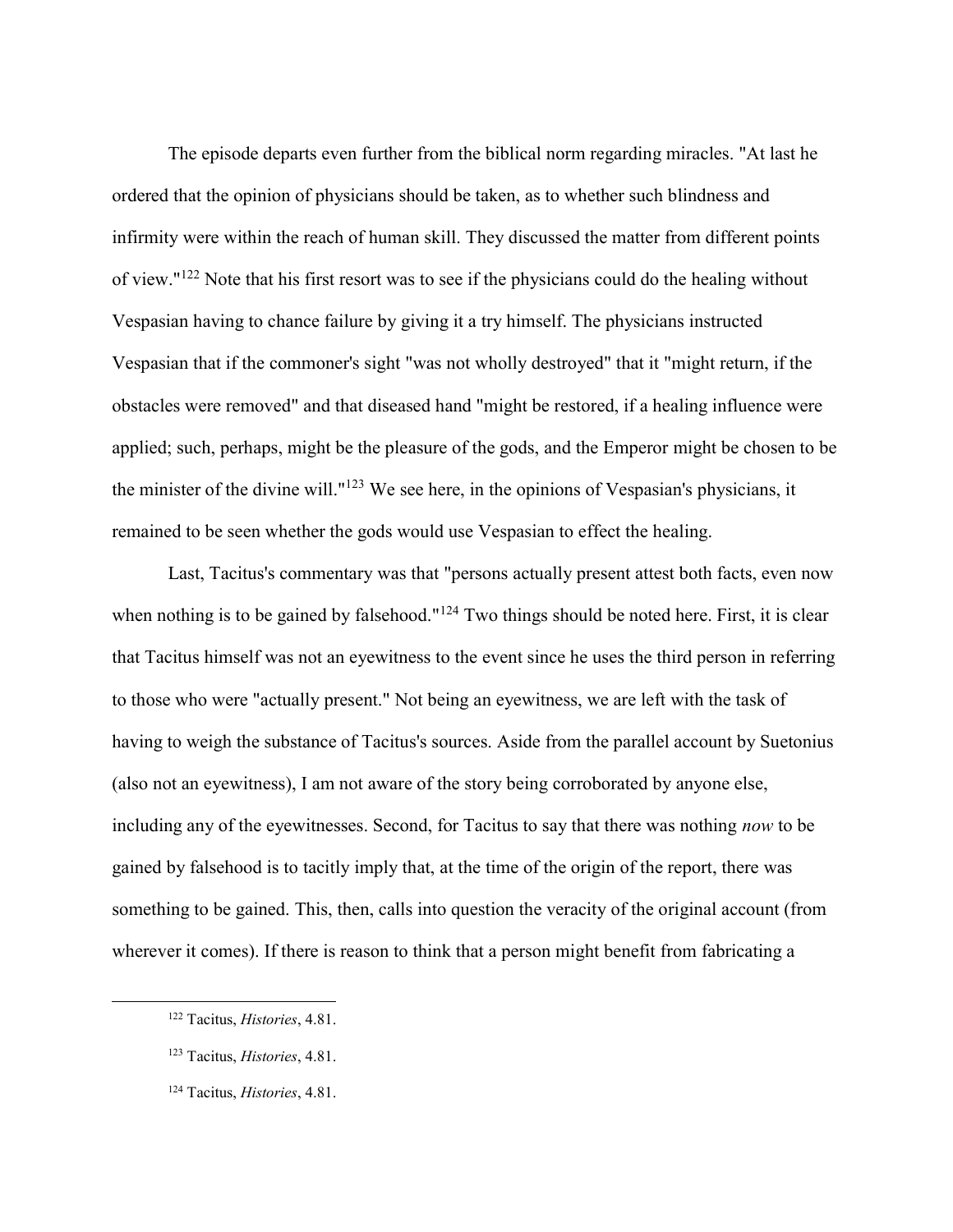story, then the credibility of the person is called into question. To be sure, standing to gain from saying something does not automatically say that what was said was false. But, given that we are dealing with a purported historical account, the source of which cannot be evaluated by other means, this issue of motive becomes relevant.<sup>125</sup>

The episode takes place outside of a sound philosophical theology that understands the existence and nature of the true, transcendent, creator God. The account is also mixed with Greek mythology, calling to question what else might be fictional. Vespasian's actions stand in stark contrast to the workers of God's miracles in the New Testament. Last, Tacitus's commentary shows that his account is not his own eyewitness account, and that there might have been something to gain for the original source or sources of the story. It is clear that the supposed miracle of Vespasian bears almost no parallel to the actual miracles of Jesus and His apostles.

Miracles in Other Religions. We have seen how the philosopher David Hume weighed in on the believability of miracles. He also has something to say about the use of miracles to provide a foundation for accepting a religion. Specifically, he challenged

In matters of religion, whatever is different is contrary; and that it is impossible the religions of Ancient Rome, of Turkey, of Siam, and of China should, all of them, be established on any solid foundation. Every miracle, therefore, pretended to have been wrought in any of these religions (and all of them abound in miracles), as its direct scope is to establish the particular system to which it is attributed; so has it the same force, though more indirectly, to overthrow every other system.<sup>126</sup>

<sup>&</sup>lt;sup>125</sup> I am indebted to Glenn Miller's comment on the Triablogue web site for this point. (http://triablogue.blogspot.com/2006/06/alleged-miracles-of-vespasian.html, accessed 07/19/13)

 $126$  Hume, *Enquiry*, §X, Pt. 2, 95, Selby-Bigge, 121.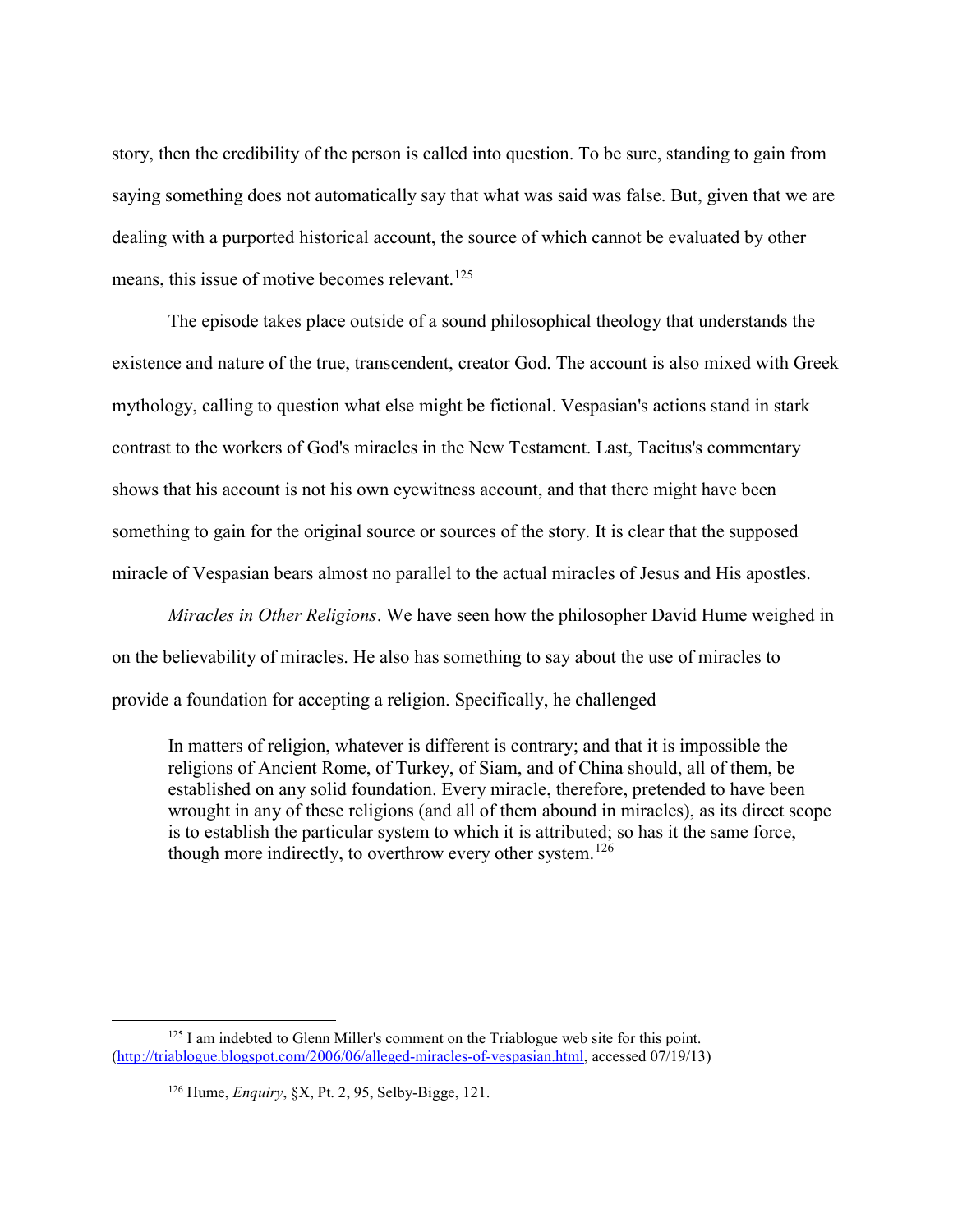For Hume, the world's religions have conflicting claims such that they cannot all be true.<sup>127</sup> Hume should be commended for understanding this. It is only because Christian apologist realize that certain claims of other religions are incompatible with the claims of Christ that we bother to engage in apologetics in the first place to help people see who is correct. Unfortunately, in our growing pluralistic and relativistic society people seem to have less and less a tendency (or ability) to recognize the deep incompatibility of the world's religions not only with each other, but also with Christian. It is not uncommon to hear people say that all religions are basically the same at the core and that they merely differ in the peripherals. I contend that it is the inverse. Religions are basically the same in the peripherals and incompatible at the core.<sup>128</sup> By 'core' here I mean their essential, defining doctrines. One finds that many if not most of the world's religions and philosophies share common concerns such as respect for other's property, honor for parents and elders, the responsibility to nurture children, fidelity in marriage, honest in business dealings, respect for neighbors. To be sure, what constitutes who is one's neighbor might differ such that the prohibition against murder might not extend beyond one's own peoples group, language, skin color, or tribe. But the principle is there. C. S. Lewis summarized it well,

I know that some people say the idea of a Law of Nature or decent behavior known to all men is unsound, because different civilisations and different ages have had quite different moralities. But this is not true. … Men have differed as regards what people you ought to be unselfish to—whether it was only your own family, or your fellow countrymen, or everyone. But they have always agreed that you ought not to put yourself first. … Men

<sup>&</sup>lt;sup>127</sup> For a treatment of the origins and doctrines of the world's major religions see Winfried Corduan, Neighboring Faiths: A Christian Introduction to World Religions (Downers Grove: InterVarsity, IVP Academic, 2012).

<sup>&</sup>lt;sup>128</sup> For a treatment of the differences between the world's major religions see Stephen Prothero, *God is Not* One: The Eight Rival Religions that Run the World—and Why Their Difference Matter (New York: HarperCollins, HarperOne, 2010).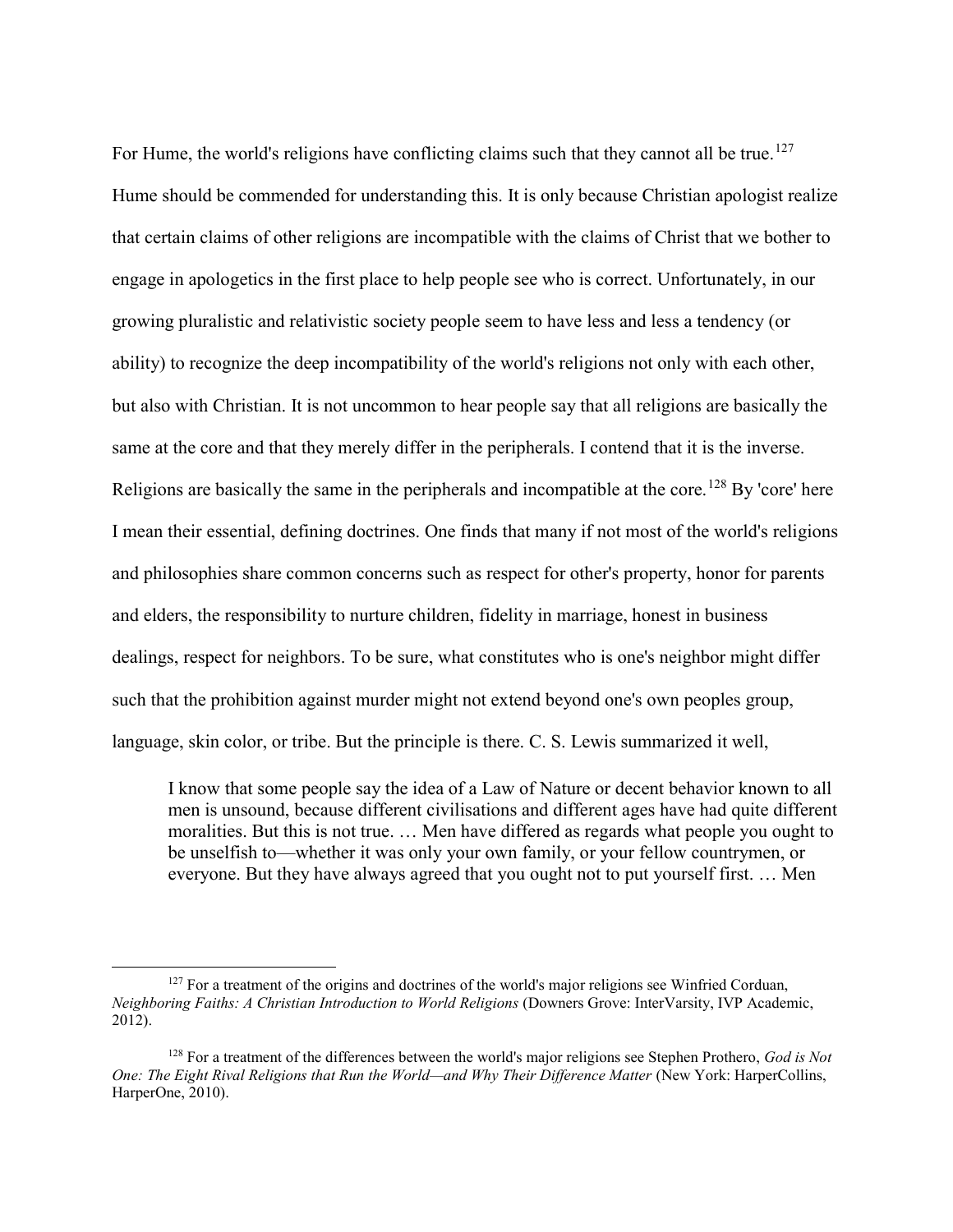have differed as to whether you should have one wife or four. But they have always agreed that you must not simply have any woman you liked.<sup>129</sup>

One will notice that much of these commonalities are moral issues. It should be no surprise in as much as Rom. 2:14-15 tell us "For when Gentiles who do not have the Law do instinctively the things of the Law, these, not having the Law, are a law to themselves, in that they show the work of the Law written in their hearts, their conscience bearing witness and their thoughts alternately accusing or else defending them."

However, while such moral principles show up across religious boundaries, I would contend that these moral concerns do not constitute the core of these religions. Instead, they are (either consistently or inconsistently) and implication (and sometimes an application) of the core. This is also true of Christianity. In a conversation with someone who suggested to me that all religions were basically the same at the core, I ask what this core was. This person responded something to the effect that principles like "love your neighbor" represented that core. I responded that Christianity did not teach this. I did not mean that Christianity did not teach us to love our neighbors. Instead, I was arguing that "love your neighbor" was not the *core* of Christianity but was, instead, an implication and application of the core. The core dealt with issues like "Is there a God?" and "What is God like?" and "Who is Jesus?" and "How does one obtain eternal life?" and so on. A look at the world's religions will show that no two world religions are the same on these crucial questions. No two give the same answers. Thus, no two world religions are the same at the core. Some religions deny that there is a God (Theravada

 $129$  C. S. Lewis, Mere Christianity (New York: Macmillan, 1952), 19. For examples of common moral principle among societies, see Lewis, Abolition of Man, 95-121; Geisler and Turek, Legislating Morality, 247-249. This notion that there is a core morality that can be known by rational creatures is called Natural Law Theory.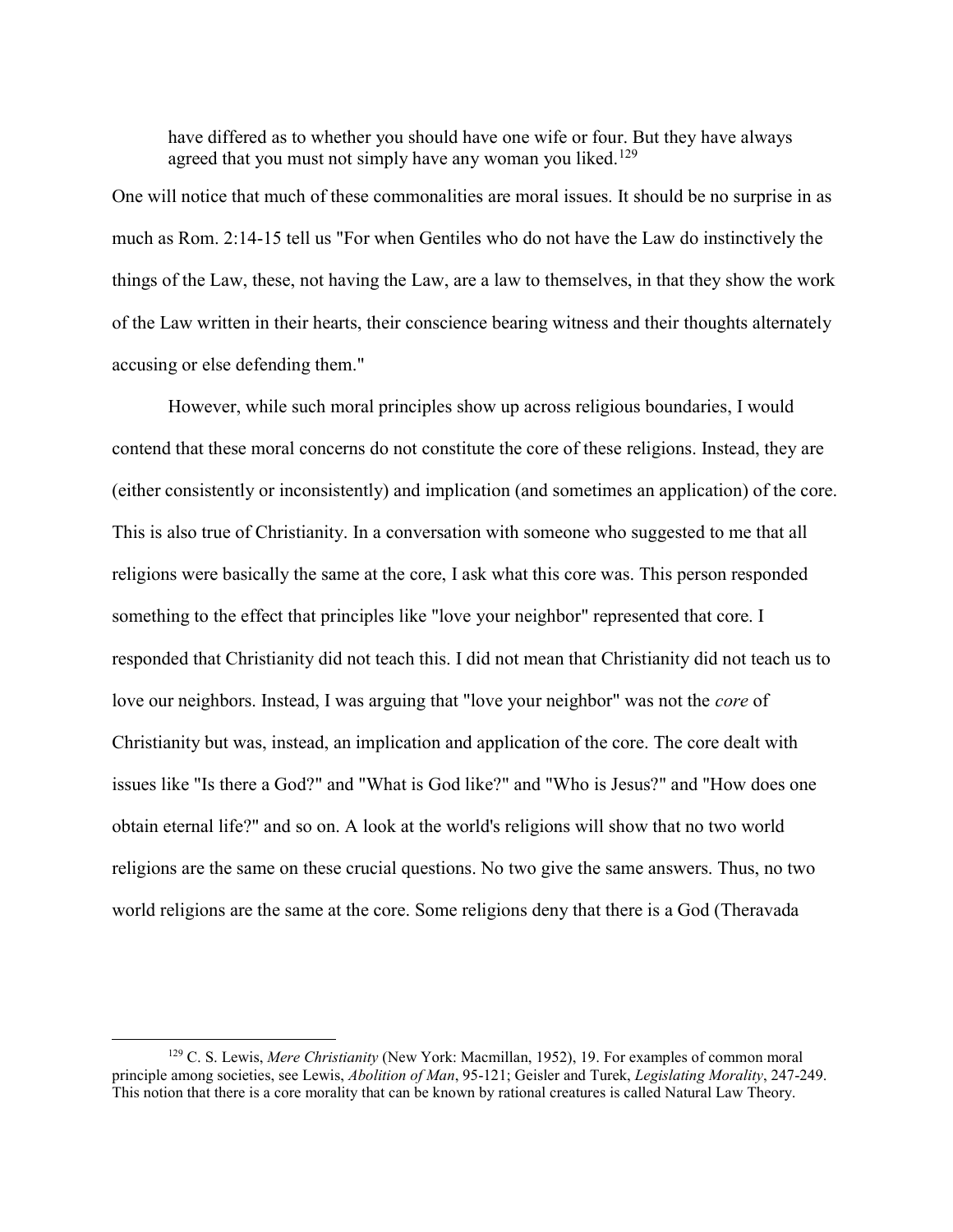Buddhism and Anton LaVey's version of Satanism<sup>130</sup>), some are polytheistic (Vedic Hinduism, Bhakti Hinduism, Wicca, animistic religions), some are pantheistic (Upanishadic Hinduism), and some are occult (Jainism, Tibetan Buddhism, Wicca). For those religions that are theistic in some sense, only Judaism and Islam have a notion of a transcendent creator God. No world religion holds the view of Jesus that historic, orthodox Christianity does, viz., that He is the Son of God, God in the flesh the eternal second person of the Trinity. Only Christianity has a doctrine that the human race has morally affronted an infinitely holy God, that we are in need of salvation for eternal life, and that this salvation was bought by the sacrifice of Christ and is only available as a gift to those who do not work for it, but believe the gospel to receive it (Rom. 4:4-5).With this, I am happy to agree with David Hume that "whatever is different is contrary; and that it is impossible the religions of Ancient Rome, of Turkey, of Siam, and of China should, all of them, be established on any solid foundation." In other words, they cannot all be true.

What is the Christian apologist to make of Hume's challenge that miracles in other religions render our appeal to miracles useless? Is it a standoff? In critiquing the plausibility of these miracle claims one need to consider three things: the philosophical plausibility, the historical plausibility, and the theological plausibility. First, one needs to examine the philosophical plausibility of the miracle claims in the various religions given their views on the nature of reality. I argued earlier that, by definition, a miracle can only be worked by the power of a transcendent God. Wonders worked by other entities within creation cannot, strictly speaking, be miracles (except in as much as these other entities are the agents of the transcendent Creator, as in the case of Jesus' apostles). Thus, in any given world religion, if that religion is not

<sup>&</sup>lt;sup>130</sup> For a discussion of the world view of Satanism see Richard G. Howe, "Satanism: A Taste for the Dark Side" Christian Research Journal 28, no. 5 (2005): 12-23, available at http://www.richardghowe.com/Satanism.pdf (accessed 07/22/13) and http://www.equip.org/articles/satanism-a-taste-for-the-dark-side/ (accessed 07/22/13).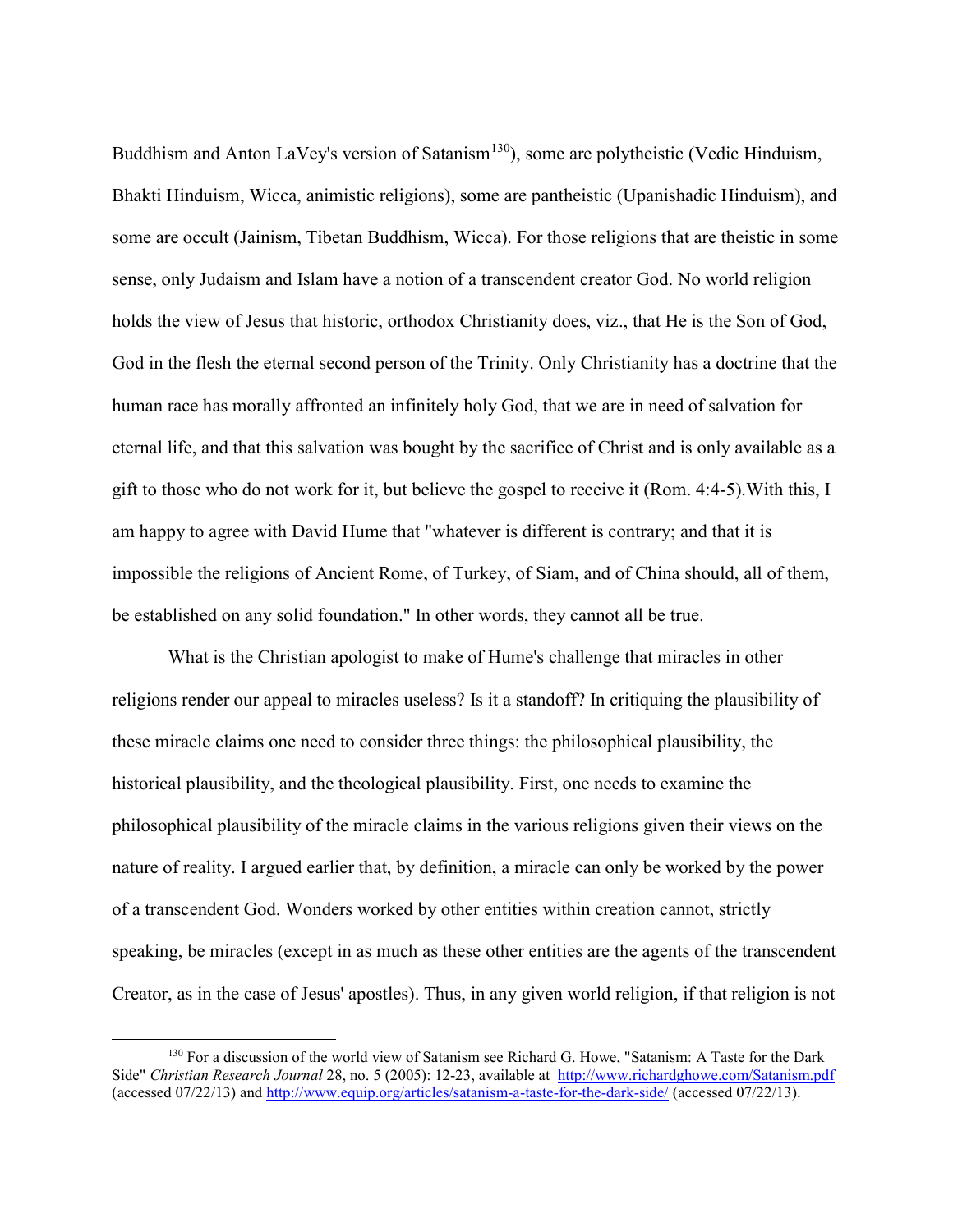theistic (in the sense of having a transcended Creator) then it is not possible for that religion to make miracles claims that are consistent with its own world view. If there is no transcendent God, by definition there cannot be miracles. With this, we can philosophically dismiss purported miracle claims in all the atheistic, polytheistic, pantheistic, and occult religions since none of them maintain the real God. None of these religions claims that there is a transcendent Creator God who stands in metaphysical contrast to the world. But, since it can be demonstrated that such a God exists, then these various religions are already shown to be false from the very start. Since, as I have argued, the miracles themselves are not part of the arguments for God's existence, then, the apologetic role for miracles to play can only be within a theistic context. By and large, if we confine ourselves to this criterion, we are left with examining Judaism, Christianity, and Islam as the three great monotheistic religions. As Geisler and Turek point out, "Since this is a theistic universe, Judaism and Islam are the only other major world religions that possibly could be true. Miracles confirming the Old Testament of Judaism also confirm Christianity. So we are left with Islam as the only possible alternative to 'cancel' the miracles of Christianity."<sup>131</sup>

Second, one needs to examine the historical plausibility of the miracle claims. How do the specifics of the accounts stack up under historical scrutiny? Are the documents attesting to the miracles substantial? This question is especially interesting when one compares the manuscript evidence of the sacred texts of other religions with those of the New Testament. I have discussed the evidence regarding the New Testament in my chapter "The Reliability of the New Testament Writers" in this volume. Let it suffice to say that none of these other texts with these other religions comes close to the New Testament regarding its manuscript integrity as

<sup>&</sup>lt;sup>131</sup> Geisler and Turek, *Legislating Morality*, 323.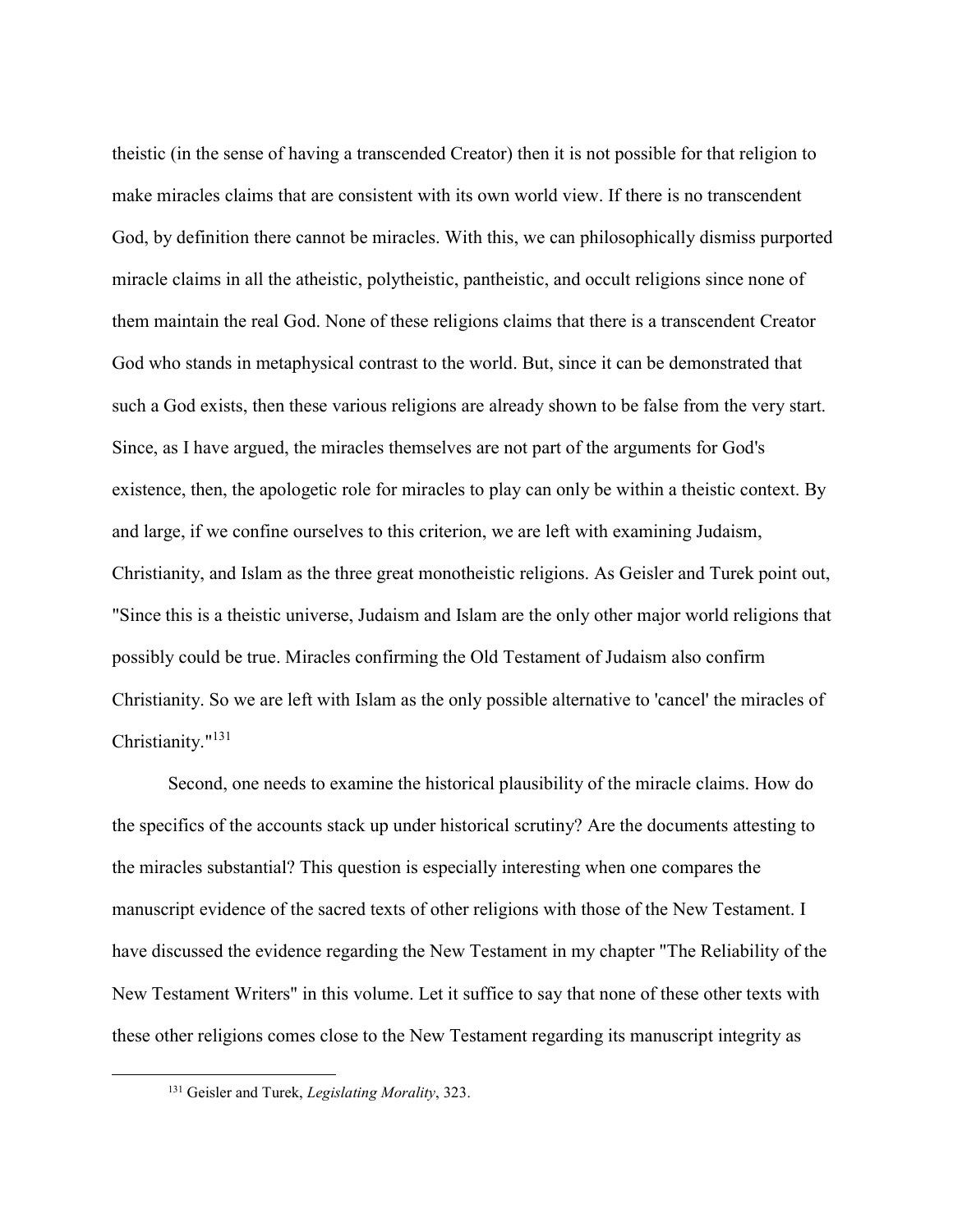these texts have come down through history to us today. Without confidence in the very documents that relay the accounts and without any corroborating evidence of the miracles (combined with the world view of almost all of these religions which preclude miracles in the first place), it is hard to build too much of an apologetic case for them as compared to the apologetic case that exists for Jesus and His apostles. If it was the case that the miracle claims of other religions were on philosophical and historical par with Christianity, then there might have been some strength to Hume's argument. The fact is they are not.

What is more, Hume is wrong to say that they are all full of miracles. As we saw from the Lockyer comment even the Bible is not "full" of miracles. They are rare when considered in the biblical time line. Miracles in the world's religions are even rarer in the timeline of these other religions. Directing our attention to Islam as the only option that rival the claims of Christianity given its philosophical world view, we see that, when compare to Christianity, miracles in Islam are almost non-existent. It is controversial among Muslims whether Muhammad even performed any miracles. Mark A. Gabriel, a Muslim convert to Christianity who earned a doctorate in Islamic studies and taught at Al-Azhar University, Cairo, observes, "Whether Muhammad performed healings and miracles is a controversial topic among Muslims. Muslims accept that Jesus performed miracles (as supported by the Quran), but not everyone agrees on whether Muhammad performed miracles. This is because of contradictions between the Quran and the hadith (the record of Muhammad's teachings and actions)."<sup>132</sup> Gabriel goes on, "Some say his

<sup>&</sup>lt;sup>132</sup> Mark A. Gabriel, Jesus and Muhammad: Profound Differences and Surprising Similarities (Lake Mary, FL: Charisma House Book Group, Front Line, 2004), 107, emphasis in original. See his web site at http://www.drmarkgabriel.com/ (accessed 07/21/13). Another resource for a Christian analysis of Islam is Norman L. Geisler and Abdul Saleeb, Answering Islam: The Crescent in Light of the Cross, 2<sup>nd</sup> ed. (Grand Rapids: Baker Books, 2002).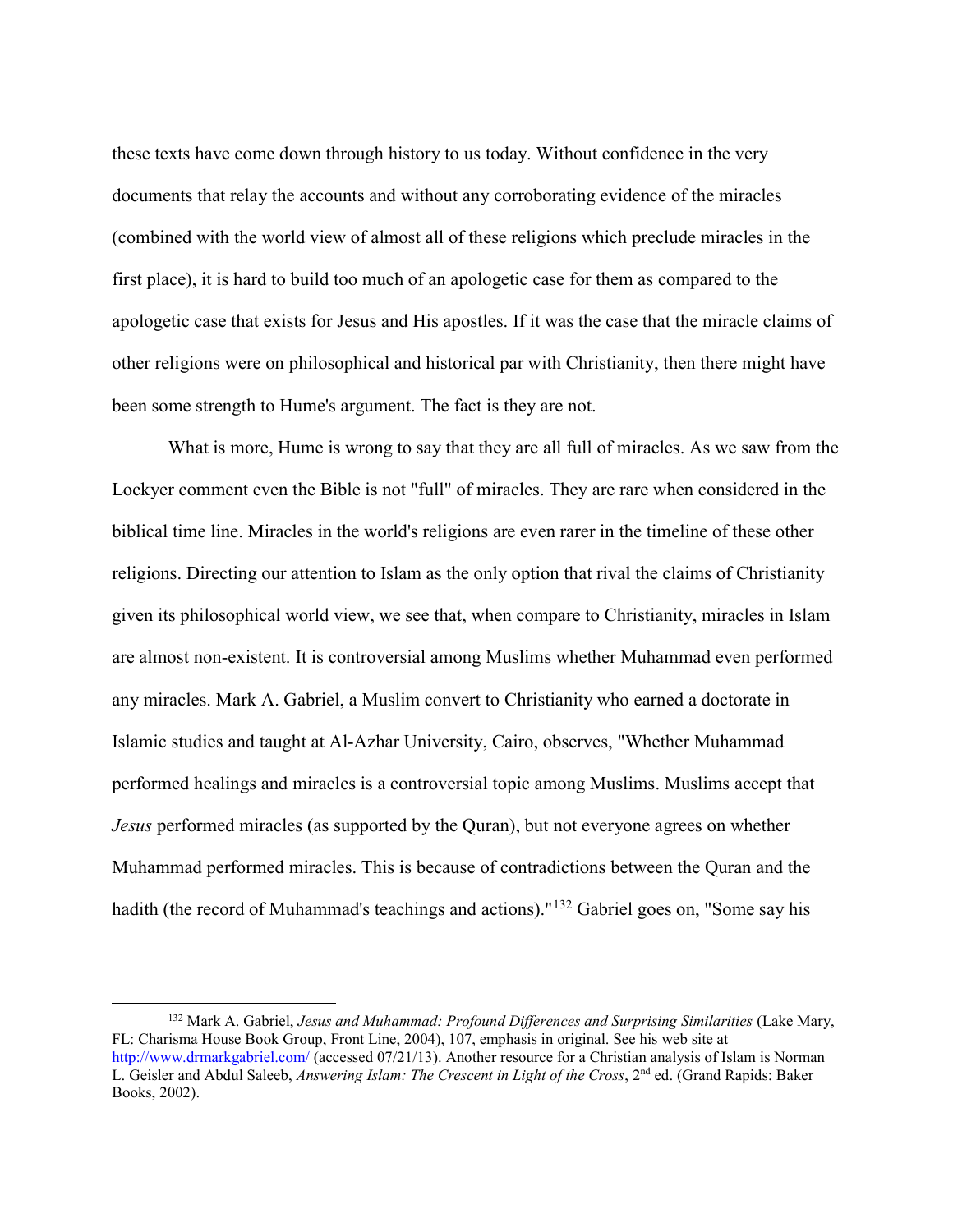miracles were a sign of Muhammad's prophet-hood, but the Quran declared that the revelations to Muhammad were the only sign that would be given. It is an issue of debate."<sup>133</sup>

To be sure, one can produce critics (even those professing to be Christians) who will challenge, and sometime outright deny, that Jesus worked miracles. They may say this because, against the evidence, they believe that Jesus never existed in the first place or they may say this because of their anti-supernaturalism. But what they cannot deny is that, as far as the New Testament is concerned, Jesus undoubtedly was purported to have worked miracles. In other words, no one denies that the account has Jesus (and His apostles) performing miracles. If the critic denies that Jesus and His apostles did not do any miracles, those critics would need to marshal arguments why it is that they believe against the historical record. In contrast, the dispute among those who examine the historical evidence of Muhammad is precisely over whether that historical evidence even purports to attribute miracles to Muhammad.

What is more, certain sections of the Quran seem to explicitly teach that Muhammad did not perform miracles. Sura 29:50 says, "They ask: 'Why has not sign [miracle] been given him [Muhammad] by his Lord?' Say: 'Signs are in the hands of Allah. My mission is only to give plain warning. Is it not enough for them that We [i.e., Allah] have revealed to you the Book for their instruction?"<sup>134</sup> Gabriel comments, "In other words, Muhammad was to say, 'I'm the prophet. Don't ask me for signs. Signs are for Allah to do.' The revelation concluded, 'The Quran is sign enough for you!'" Indeed, some have suggested that to attribute miracles to Muhammad detracts from the real miracle in Islam which is the Quran itself.

<sup>&</sup>lt;sup>133</sup> Gabriel, *Jesus and Muhammad*, 119.

<sup>&</sup>lt;sup>134</sup> The Koran, 4<sup>th</sup> rev. ed., trans. N. J. Dawood (New York: Penguin Books, 1974), 200.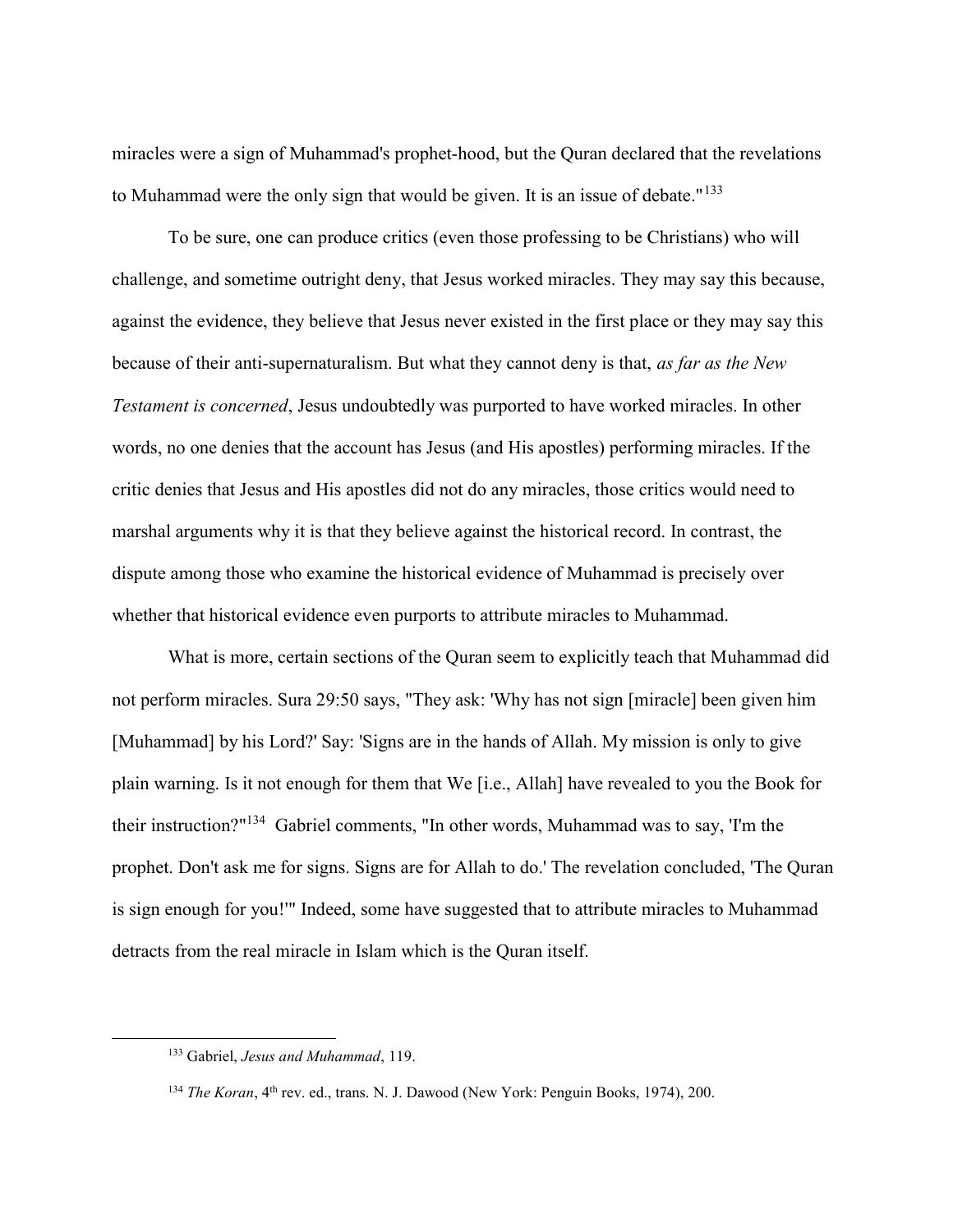Another reference in the Quran that seems to teach that Muhammad was not supposed to perform miracles is Sura 13:7 which says, "The unbelievers ask: 'Why has not sign been given him by his Lord?' But your mission is only to give warning."<sup>135</sup> Writer for the internet site Answering Islam Sam Shamoun observes, "The foregoing text presupposes that Muhammad's only function was to warn people, not to perform miracles. After all, the statement 'Thou art *only* a warner' would make no sense if a warner could in fact perform wonders. In other words, being a warner wouldn't preclude Muhammad from doing any signs unless, of course, the point being made by the Quran is that such individuals who assumed this role were not empowered to do miracles."<sup>136</sup>

Despite what some may regard as the clear teaching of the Quran regarding Muhammad and miracles, some Muslims nevertheless appeal to some events as examples of miracles wrought by him. Before I take a look at them, it bears repeating that it is telling that there can be a dispute whether these events are indeed miracles wrought by Muhammad. While someone may deny that Jesus really did miracles, it is inconceivable that there could be any dispute that the accounts New Testament say that Jesus worked miracles. No one denies that this is the testimony of the New Testament about Jesus even if they, after it is all said and done, reject the truthfulness of these accounts. It is different with these purported miracle accounts in the Quran. The controversy is not so much whether the event took place (though that can be one criticism) but whether the event was even a miracle in the first place, and, if it was a miracle, whether it was wrought by Muhammad or just an act of Allah without any reference to him.

<sup>135</sup> Koran, Dawood, 143.

<sup>136</sup> Sam Shamoun, "Muhammad and Miracles: Analyzing Muslim Arguments for Muhammad's Supernatural Feats," at http://www.answering-islam.org/Responses/Azmy/mhd\_miracles.htm (accessed 07/21/13). The translation of the Koran Shamoun is commenting on is that of A. J. Arberry, The Koran Interpreted: A Translation (New York: Simon & Schuster, Touchstone, 1996).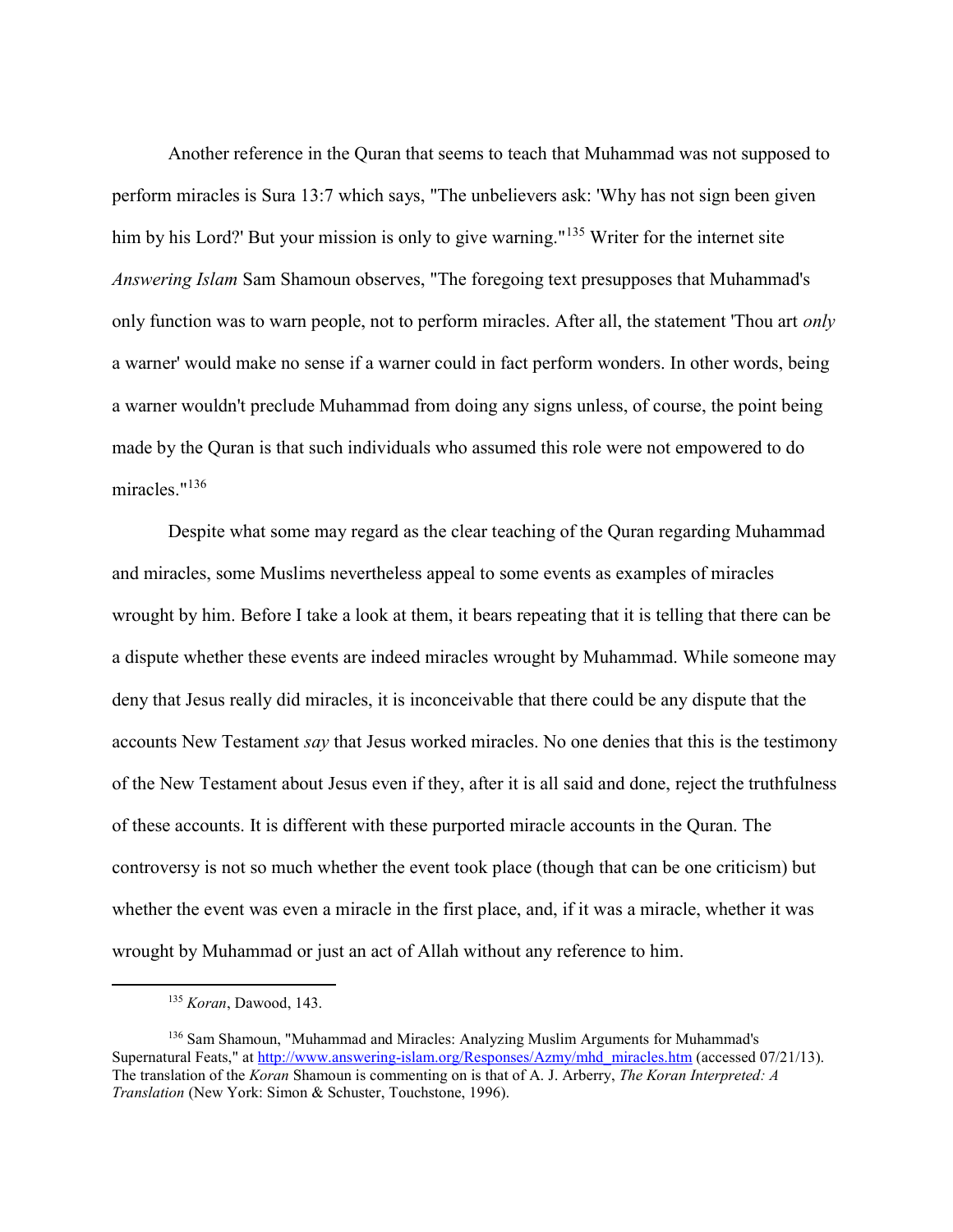One example of a purported miracle by Muhammad is the splitting of the moon. Sura 54:1-2 says, "The Hour of Doom is drawing near, and the moon is cleft in two. Yet when they see a sign the unbelievers turn their backs and say: 'Ingenious magic!'"<sup>137</sup> Some Muslims take this to be an account where the moon split into two pieces before unbelievers as a sign of his working miracles by the power of Allah. In this regard, the Muslim is employing the same apologetics strategy as the Christian when appealing to the miracles of Jesus and His apostles. They are arguing that, since it is beyond human power to do such a feat, it can only be explained by the power of God working through the human, thus, vindicating him as God's messenger and confirming his message. Several things can be said about this event. First, in the text of the Quran itself, there is no mention of Muhammad at all. There is nothing to indicate in the context that this event had anything to do with him. The only place where Muhammad is introduced into the story is in the hadith (stories told later on about Muhammad).

Second, if this was a miracle wrought by Muhammad, it is curious why Muhammad never appealed to this event when he was later challenged as to why he did not give any signs.<sup>138</sup> The best explanation is that this was not a miracle wrought by him.

Third, Shamoun comments, "The Quranic text doesn't give us any data whereby to connect this with the story found in the hadith that the moon was split during Muhammad's time. It is vague and can refer to any incident, whether before, during or after Muhammad's time. After all even Muslims admit that the text may in fact be referring to a future incident, a sign to occur during the Day of Judgment."<sup>139</sup> Thus, it is entirely possible that this event is not (yet) and

<sup>137</sup> Koran, Dawood, 112.

<sup>&</sup>lt;sup>138</sup> Gabriel, *Jesus and Muhammad*, 118; Geisler and Saleeb, *Answering Islam*, 159. It is my understanding that any dating by Muslims as to when this event took place is according to the hadiths not the Quran itself.

<sup>139</sup> Shamoun, "Muhammad and Miracles."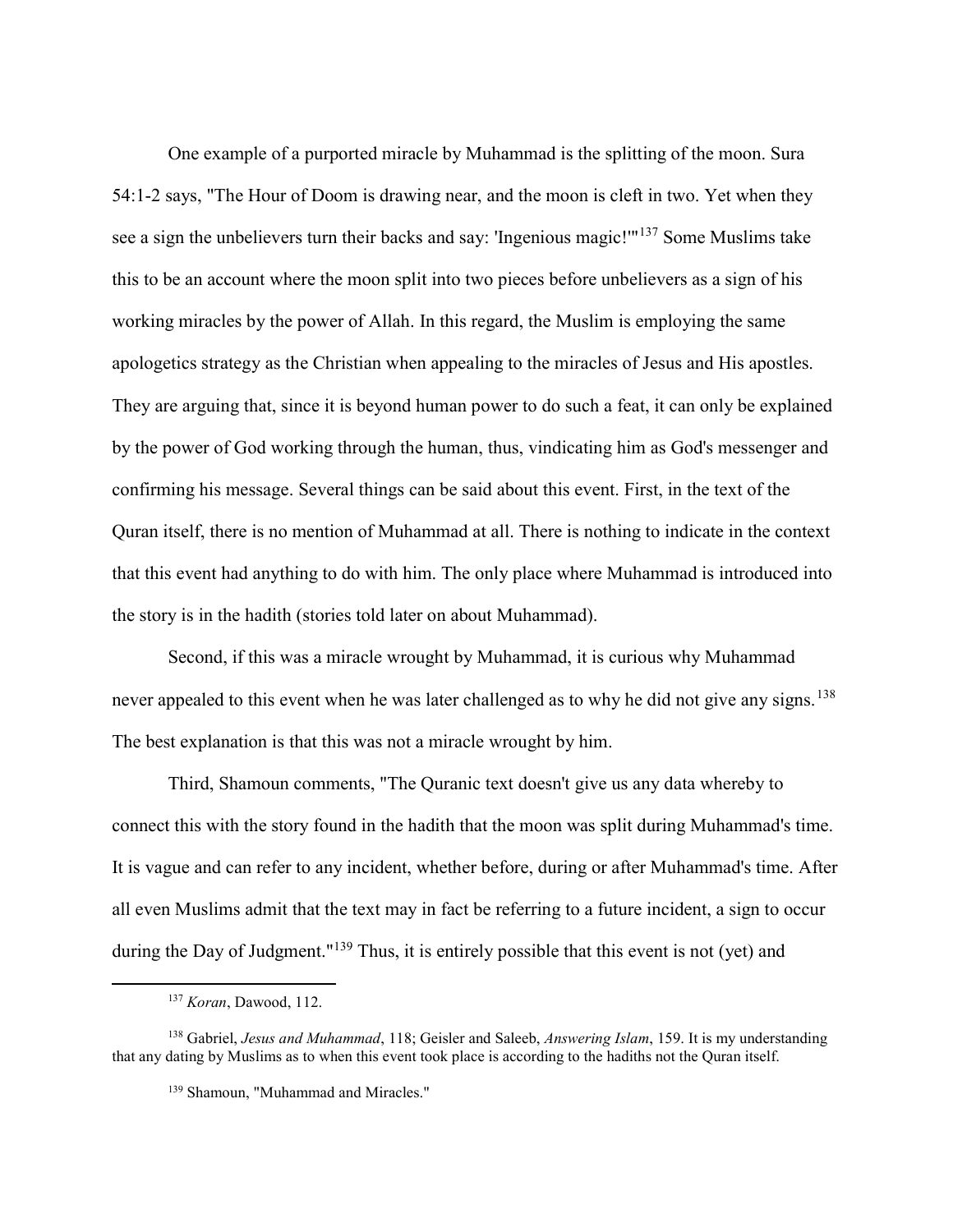accomplished event and, as such, cannot serve as an apologetic for Islam regarding Muhammad's ability to work miracles.

A second example that is sometimes brought up is the incident of Muhammad's "night journey." Sura 17:1 says, "Glory be to Him who made His servants go by night from the Sacred Temple to the farther Temple whose surroundings We [Allah] have blessed, that We might show him some of Our signs. He alone hears all and observes all."<sup>140</sup> The account is supposedly about a trip Muhammad took from Mecca (Sacred Temple) to Jerusalem and then possibly on to heaven (farther Temple). The hadith adds certain details, including that it was the angel Gabriel who transported Muhammad on a heavenly steed where he was able to meet several of the other prophets.<sup>141</sup> Is this a miracle wrought by Muhammad? In response, it should be noted that some Muslims regard this, not as a literal journey, but rather a vision. Dawood comments, "Some Muslim commentators give a literal interpretation to this passage, other regard it as a vision."<sup>142</sup> Geisler and Saleeb point out, "Even according to one of the earliest Islamic traditions, Muhammad's wife, A'isha, reported that 'the apostle's body remained where it was but God removed his spirit by night."<sup>143</sup> What is more, this apparently was not an event that was witnessed by anyone. We are merely told that it happened. As such, it has no apologetic value in pointing to Muhammad as a miracle worker.

 $140$  Koran, Dawood, 233. The plural pronoun is a grammatical way in Arabic to indicate the majesty of Allah. (Gabriel, Jesus and Muhammad, 108 (footnote) and 247, n. 1)

<sup>141</sup> http://www.islamicity.com/articles/articles.asp?ref=ic0608-3086 (accessed 07/21/13)

<sup>142</sup> Koran, Dawood, 233, n. 3.

<sup>&</sup>lt;sup>143</sup> Ibn Ishaq, Sirat Rasul Allah, trans. A. Guillaume as *The Life of Muhammed* (New York: Oxford University Press, 1980), 183, as cited in Geisler and Saleeb, Answering Islam, 159-160.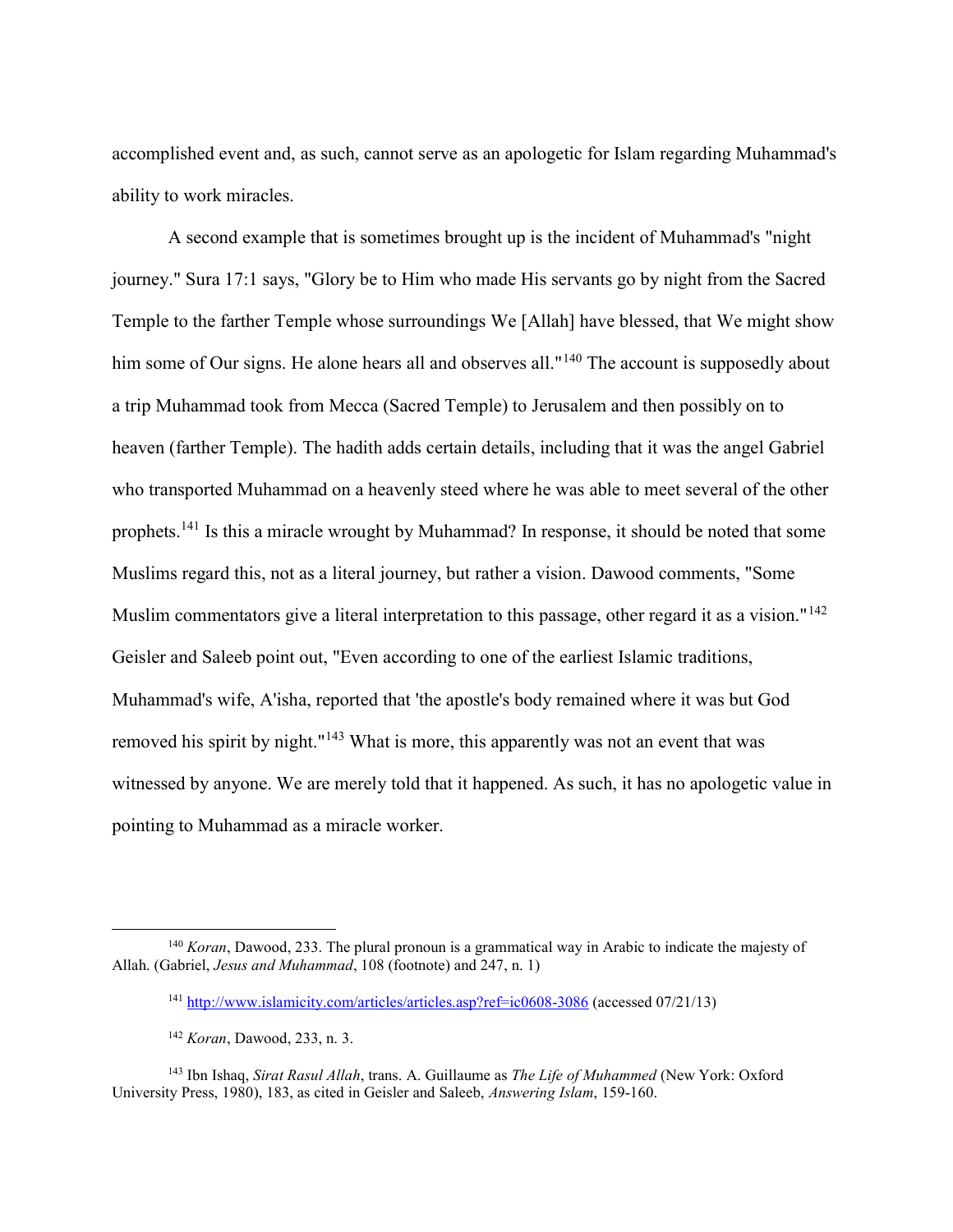Last, one needs to examine the theological plausibility of the miracle claims. Here I would like to suggest some penetrating questions surrounding the miracles in other religions. First, specifically regarding Islam, since the Quran itself acknowledges the previous revelation of the Bible, then Islam is falsified in as much as its teaching contradict this previous revelation. Sura 10:37 says, "This Koran could not have been composed by any but Allah. It confirms what was revealed before it and fully explains the Scriptures."<sup>144</sup> It is not uncommon for the Muslim to allege that Bible has been so corrupted as to be unreliable as a guide to truth. Such a corruption could only have occurred before the time of Muhammad. However, the Quran regards the Bible as reliable at the time of Muhammad. Sura 4:136 says, "Believers, have faith in Allah and His apostle, in the Book He has revealed to His apostle, and in the Scriptures He formerly revealed."<sup>145</sup> Lest there be any doubt as to what these "Scripture formerly revealed" are, Sura 5:46-47 explain, "After these prophets We sent forth Jesus, the son of Mary, confirming the Torah already revealed, and gave him the Gospel, in which there is guidance and light, corroborating that which was revealed before it in the Torah, a guide and an admonition to the righteous. Therefore let the followers of the Gospel judge in accordance with what Allah has revealed therein."<sup>146</sup> The readers of the Quran at the time could not be told to have faith in the Scripture and to judge in accordance with them if they had been corrupted. Thus, to the degree

 $\overline{a}$ 

<sup>146</sup> Koran, Dawood, 392.

<sup>&</sup>lt;sup>144</sup> Koran, Dawood, 67.

<sup>&</sup>lt;sup>145</sup> Koran, Dawood, 380.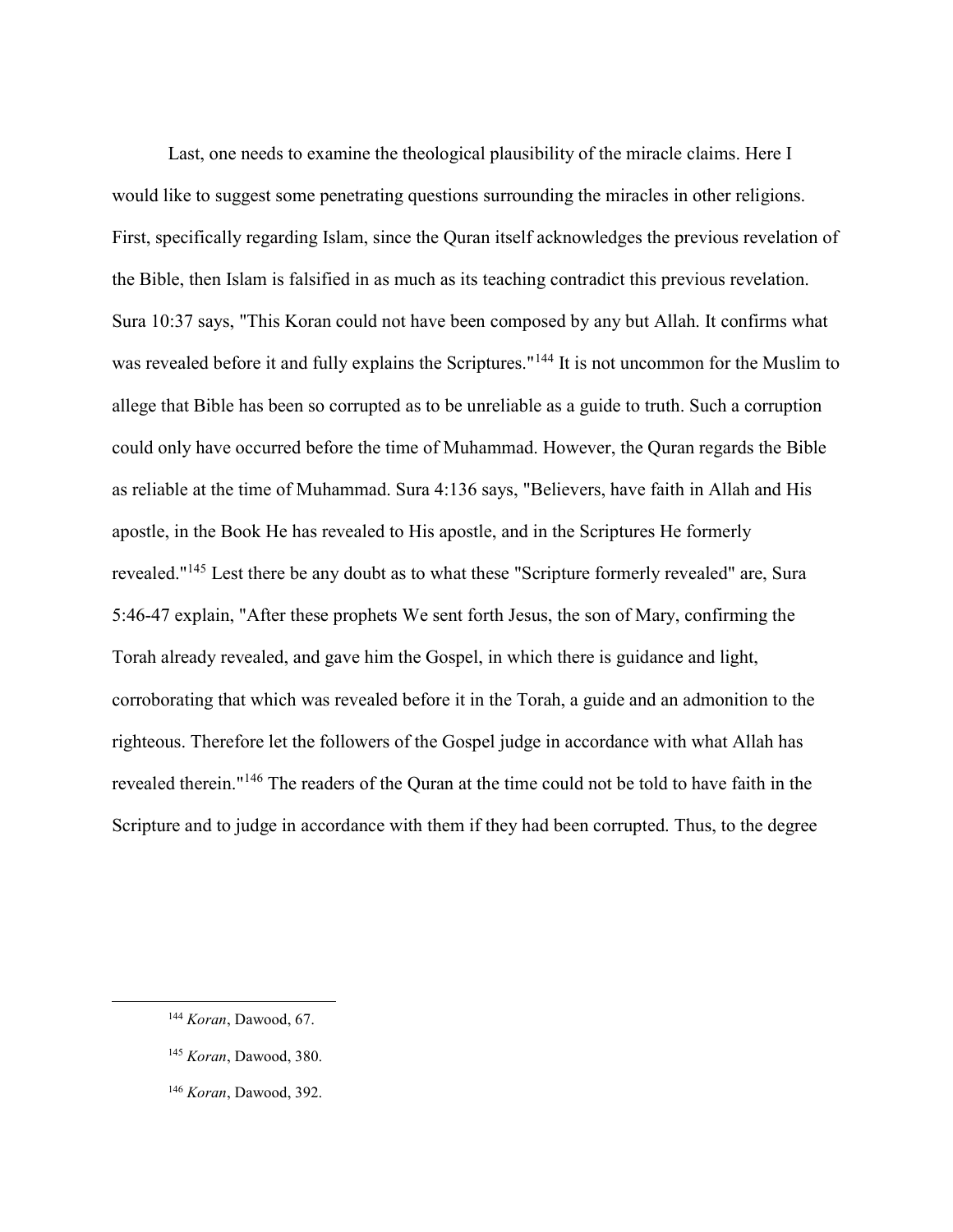that the Quran departs from and conflicts with the teachings of the Bible, it has (by its own teaching) falsified itself. $147$ 

Second, think about how a given world religion regards itself vis-à-vis Christianity. I can think of four ways they might do so. First, the religion could say that it is true and Christianity is false. Second, the religion could say that it is compatible with Christianity (i.e., that they are both true). Third, it could say that it alone is the true Christianity. Fourth, it could say that it is a fulfillment of Christianity (i.e., Christianity is incomplete). A quick response to each is in order. The first one has already been answered in as much as I have shown that no other religion can refute the evidence that Christianity is true nor marshal the evidence supporting its own claims. The second point is refuted in as much as we can show that, at their core (i.e., in their essential doctrines) no other world religion is making the claims that Christianity makes. The third point is made by many of the new religious movements like Mormonism and Jehovah's Witnesses. Their claims can be refuted by showing that what they teach in incompatible with the teachings of the Bible. Certain of these groups (particularly Mormonism) can only maintain that their unique doctrines are biblical by asserting that the Bible has been corrupted beyond being able to be a source of theology. The fourth point is claimed by Islam. It can be refuted by showing that the Bible has not be corrupted and then by showing that, not only is Muhammad not a prophet of God, but that the teaching of Islam are false in as much as they conflict the (what they admit is) revelation from God.

<sup>&</sup>lt;sup>147</sup> A few critical places where the Quran conflicts with the truths of the Bible are: Jesus did not die on the cross (Sura 4:157-158); Jesus was no more than an apostle (Sura 4:171); Jesus is not God (Sura 5:173); that Christians believe that the Trinity is God, Jesus, and Mary (Sura 5:116); and God is not a Trinity (Sura 5:73).